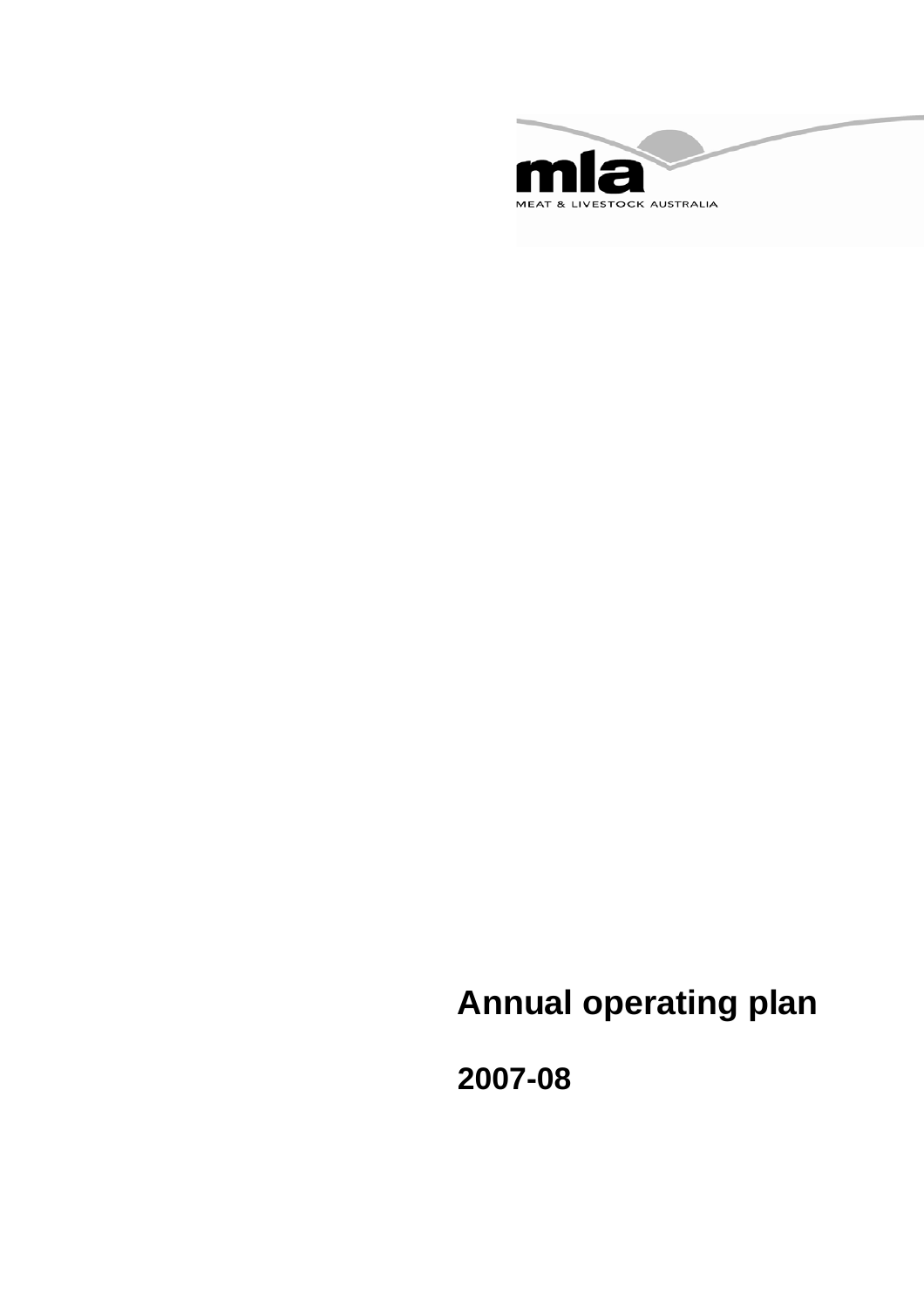## **Table of contents**

|       | Introduction                                                   | 1              |
|-------|----------------------------------------------------------------|----------------|
|       | Link between MISP and Annual operating plan                    | 4              |
|       | MISP strategic imperatives                                     | 5              |
| 1.1.1 | Domestic marketing - beef                                      | 6              |
| 1.1.2 | Domestic marketing - sheepmeat                                 | $\overline{7}$ |
| 1.2.1 | Export trade and consumer promotion - beef                     | 8              |
| 1.2.2 | Export trade and consumer promotion - sheepmeat                | 9              |
| 1.3   | Market access and trade development - livestock exports        | 10             |
| 1.4.1 | Market access - beef                                           | 11             |
| 1.4.2 | Market access - sheepmeat                                      | 12             |
| 1.5.1 | Red meat product innovation                                    | 13             |
| 1.5.2 | Co-products                                                    | 14             |
| 2.1   | Meat safety/issues management                                  | 15             |
| 2.2   | <b>Meat Standards Australia</b>                                | 16             |
| 3.1   | Environment - resource management                              | 17             |
| 3.2.1 | Animal welfare - on-farm                                       | 18             |
| 3.2.2 | Livestock handling and welfare - livestock exports             | 19             |
| 3.3   | Industry integrity communications                              | 20             |
| 4.1   | Improving productivity                                         | 21             |
| 4.2   | Adoption and capacity                                          | 22             |
| 4.3   | Value chain management                                         | 23             |
| 4.4   | Market information                                             | 24             |
| 4.5   | Industry capability and technical services - livestock exports | 25             |
| 5.0   | Strategic research and development program                     | 26             |
|       | Industry and corporate communications                          | 27             |
|       | <b>AUS-MEAT</b>                                                | 28             |
|       | Research and development partnerships                          | 29             |
|       | Intellectual property management                               | 30             |
|       | Corporate services                                             | 31             |
|       | Goat industry programs                                         | 32             |
|       | Income commentary                                              | 33             |
|       | Income and expenditure by funding source                       | 34             |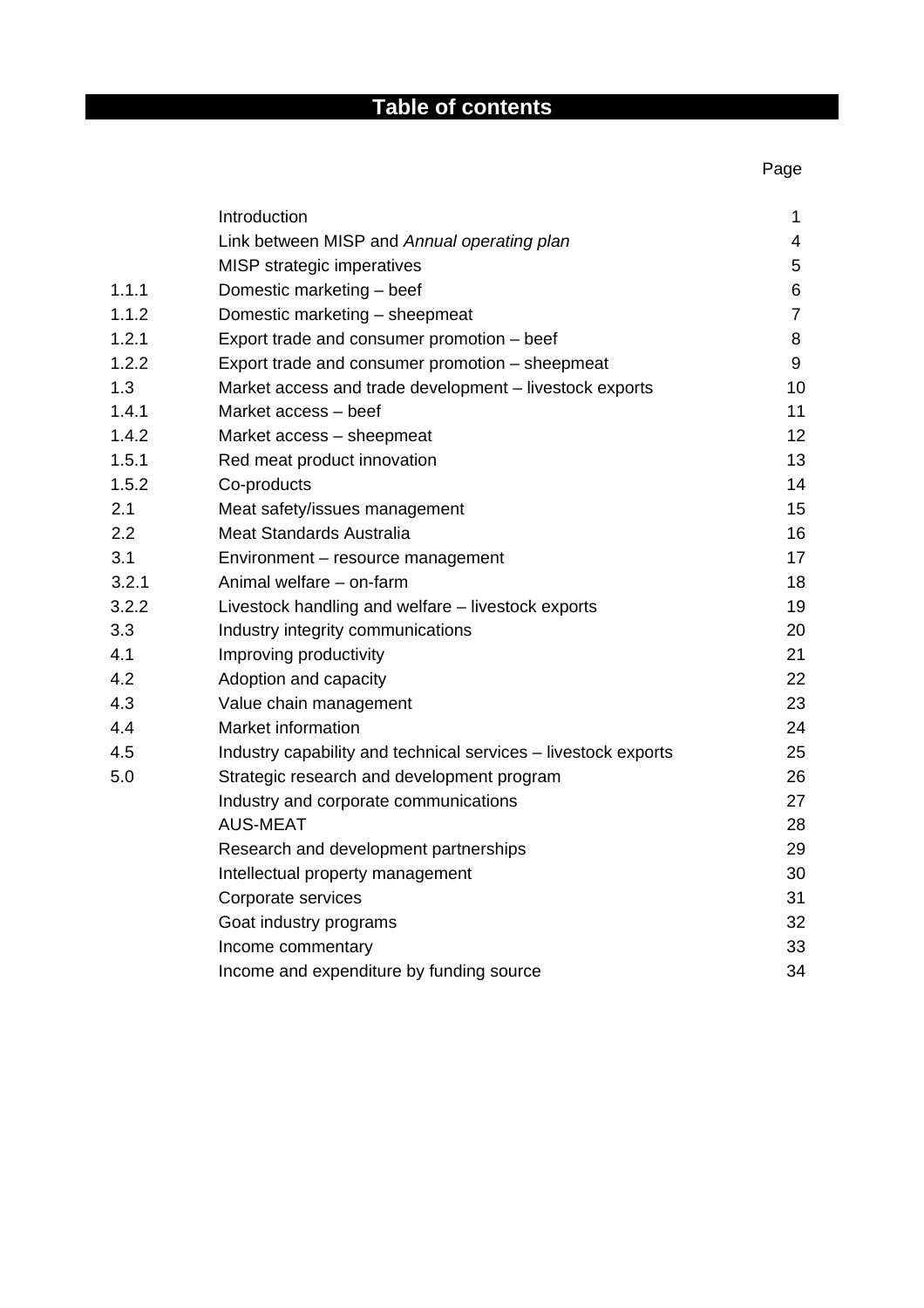#### **Introduction**

*Meat & Livestock Australia's annual operating plan 2007-08* establishes a clear direction for services and solutions to be provided by MLA over the next twelve months to maintain and improve Australian livestock and red meat sales.

#### *MLA annual operating plan* **aligned with industry plans and national research priorities**

A thorough reassessment of Australia's red meat industry prospects and strategic imperatives was conducted by the Red Meat Advisory Council (RMAC) in late 2003. Emerging from this reassessment was a new meat industry strategic plan, titled *More from less: strategic direction for the Australian red meat industry 2004-09*. A new vision, new strategic imperatives and new strategic themes were identified. The arrangement of programs in this plan closely follows the strategic themes of the new Meat Industry Strategic Program (MISP).

On 12 September this year The Hon Sussan Ley, Parliamentary Secretary for Agriculture will launch MLA's new *Strategic plan 2007-2011* which outlines the industry and company objectives for the next five years and demonstrates how these align with the MISP and the Australian Government's national and rural research priorities.

R&D program priorities continue to be focused on enhancing the sustainability of production systems, improving competitiveness through a whole of industry approach, further raising standards of food safety and integrity in the industry, opening markets, addressing disease issues and creating an innovative culture. In this context, the role of the Australian Government as a major contributor to MLA programs through matching R&D funding is acknowledged.

#### **Critical success factors**

Delivery on all programs included in this plan is important in maintaining and improving the ongoing performance of the Australian livestock and red meat industries. However, over the coming year a number of activities are of critical importance to the achievement of this objective and in ensuring efficient delivery of MLA programs. Often these critical activities pervade more than one program included in this plan and may involve effort not only in 2007-08, but over a number of years. Some of the activities are indeed an extension of programs conducted in 2006-07. Identified critical success factors for 2007-08 are highlighted below.

#### *Community trust*

Community concerns are a fundamental factor for the industry to take into consideration when developing research programs for the future so that the red meat industry's high level of integrity is maintained and strengthened. MLA has also embarked on long-term investments to demonstrate to urban communities that the industry has sound and progressive practices, particularly in vital areas such as food safety, animal welfare and environmental stewardship.

#### *Global eating quality*

Underpinned by rigorous research on the preferences of consumers in some of our key international markets, MLA is working closely with beef exporters to implement a strategy that uses our world leading eating technology to tailor beef to the taste preferences of our international customers around the globe.

#### *Domestic beef meals*

Using a variety of tactics including product development, targeted advertising and partnerships with retail and foodservice operators MLA will push for continued growth in the value of domestic beef expenditure via a strategy of achieving increased beef meal frequency. This includes seeking to raise the popularity of beef consumption amongst children.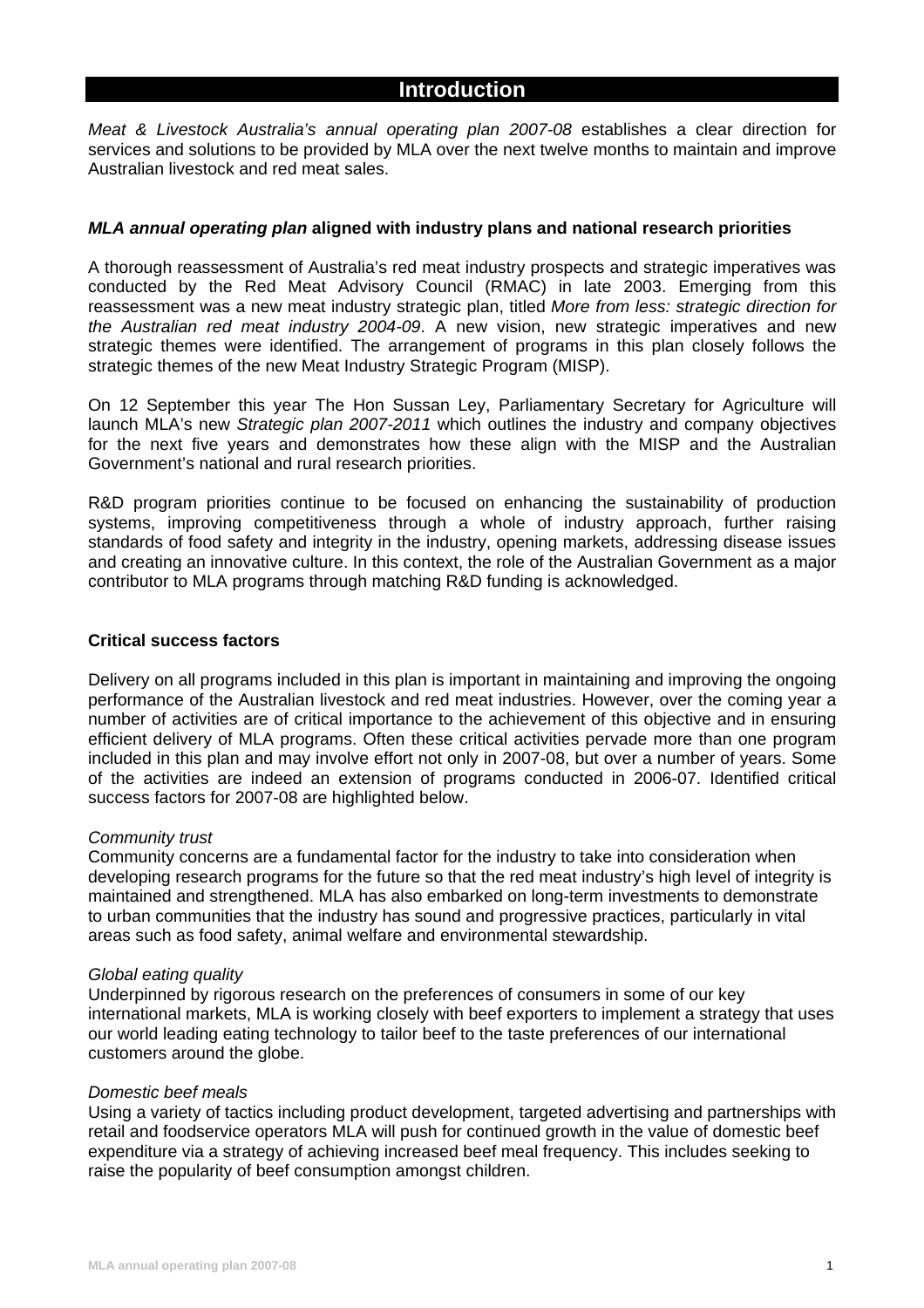#### *Evaluation and benchmarking*

MLA has an obligation to report to all its stakeholders on their levy investment with MLA. Following last year's evaluations on our eating quality, food safety and market access programs, evaluations will be conducted on at least three programs in 2007-08 and made available via MLA's website and in hard copy publications.

#### *Operation North Asia*

The battleground for Australian beef in our highly-valued North Asian markets will involve two main fronts: retaining loyalty from those importers, trade, retailers and foodservice operators that switched to Australian beef following the US expulsion from the marketplace following its BSE case in December 2003; and seeking the best possible outcomes from negotiations with Japan and Korea on free trade for Australian beef between our respective countries.

#### *Competitive advantage for live exports*

In association with the continuous improvements being achieved in the assembly, transport and processing of Australian livestock in international markets, MLA is investing substantially in cooperative marketing programs with importers and retailers to build consumer demand for meat that is derived from Australian livestock fed and processed in-market. Strong systems are being put in place to ensure that this activity is complementary to our 'boxed beef and sheepmeat' promotions in these markets so that overall demand for Australian livestock is increased.

#### *Building capability*

MLA's adoption and capacity programs seek to create opportunities for the industry as well as build the industry's capability to take advantage of them. Areas of activity include conducting targeted and practical producer forums and workshops, the development of collaborative innovation strategies as well as professional development and supply chain management programs.

#### *Domestic consumer confidence*

MLA has made considerable investments to ensure independent nutritional advice on the benefits of eating red meat is made available to all key influencers in the public health arena. This research portfolio has also underpinned consumer campaigns such as the highly successful 'Red Meat. Feel Good.' campaigns which seek to reduce the nutritional barriers to greater meat consumption. The focus over the next 12 months is to reinforce the message in key demographics such as young women, children and the elderly through activities such as the launch by the Federal Health Minister Tony Abbott of the updated publication *Role of Red Meat in a Healthy Australian Diet*.

Key performance indicators (KPIs) relevant to each of the critical success factors are to be found in the referenced programs.

#### **Commitment to transparency**

This plan represents an important plank in MLA's resolve to maintain high levels of transparency in its operations. A program objective and budget have been included for every program in this plan. Actual expenditure of funds (as opposed to prospective budgets) and progress against KPIs is accounted for in MLA's annual report.

The commitment to transparency and accountability is also evident with the inclusion in this plan of program KPIs. These summary KPIs, however, should be treated cautiously. In particular the following should be noted:

- The KPIs in this plan represent a selection or distillation of a host of KPIs that are applied to MLA programs, often at the project level. These KPIs have been referenced at meetings of taskforces and other committees. A complete program evaluation must take into account the full set of KPIs.
- The output of R&D programs, especially, can only be evaluated over a long period of time. Although an attempt has been made in this plan to create some KPIs with relevance over a one year period, evaluation of most MLA programs can only take place over several years. Reference must be made to MLA's longer term plans for this more thorough evaluation.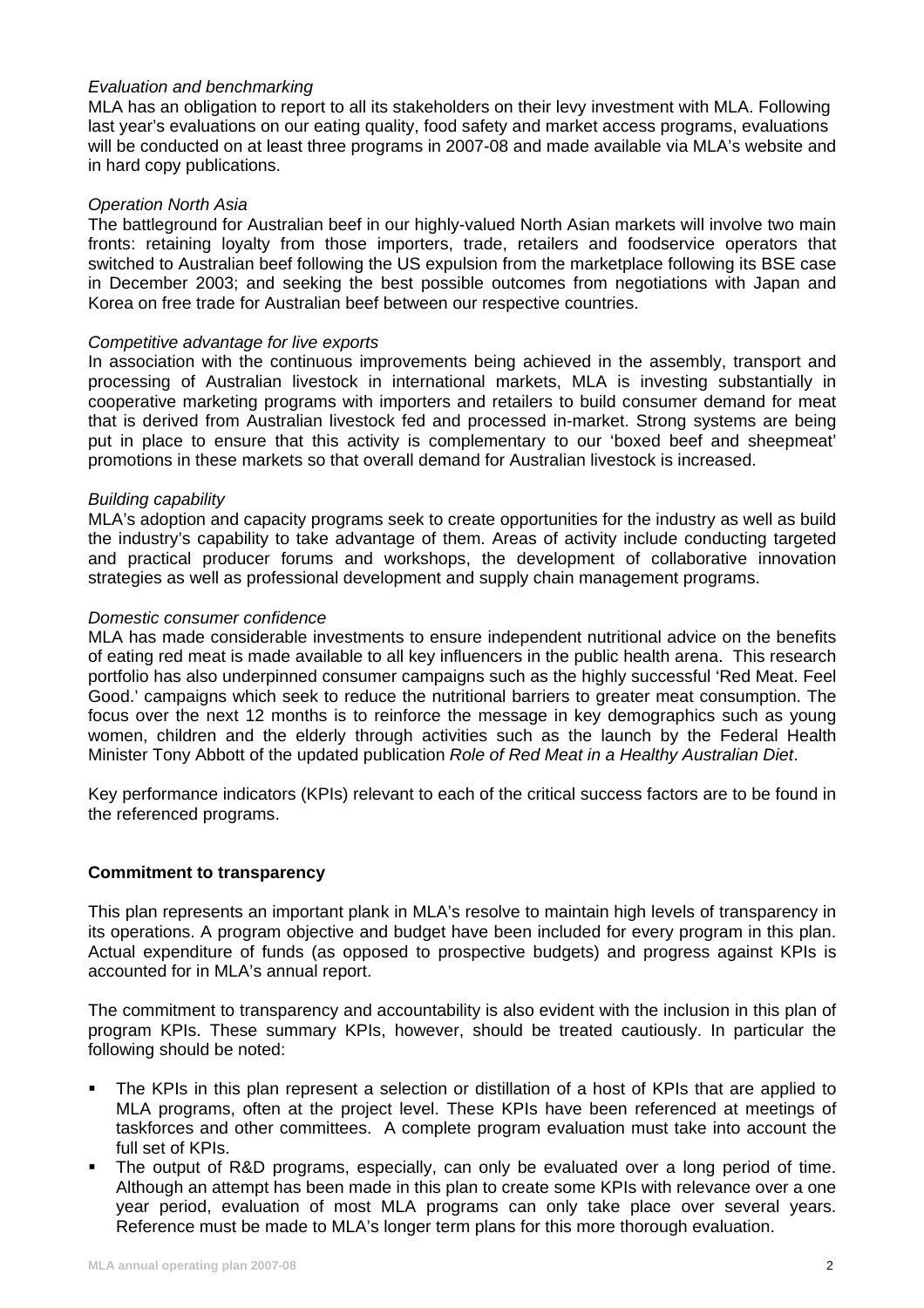Sometimes the emphasis in a program will change across a year, resulting in a change to the weightings against KPIs.

This plan is made available to all MLA members via the MLA website. Furthermore, a summary of this plan will appear in *feedback* magazine, which is posted to all MLA members. Biannual reports on progress against the plan are also placed on the MLA website and sent to industry peak councils and government.

#### **Working together to deliver results**

MLA is committed to working with other industry bodies and our government to deliver real results for the red meat industry, for rural Australia and for the nation as a whole.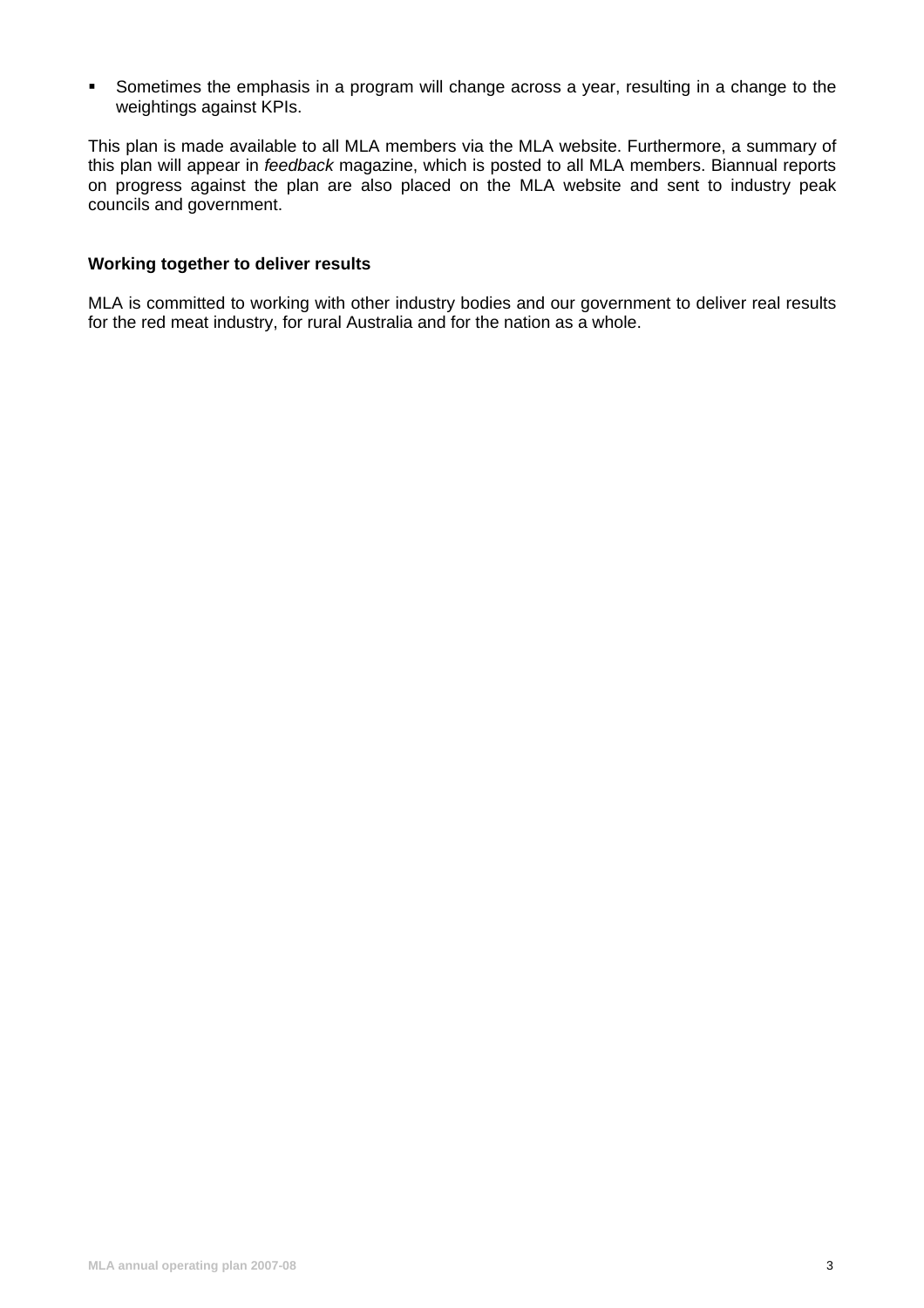### **Link between MISP and** *MLA annual operating plan*

The following table establishes the correspondence that exists between the current strategic plan developed by RMAC for the Australian red meat industry, *More from Less: Strategic Direction for the Australian Red Meat Industry 2004-09* and the programs contained in this plan. An outline of the MISP 2004-09 is contained in Figure 1. The full document can be found at www.rmac.com.au/reports.

#### • **MISP strategic imperative: markets and consumers**

#### o **MISP strategic theme: market access**

- $Market access beef$ <br> $Market access shape$
- Market access sheepmeat
- Market access and trade development livestock exports

#### o **MISP strategic theme: product marketing**

- Domestic marketing beef
- **Domestic marketing sheepmeat**
- **Export trade and consumer promotion beef**
- Export trade and consumer promotion sheepmeat
- o **MISP strategic theme: value adding** 
	- Red meat product innovation
	- **Co-products**
- **MISP strategic imperative: product** 
	- o **MISP strategic theme: food safety** 
		- **Meat safety/issues management**
	- o **MISP strategic theme: eating quality** 
		- Meat Standards Australia
- **MISP strategic imperative: supply chain** 
	- o **MISP strategic theme: community concerns** 
		- **Environment resource management**
		- Animal welfare on-farm
		- **EXECUTE:** Livestock handling and welfare livestock exports
	- o **MISP strategic theme: whole of chain efficiency** 
		- **Improving productivity**
		- **Adoption and capacity**
		- Value chain management
		- **•** Market information
		- Industry capability and technical standards livestock exports

In addition to the MLA programs listed above, there are a number of other programs that either spread across MISP imperatives or are necessary for the ongoing operation of MLA. These programs include:

- Strategic research and development program
- Industry and corporate communication
- AUS-MEAT
- Research and development partnerships
- Intellectual property management
- Corporate services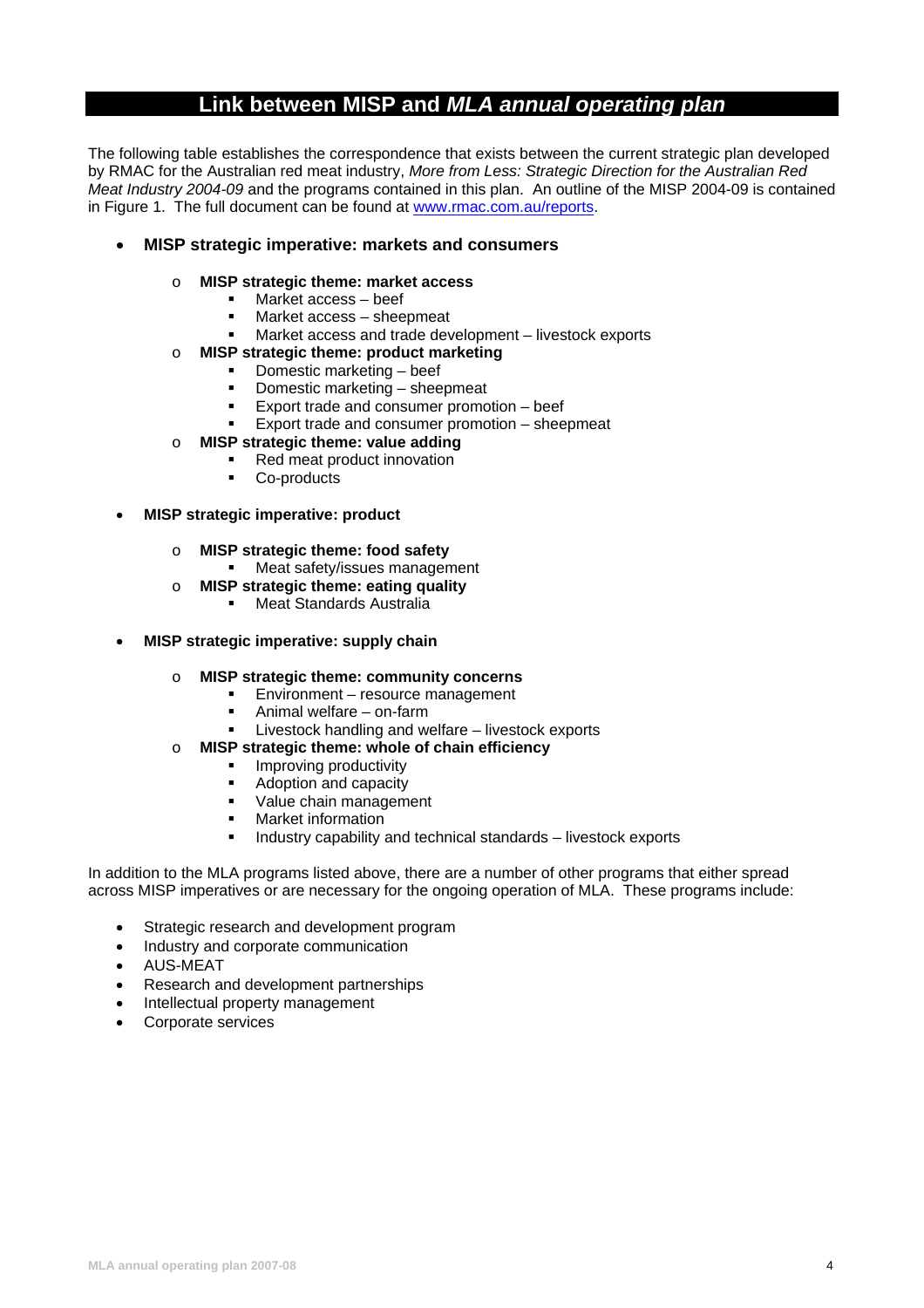

#### **Theme: community concerns**

- Covers an increasingly diverse and demanding array of social compliance issues, including animal welfare, methane/greenhouse gas emissions, effluent disposal and land clearing.
- Industry must determine social-compliance best practice and advocate its research, development and adoption, then measure and demonstrate industry achievements in areas of community concern.

#### **Theme: whole-of-chain efficiency**

- Whole-of-chain efficiency requires more industry attentions. This involves:
	- Consideration of the players in the chain, their roles and relationships with each other, and changes that could improve 'commercial communications' between enterprises.
	- A focus on aspects of the markets framework and systems that might be preventing the market from working as well as it could.
- Industry must treat QA adoption, genomic research and application, and government imposts as high priorities.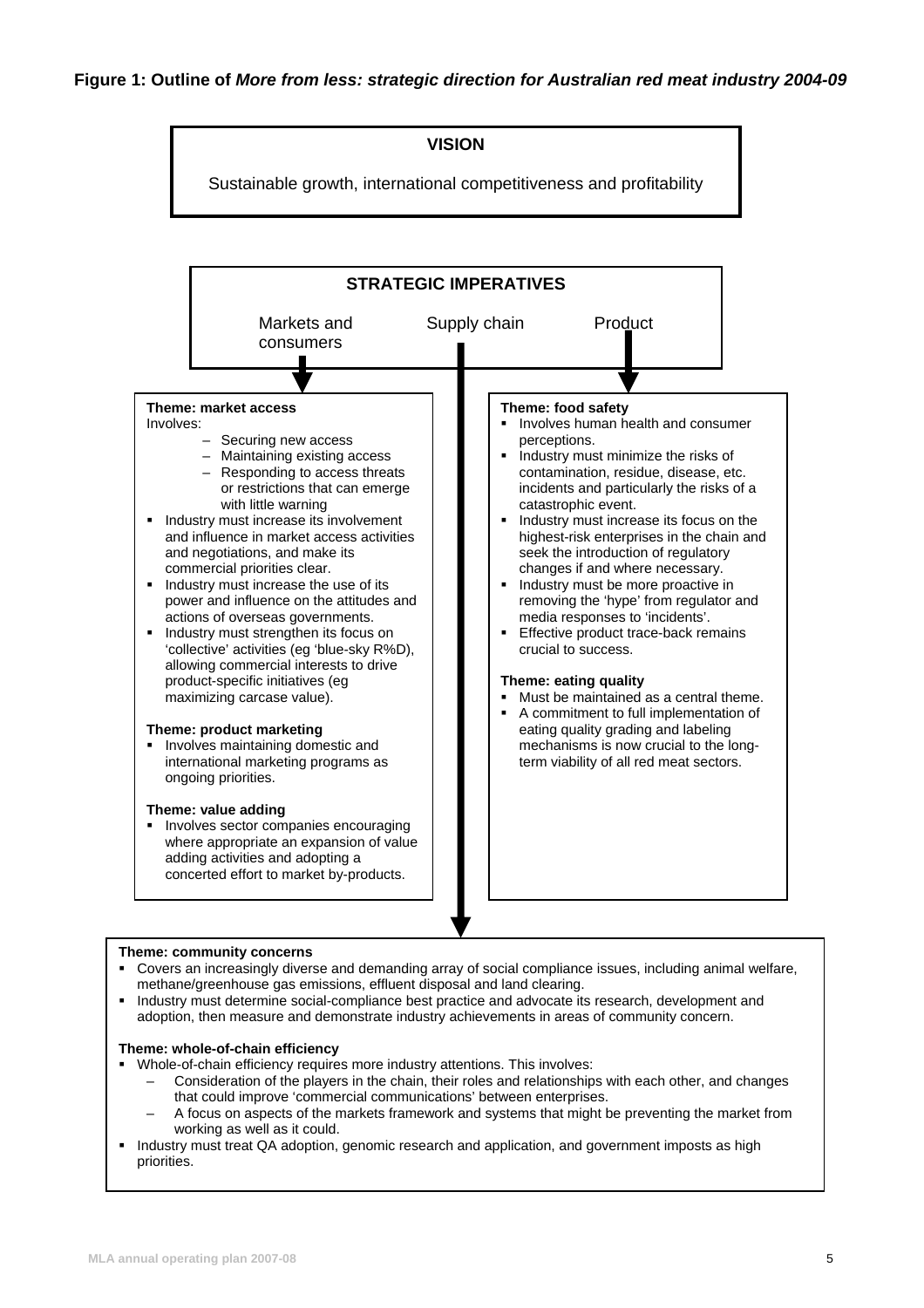### **1.1.1 Domestic marketing – beef**

#### **Program objective**

*Grow consumer demand for beef on the domestic market.* 

#### **Overview**

The value of the domestic beef market continues to grow, up a further \$217m to another record \$6.64bn. This has been achieved through growth in tonnages on flat but high retail prices. With high retail prices expected to continue, the challenge for further value growth is for increased beef meal frequency. Our strategy continues to focus on addressing the attitudinal barriers against greater beef consumption as well as aggressively promote the drivers.

For 2007-08, the key planning issue is not just in maintaining this momentum of demand, but to do it with \$1.6m less marketing funds than available in 2006-07.

Our priorities are in the further development and rollout our new beef meals promotional campaign. We will maintain funding at 2006-07 levels. This beef specific campaign means we can reduce our investment in the nutrition sub-program but with some modest allocation to developing the next phase of the 'Red Meat. Feel Good.' consumer campaign. However, with complementary sheep funds in Nutrition also reduced, further cuts will be necessary, forcing us to withdraw our media from some regional markets.

Our investment in eating quality through our brand support program can be cut back with little anticipated impact on participation levels. Meat Standards Australia (MSA) awareness is high among end-users and MSA-underpinned brands are now well established in the market.

Modest reductions are proposed in retail and foodservice. Significant savings are planned by combining our new product support and secondary cut sub-programs into a single new product and cut development subprogram and by slowing down its rate of promotion to end-users.

|               | Sub-programs                   | <b>Primary objectives</b>                                                                                                                 |
|---------------|--------------------------------|-------------------------------------------------------------------------------------------------------------------------------------------|
|               | 1. Beef promotion              | Grow the frequency of beef meals.                                                                                                         |
| $\mathcal{P}$ | <b>Nutrition</b>               | Promote the nutritional benefits of red meat while defending against<br>adverse health and nutrition reports.                             |
|               | 3. Eating quality              | Progress adoption of eating quality science by end-users.                                                                                 |
| 4.            | Retail promotion               | Maintain retailer focus on red meat as a critical category in driving overall<br>store performance with beef seen as the category driver. |
| 5.            | Foodservice promotion          | Maintain beef as a popular and contemporary offering on foodservice<br>menus.                                                             |
| 6.            | Product and cut<br>development | Assist the successful launch of high potential new products. Build end-<br>user demand for secondary cuts.                                |
|               | Market research                | Be a valuable source of data on domestic market and consumer trends.                                                                      |

In spite of these investment cuts, with consumer momentum now firmly behind red meat, we remain optimistic that the goals for increased demand can be achieved.

#### **Major program KPIs for 2007-08**

- Grow consumer demand for beef, contributing to further growth in the domestic market value of beef by \$300m.
- Enhance key consumer attitudes to beef as a popular family meal option.
- Further reduction in nutritional barriers to red meat across a range of attitudinal measures.

| <b>Sector</b> |   | 2006-07 | 2007-08 annual sub-program budgets (\$'000) |       |     |       |       |     |     |        |
|---------------|---|---------|---------------------------------------------|-------|-----|-------|-------|-----|-----|--------|
|               |   | budget  |                                             |       | J.  | 4     | 5     | 6   |     |        |
| Grassfed      | R | 122     |                                             | 110   |     |       |       |     | 12  | 122    |
| cattle        | М | 14.566  | 5.019                                       | 4,202 | 669 | 1.313 | 811   | 743 | 409 | 13,166 |
| Grainfed      | R | 20      |                                             | 18    |     |       |       |     | 2   | 20     |
| cattle        | М | 2,382   | 794                                         | 665   | 106 | 208   | 128   | 118 | 65  | 2,082  |
| Processor     | R | 150     |                                             | 136   |     |       |       |     | 14  | 150    |
|               | М | 1,494   | 637                                         | 533   |     | 167   | 103   | 94  | 52  | 1,586  |
| Government    | R | 292     |                                             | 264   |     |       |       |     | 28  | 292    |
| <b>Total</b>  | R | 584     |                                             | 528   |     |       |       |     | 56  | 584    |
|               | М | 18.442  | 6.450                                       | 5,400 | 775 | 1,688 | 1.042 | 955 | 525 | 16,834 |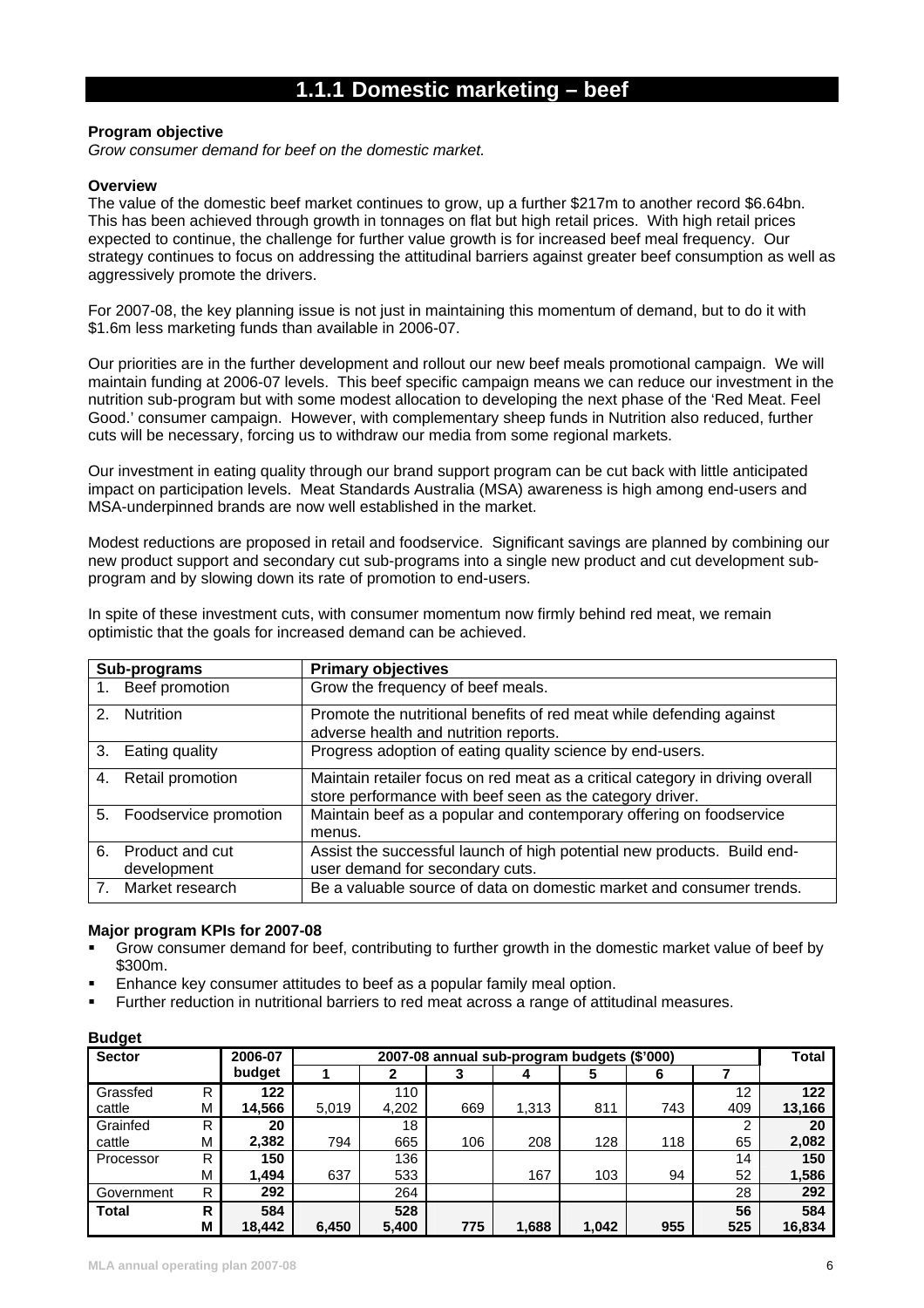### **1.1.2 Domestic marketing – sheepmeat**

#### **Program objective**

*Grow consumer demand for lamb on the domestic market.* 

#### **Overview**

Consumer demand for lamb continues to grow following the launch of the 'We Love Our Lamb' campaign in 1999, and demand is now the highest it has been in 20 years. However, this growth rate is becoming harder to maintain as high retail prices meet consumer resistance, and squeezed retailer margins encourage retailers to increase promotional emphasis behind alternative meats.

The major planning issue is the reduction of \$1.5m in available funds for lamb promotion. This means we must either abandon one of our three promotional bursts during the year or cut back heavily on them with the risk of falling below impact threshold levels. A further consideration is the likely supply of lamb given the impact of drought. Lamb shortages are forecast to hit in winter and continue into spring.

We view our long-term priorities as being spring and Australia Day, and we believe we cannot afford to risk loss of impact in either of these critical periods. Therefore, these budgets will be maintained. We do not want to give up on Mother's Day given our success on 2006 and its strategic importance in maintaining the presence of lamb throughout the year. Consideration will be given to restoring our Mother's Day burst in 2008 if reserves build up ahead of budget during the 2007-08 year.

The shortage of lamb funds provides a further need to cut back on the nutrition sub-program. There are not funds available to meet lamb's contribution commitments without an even more severe cut in lamb promotion. We must therefore pull back on regional coverage of the campaign to ensure the impact of the message continues in priority capital city markets.

|               | Sub-programs          | <b>Primary objectives</b>                                                                                                                                                 |
|---------------|-----------------------|---------------------------------------------------------------------------------------------------------------------------------------------------------------------------|
|               | 1. Lamb promotion     | Maintain the frequency of lamb meals.                                                                                                                                     |
| $\mathcal{P}$ | <b>Nutrition</b>      | Promote the nutritional benefits of red meat while defending against<br>adverse health and nutrition reports.                                                             |
| 3.            | Eating quality        | Progress adoption of eating quality science by end-users.                                                                                                                 |
|               | 4. Retail promotion   | Maintain retailer focus on red meat as a critical category in driving overall<br>store performance while reinforcing lamb as a popular choice within their<br>meat offer. |
| 5.            | Foodservice promotion | Maintain lamb as a popular and contemporary offering on foodservice<br>menus.                                                                                             |
| 6.            | Market research       | Be a valuable source of data on domestic market and consumer trends.                                                                                                      |

#### **Major program KPIs for 2007-08**

- Maintain consumer demand for lamb at 76 points, contributing to growth in the domestic market value of lamb of \$50m.
- Maintain key consumer attitudes to lamb.
- Further reduction in nutritional barriers to red meat across a range of attitudinal measures.

| <b>Sector</b> |   | 2006-07 |       | 2007-08 annual sub-program budgets (\$'000) |     |     |     |     |       |  |  |
|---------------|---|---------|-------|---------------------------------------------|-----|-----|-----|-----|-------|--|--|
|               |   | budget  |       | 2                                           |     |     | 5   | 6   |       |  |  |
| Mutton        | R |         |       |                                             |     |     |     |     |       |  |  |
|               | М | 60      |       | 20                                          | 20  |     | 20  |     | 60    |  |  |
| Lamb          | R | 150     |       | 136                                         |     |     |     | 14  | 150   |  |  |
|               | М | 8,323   | 4,085 | 1,650                                       | 155 | 521 | 303 | 162 | 6,877 |  |  |
| Processor     | R | 50      |       | 45                                          |     |     |     | 5   | 50    |  |  |
|               | м | 621     | 321   | 130                                         |     | 41  | 24  | 13  | 529   |  |  |
| Goat          | R | 0       |       |                                             |     |     |     |     |       |  |  |
|               | M | 31      |       |                                             |     |     | 31  |     | 31    |  |  |
| Government    | R | 200     |       | 181                                         |     |     |     | 19  | 200   |  |  |
| Total         | R | 400     |       | 362                                         |     |     |     | 38  | 400   |  |  |
|               | М | 9,035   | 4,406 | 1,800                                       | 175 | 563 | 378 | 175 | 7,497 |  |  |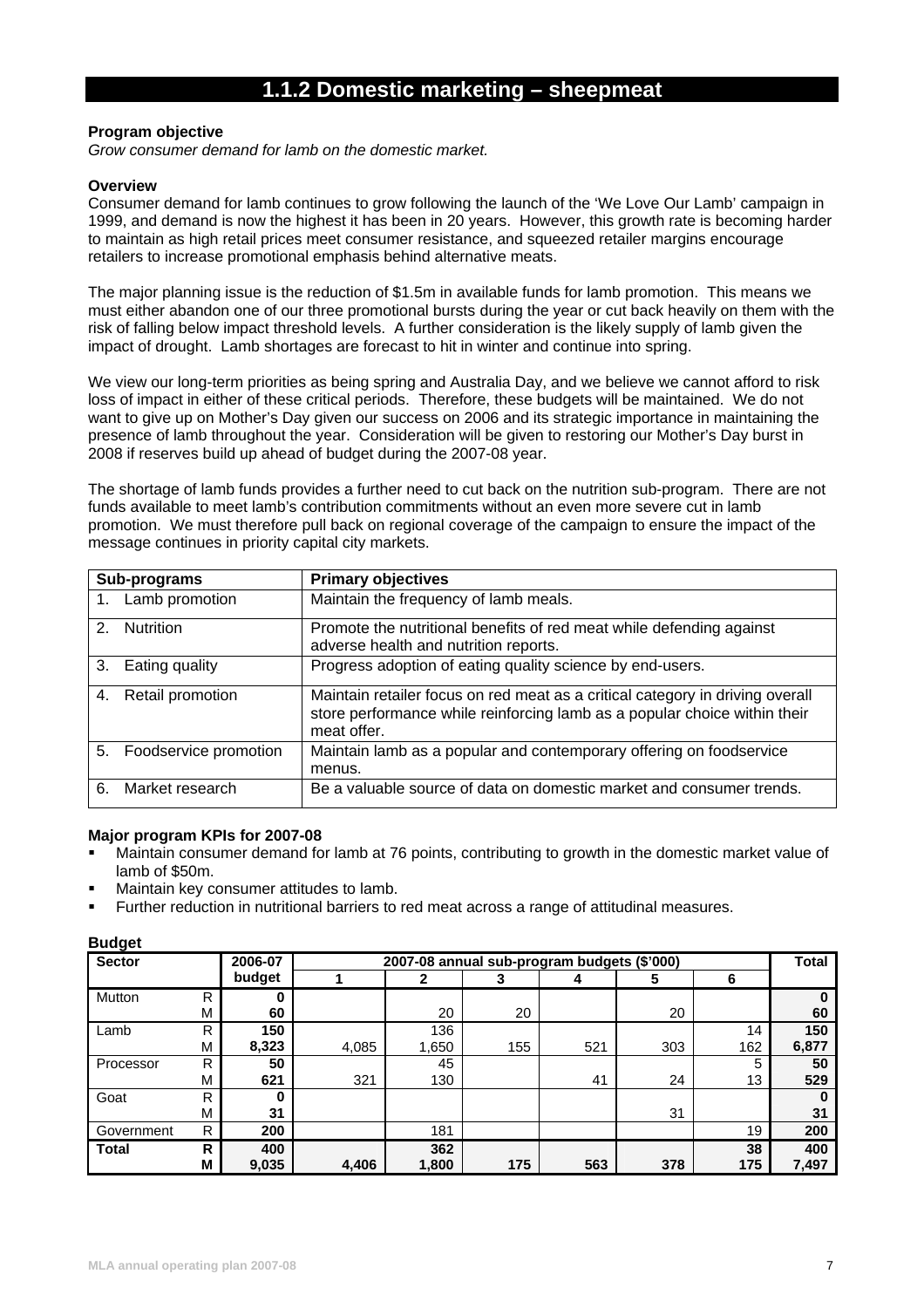### **1.2.1 Export trade and consumer promotion – beef**

#### **Program objective**

*Grow demand for Australian beef internationally through product differentiation and customer loyalty programs.* 

#### **Overview**

In 2007-08 and beyond the Australian beef industry faces a number of key challenges. Primary amongst these is maintaining beef sales to North Asia at the levels witnessed over the last three years. The return of North American suppliers to these markets, combined with the emergence of potential competition from low cost supply sources, will provide a challenge to Australia's dominance in this region. This challenge will only be met if overall levels of beef consumption in North Asian markets are raised substantially.

Given this challenge, and in recognition of current product flows, the majority of available funds are allocated to the Japanese and Korean markets. A suite of tools will be used in these markets to develop and consolidate sophisticated supply chain relationships, thus ensuring higher levels of loyalty to Australian beef are maintained. Outside Japan and Korea, growth opportunities, some of which are longer term, have been identified in South East Asia, Russia and the North American chilled trade. Activities in these markets will focus on trade development and raising levels of knowledge of Australian beef and the Australian industry.

| Sub-programs                                                                        | <b>Primary objectives</b>                                                                       |
|-------------------------------------------------------------------------------------|-------------------------------------------------------------------------------------------------|
| Position integrity and consistency attributes of<br>Australian beef internationally | Increase product differentiation through education, PR and<br>media tie-ups across all markets. |
|                                                                                     |                                                                                                 |
| Expand and consolidate a strong retail                                              | Capitalise on gains made during US absence from key                                             |
| presence for our beef                                                               | markets.                                                                                        |
| Expand and consolidate a strong foodservice                                         | Increase sales of Australian beef in foodservice sectors in                                     |
| presence for our beef                                                               | all markets.                                                                                    |
| Build relationships/reputation with the trade                                       | Strengthen trade relationships in all markets.                                                  |
| and emerging markets                                                                |                                                                                                 |
| Monitor consumer/trade attitudes and                                                | Undertake consumer and trade attitudinal and behavioural                                        |
| behaviour with respect to beef.                                                     | research in targeted export markets.                                                            |

| <b>Market</b> |                    | <b>Primary objective</b>                                                              | Sub-programs |  |   |  |   |  |  |
|---------------|--------------------|---------------------------------------------------------------------------------------|--------------|--|---|--|---|--|--|
|               |                    |                                                                                       |              |  | 3 |  | 5 |  |  |
|               | North America      | Grow chilled beef sales and support trade to<br>the fast food sectors                 |              |  |   |  |   |  |  |
|               | Japan              | Defend Australian beef sales, build customer<br>loyalty and increase beef consumption | ✓            |  | ✓ |  |   |  |  |
| 3.            | Korea              | Defend Australian beef sales, build customer<br>loyalty and increase beef consumption |              |  |   |  |   |  |  |
| 4.            | South Asia/China   | Grow chilled beef sales                                                               |              |  |   |  |   |  |  |
| 5.            | Europe             | Facilitate trade opportunities                                                        |              |  |   |  |   |  |  |
| 6.            | <b>Middle East</b> | Facilitate trade opportunities                                                        |              |  |   |  |   |  |  |

#### **Major program KPIs for 2007-08**

- Australia retains dominant import share in nominated retail and foodservice outlets in Japan and Korea after US re-entry.
- Improve trade and consumer attitudes towards the key attributes of Australian beef (safety, eating quality and nutritious image).
- Where specified as part of a regional strategy, increase exporter participation in industry collaborative agreements.
- Incorporate key findings from eating quality research into regional programs and the positioning of company brands.

| <b>Sector</b>   |   | 2006-07 |                         | <b>Total</b> |       |                      |               |                       |        |
|-----------------|---|---------|-------------------------|--------------|-------|----------------------|---------------|-----------------------|--------|
|                 |   | budget  | <b>North</b><br>America | Japan        | Korea | <b>South</b><br>Asia | <b>Europe</b> | <b>Middle</b><br>East |        |
| Grassfed cattle | R | 75      |                         |              |       |                      |               |                       |        |
|                 | м | 21.521  | 1.020                   | 9,809        | 5,637 | 2,411                | 266           | 278                   | 19,421 |
| Grainfed cattle | R | 75      |                         |              |       |                      |               |                       |        |
|                 | M | 3,366   | 354                     | 1.816        | 1.116 | 94                   | 76            |                       | 3,456  |
| Government      | R | 150     |                         |              |       |                      |               |                       |        |
| Total           | R | 300     |                         |              |       |                      |               |                       |        |
|                 | М | 24,887  | 1.374                   | 11,625       | 6,753 | 2,505                | 342           | 278                   | 22,877 |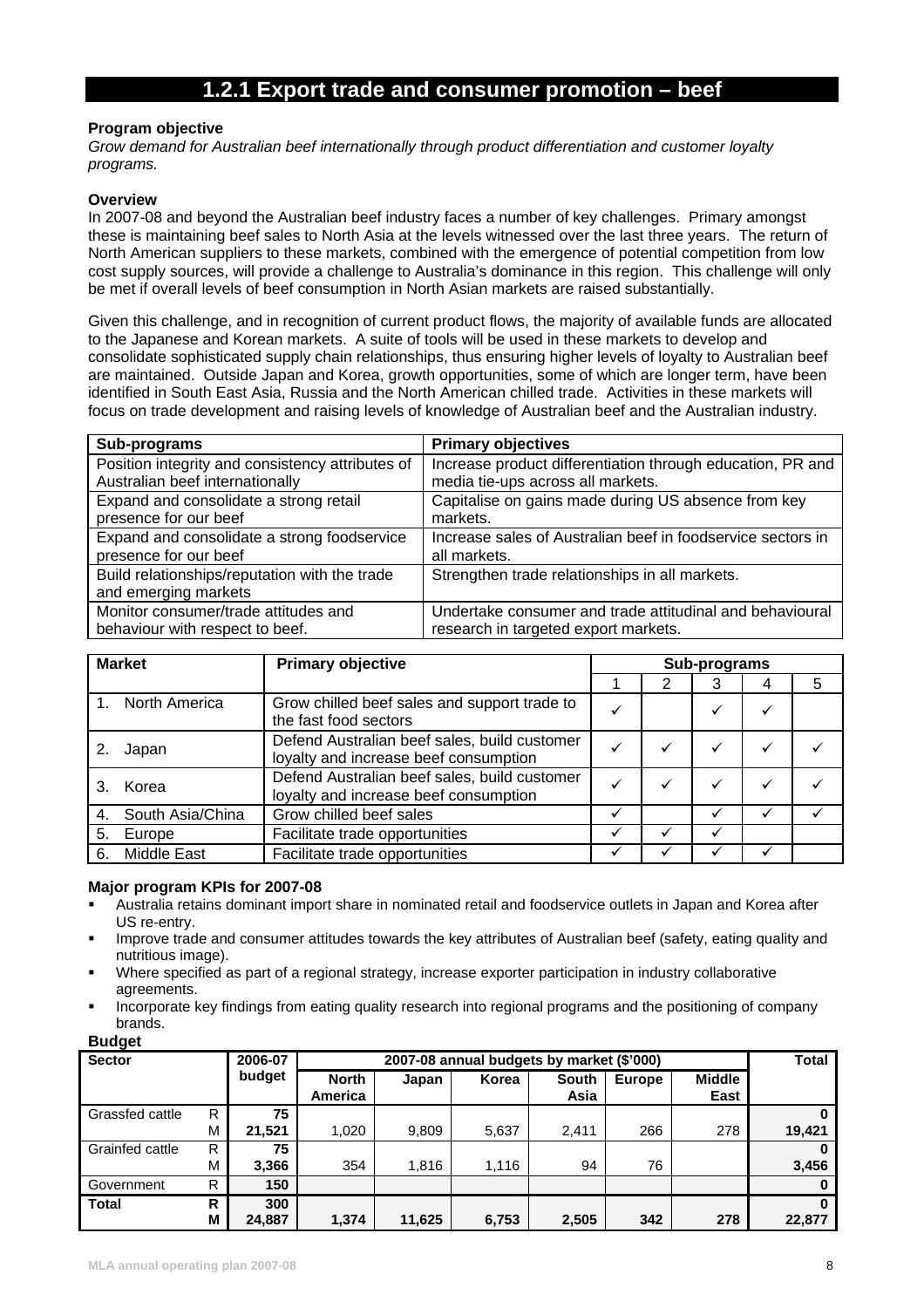### **1.2.2 Export trade and consumer promotion – sheepmeat**

#### **Program objective**

*Grow demand for Australian sheepmeat internationally through differentiation and customer loyalty programs.* 

#### **Overview**

Although lamb consumption in Australia is significant, lamb rarely appears on dinner plates in the rest of the world. For the longer term prosperity of Australian lamb producers, lamb consumption levels in Asia and North America must be increased. The focus of lamb export activities outlined in this plan is to achieve increased lamb consumption through creating consumer awareness, then encouraging trial and purchase of the product.

Used in the execution of these activities are: (1) generic trade marketing and business development activities; and (2) joint MLA/exporter agreements (industry collaborative agreements – ICAs) to support company brands. Achieving a balance between these two components is critical. ICAs are the most effective way of growing demand through existing channels, but marketing and business development activities are required to recruit new accounts. Given the tight lamb supplies anticipated during 2007-08, within an overall reduced budget, proportionately greater funds will be allocated to ICA-type activities.

Limited funds are available for mutton marketing. Available funds have been applied to the Middle East/Africa, South Asia and North America regions to support exporter initiatives.

| Sub-programs                                 | <b>Primary objectives</b>                                  |
|----------------------------------------------|------------------------------------------------------------|
| 1. Expand retail presence and product        | Increase retail sales of Australian lamb in the US, Korea, |
| identification for Australian sheepmeat      | the Middle East and Taiwan, maintain sales in Japan.       |
| 2. Increase foodservice penetration and      | Increase penetration of Australian lamb in the US and      |
| usage of Australian sheepmeat                | Taiwan.                                                    |
| 3. Provide technical services to assist with | Increase usage of high valued lamb items in the US,        |
| product presentation and usage               | Japan, the Middle East and the Chinas.                     |
| 4. Build trade relationships and trade       | Undertake trade relations activities to encourage use of   |
| knowledge in emerging markets                | lamb in major export markets and mutton in all markets.    |
| 5. Monitor consumer/trade attitudes and      | Undertake market research in targeted export markets on    |
| behaviour with respect to sheepmeat          | Australian sheepmeat.                                      |

| <b>Market</b> |                      | <b>Primary objective</b>                                      | Sub-programs |   |  |   |   |  |  |  |
|---------------|----------------------|---------------------------------------------------------------|--------------|---|--|---|---|--|--|--|
|               |                      |                                                               |              | ⌒ |  |   | 5 |  |  |  |
|               | North America        | Increase retail and foodservice sales                         |              |   |  |   |   |  |  |  |
| 2.            | Japan                | Maintain exporting relationships and<br>develop new customers | √            |   |  | √ |   |  |  |  |
| $\mathcal{S}$ | Korea                | Establish trade relationships and build<br>trade interest     | √            |   |  |   |   |  |  |  |
|               | 4. South Asia/Chinas | Expand sales through trade support                            |              |   |  |   |   |  |  |  |
| 5.            | Europe               | Consolidate supply channels and build<br>relationships        | √            |   |  |   |   |  |  |  |
| 6.            | Middle East/Africa   | Expand retail and foodservice business                        |              |   |  |   |   |  |  |  |

#### **Major program KPIs for 2007-08**

- Maintain high levels of trade (retail, foodservice, wholesale, importer) satisfaction attitudinal survey regarding quality, safety, value and MLA marketing activities.
- High levels of satisfaction with MLA's overall management, consultation and financial management of the ICAs – satisfaction levels to be above 80%.
- Preserve or improve consumer awareness, understanding and attitude to key attributes of Australian lamb in key export markets.

| ----          |   |         |                                           |       |       |               |               |                       |       |
|---------------|---|---------|-------------------------------------------|-------|-------|---------------|---------------|-----------------------|-------|
| <b>Sector</b> |   | 2006-07 | 2007-08 annual budgets by market (\$'000) |       |       |               |               |                       |       |
|               |   | budget  | <b>North</b><br>America                   | Japan | Korea | South<br>Asia | <b>Europe</b> | <b>Middle</b><br>East |       |
| Mutton        | M | 366     | 65                                        | 50    |       | 100           | 26            | 151                   | 392   |
| Lamb          | М | 6.812   | 3.191                                     | 850   | 165   | 622           | 195           | 606                   | 5,629 |
| Goat          | M | 125     | 100                                       |       |       | 25            |               |                       | 125   |
| <b>Total</b>  | M | 7,303   | 3,356                                     | 900   | 165   | 747           | 221           | 757                   | 6,146 |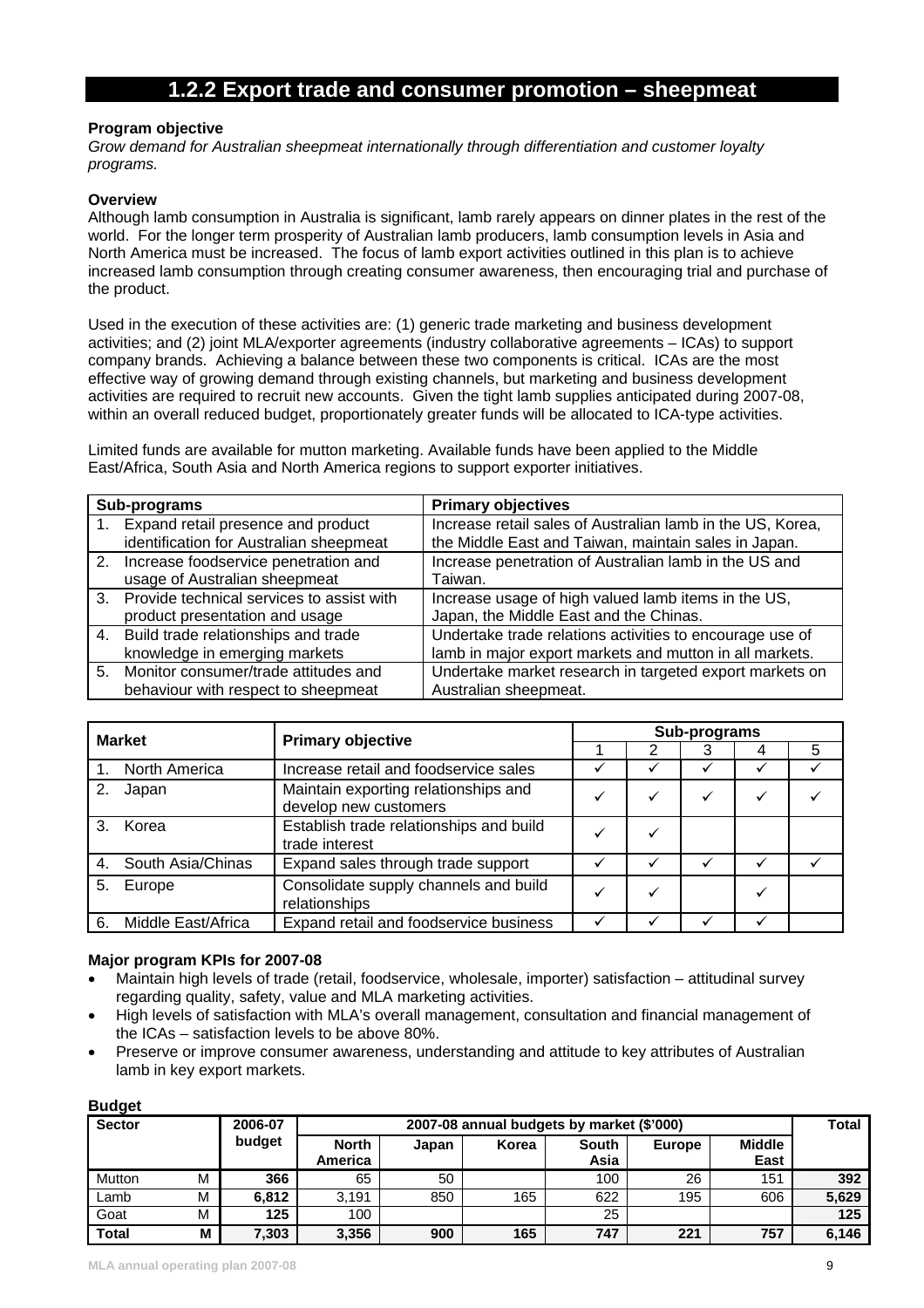### **1.3 Market access and trade development – livestock exports**

#### **Program objective**

*Increase market access and grow demand for Australian cattle, sheep and goat exports.* 

#### **Overview**

The increased competition in key livestock export markets from Africa, South America, Eastern Europe and China increases the need for the Australian industry to maintain its market position through differentiation. The first stage in this positioning is to develop an understanding of the customers who buy meat from Australian livestock in these markets and working with importers and retailers in these markets to build demand.

In all livestock export markets we will monitor developments regarding market access, advising industry and government of any changes to access conditions and provide a response capability in the event of opportunities to improve access or to respond to adverse changes.

In the major livestock export markets, the Australian industry will work with industry and government to increase support for the import of Australian livestock as a safe and reliable food source.

R&D and technical trade support to improve the efficiency of transporting, handling, holding and processing of Australian livestock, will continue to be provided along the marketing chain, and in key export markets.

| Sub-programs             | <b>Primary objectives</b>                                                  |
|--------------------------|----------------------------------------------------------------------------|
| Middle East/Africa -     | To improve existing access conditions, and identify and action             |
| market access            | opportunities to improve access to markets in the region.                  |
| 2. Middle East/Africa -  | To improve demand for Australian livestock through technical and           |
| trade support            | promotional support.                                                       |
| 3. Asia Pacific - market | To defend existing access conditions and identify and action opportunities |
| access                   | to improve access to markets in the region.                                |
| 4. Asia Pacific – trade  | To improve demand for Australian cattle through technical and              |
| support                  | promotional support.                                                       |
| 5. R&D - trade support   | To improve the efficiency of assembling, holding and transporting          |
|                          | Australian livestock exports.                                              |

#### **Major program KPIs for 2007-08**

- Provide industry with a comprehensive picture of global customers who buy meat from Australian livestock exports to enable differentiation and marketing strategies to be developed.
- **IMPROVE MARKET ACCESS TO AT LEAST ONE MARKET IN ASIA AND IN ASSET ASSET IN A 1900 THANKET ASSET IN A 1900** T-08.
- Maintain access to existing markets.
- Obtain measurable increase in demand for beef from imported Australian cattle through promotional support in modern retail outlets in Indonesia.

| nanacı        |   |         |                                             |              |     |     |     |       |  |  |
|---------------|---|---------|---------------------------------------------|--------------|-----|-----|-----|-------|--|--|
| <b>Sector</b> |   | 2006-07 | 2007-08 annual sub-program budgets (\$'000) |              |     |     |     |       |  |  |
|               |   | budget  |                                             | $\mathbf{2}$ |     |     | 5   |       |  |  |
| Mutton        | R | 28      |                                             |              |     |     |     |       |  |  |
|               | M | 70      | 25                                          | 25           |     |     |     | 50    |  |  |
| Lamb          | R | 11      |                                             |              |     |     | 5   |       |  |  |
|               | M | 30      | 10                                          | 10           |     |     |     | 20    |  |  |
| Grassfed      | R | 57      |                                             |              |     |     | 13  | 13    |  |  |
| cattle        | M | 900     | 82                                          | 40           | 75  | 671 |     | 868   |  |  |
| Live exporter | R | 96      |                                             |              |     |     | 25  | 25    |  |  |
|               | M | 245     | 125                                         | 105          | 75  | 158 |     | 463   |  |  |
| Government    | R | 192     |                                             |              |     |     | 50  | 50    |  |  |
| <b>Total</b>  | R | 384     |                                             |              |     |     | 100 | 100   |  |  |
|               | M | 1,245   | 242                                         | 180          | 150 | 879 |     | 1,401 |  |  |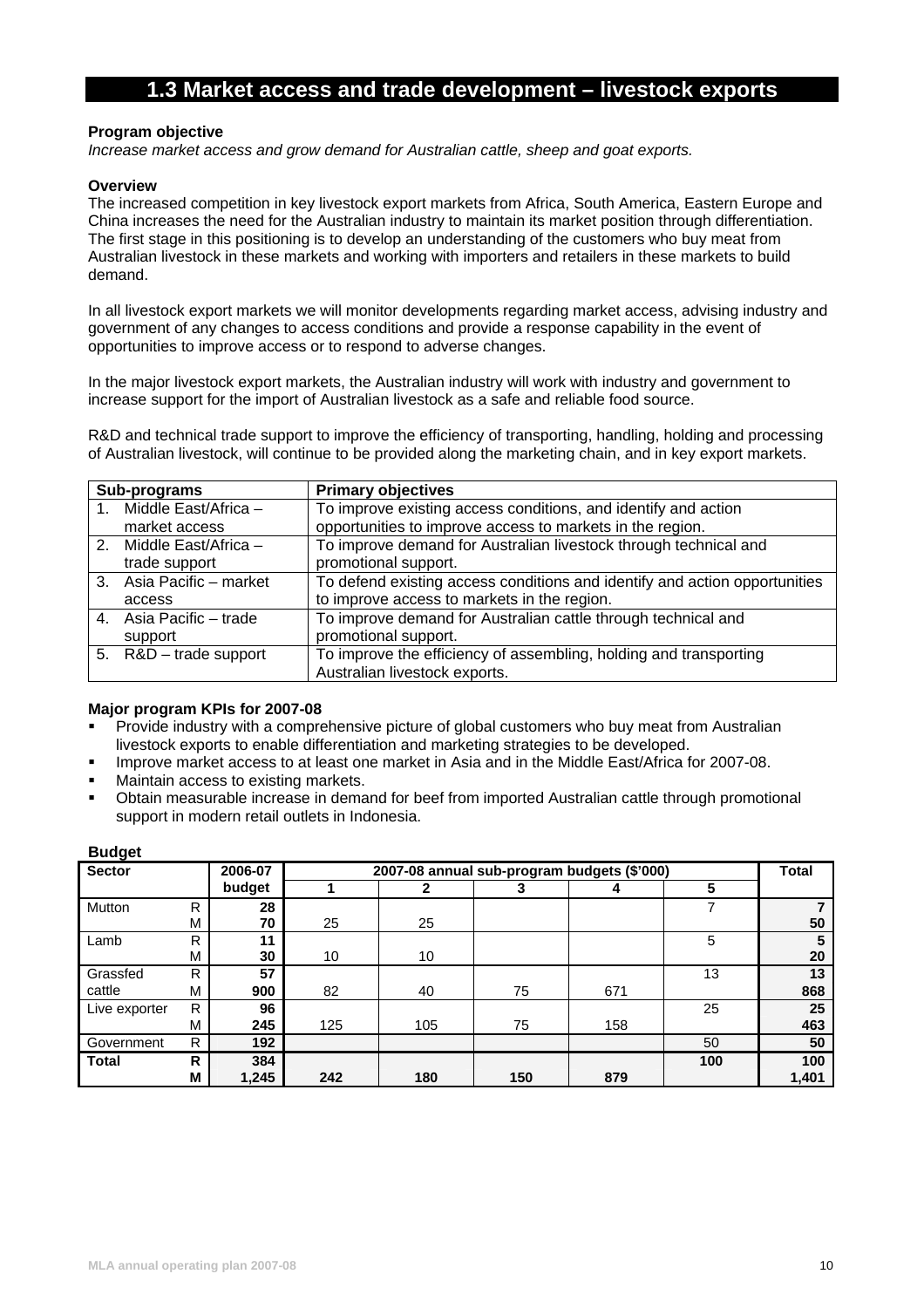### **1.4.1 Market access – beef**

#### **Program objective**

*Ensure that existing rights of access for Australian beef to international markets are at least maintained and, where possible, secure improvements to access conditions.* 

#### **Overview**

As a major exporting industry, changes in access to overseas markets materially affect the profitability of individual cattle producers and beef processors. During the life of this plan MLA will continue to act to defend existing rights of access to cattle and beef markets and, where possible, secure improvements to these conditions.

In all markets MLA will monitor developments on market access, provide regular reports to industry and government and provide a response capability in the event of adverse events occurring. Forging strong lines of communication between the various industry sectors and government is critical to successfully defending access conditions.

The World Trade Organization (WTO) Doha Round, despite delays, continues to offer some prospects for trade reform. It is critical that real and significant improvements in market access are forthcoming from this Round. Research indicates that access improvements into North Asian markets (especially) and Europe are critical for the future profitability of the Australian beef industry – and these priorities must be continually reinforced with government.

With any outcomes from the WTO negotiations uncertain, it is crucial to encourage the Australian Government to pursue free trade agreements (FTAs) of value to the Australian beef industry. Currently FTAs are in various stages of negotiation with ASEAN, Malaysia, the Gulf States, China, Chile and Japan. Additionally, economic feasibility studies are underway with Mexico and Korea. Substantial improvements in access for Australian beef must be achieved in all FTAs.

| Sub-programs                         | <b>Primary objectives</b>                                                                                                                                                                                                                                                                                       |  |  |  |  |
|--------------------------------------|-----------------------------------------------------------------------------------------------------------------------------------------------------------------------------------------------------------------------------------------------------------------------------------------------------------------|--|--|--|--|
| 1. WTO activities                    | Position the Australian beef industry for the WTO Doha Round.                                                                                                                                                                                                                                                   |  |  |  |  |
| 2. Bilateral defence and improvement | Defend existing market access conditions in overseas markets<br>and, where possible, through bilateral negotiations, improve<br>these conditions with the elimination or reduction of economic or<br>technical barriers to trade. In particular, position the Australian<br>beef industry for FTA negotiations. |  |  |  |  |
| Market access research               | To conduct research into the impact of access barriers on the<br>Australian cattle and beef industry and into strategies for<br>removing these barriers.                                                                                                                                                        |  |  |  |  |

#### **Major program KPIs for 2007-08**

- Reduce trade barriers in at least one market (beef or sheepmeat).
- Australian Government negotiators are aware of and acknowledge beef industry priorities for the WTO Doha Round and FTA negotiations.
- MLA market access activities rated highly by industry and government negotiators.

| <b>Sector</b> |   | 2006-07    | 2007-08 annual budgets by market (\$'000) |                         |       |       |                      |               |                       |                 | <b>Total</b> |
|---------------|---|------------|-------------------------------------------|-------------------------|-------|-------|----------------------|---------------|-----------------------|-----------------|--------------|
|               |   | budget     | Global                                    | <b>North</b><br>America | Japan | Korea | <b>South</b><br>Asia | <b>Europe</b> | <b>Middle</b><br>East | R&D             |              |
| Grassfed      | R | 135        |                                           |                         |       |       |                      |               |                       | 124             | 124          |
| cattle        | М | 803        | 144                                       | 146                     | 215   | 127   | 108                  | 115           |                       |                 | 855          |
| Grainfed      | R | 9          |                                           |                         |       |       |                      |               |                       | 20 <sub>l</sub> | 20           |
| cattle        | M | 94         | 23                                        | 24                      | 35    | 21    | 18                   |               |                       |                 | 121          |
| Processor     | R | <b>144</b> |                                           |                         |       |       |                      |               |                       | 144             | 144          |
|               | M | 7991       | 167                                       | 170                     | 250   | 73    | 102                  | 115           |                       |                 | 877          |
| Government    | R | 288        |                                           |                         |       |       |                      |               |                       | 288             | 288          |
| Total         | R | 576        |                                           |                         |       |       |                      |               |                       | 576I            | 576          |
|               | M | 1,696      | 334                                       | 340                     | 500   | 221   | 228                  | 230           |                       |                 | 1,853        |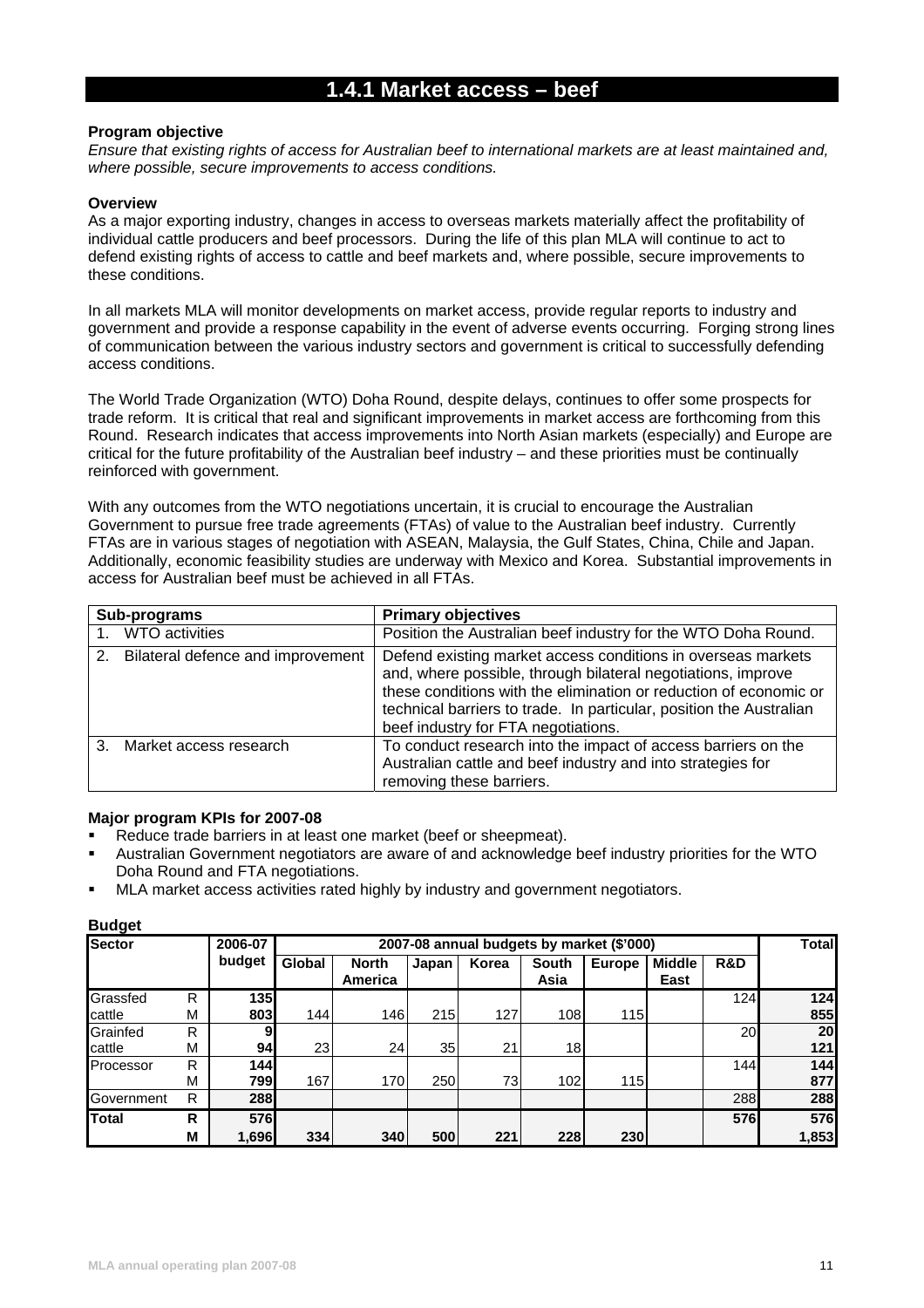### **1.4.2 Market access – sheepmeat**

#### **Program objective**

*Ensure that existing rights of access for Australian sheepmeat to international markets are at least maintained and, where possible, secure improvements to access conditions.* 

#### **Overview**

The Australian sheepmeat industry, particularly the lamb industry, has become increasingly reliant on export markets. This export orientation has resulted in improved economic conditions for the industry, but carries inherent risks.

Conditions for market access in a number of markets, particularly in the Middle East, South Africa and Europe continue to frustrate the Australian industry. Although minor progress has been made on some of these issues, major challenges remain.

The World Trade Organization (WTO) Doha Round, despite delays, continues to offer some prospects for trade reform. It is critical that real and significant improvements in market access are forthcoming from this Round. A solid body of work has already been completed aimed at positioning the Australian sheepmeat industry for the Doha Round. Securing quota improvements into the European Union is the industry's highest priority.

Alongside WTO activities, it is necessary to position the Australian sheepmeat industry in free trade agreements (FTAs) involving Australia. Currently FTAs are in various stages of negotiation with ASEAN, Malaysia, the Gulf States, China, Chile and Japan. Additionally, economic feasibility studies are underway with Mexico and Korea.

Many market access issues arise unexpectedly. In all markets MLA will monitor developments on market access, provide regular reports to industry and government on these developments and provide a response capability in the event of adverse developments arising. Forging strong lines of communication between the various industry sectors and government is critical to successfully defending and improving access conditions.

| Sub-programs                            | <b>Primary objectives</b>                                                                                                                                                                                                                                                                                            |
|-----------------------------------------|----------------------------------------------------------------------------------------------------------------------------------------------------------------------------------------------------------------------------------------------------------------------------------------------------------------------|
| 1. WTO activities                       | Position the Australian sheepmeat industry for the WTO Doha                                                                                                                                                                                                                                                          |
|                                         | Round.                                                                                                                                                                                                                                                                                                               |
| Bilateral defence and improvement<br>2. | Defend existing market access conditions in overseas markets<br>and, where possible, through bilateral negotiations, improve<br>these conditions with the elimination or reduction of economic or<br>technical barriers to trade. In particular, position the Australian<br>sheepmeat industry for FTA negotiations. |
| Market access research                  | To conduct research into the impact of access barriers on the<br>Australian sheepmeat industry and into strategies for removing<br>these barriers.                                                                                                                                                                   |

#### **Major program KPIs for 2007-08**

- Reduce trade barriers in at least one market (beef or sheepmeat).
- Australian Government negotiators are aware of and acknowledge sheepmeat industry priorities for the WTO Doha Round and FTA negotiations.
- MLA market access activities rated highly by industry and government negotiators.

| <b>Sector</b> |   | 2006-07    |        |                         |       | 2007-08 annual budgets by market (\$'000) |                      |               |                       |     | <b>Total</b> |
|---------------|---|------------|--------|-------------------------|-------|-------------------------------------------|----------------------|---------------|-----------------------|-----|--------------|
|               |   | budget     | Global | <b>North</b><br>America | Japan | Korea                                     | <b>South</b><br>Asia | <b>Europe</b> | <b>Middle</b><br>East | R&D |              |
| <b>Mutton</b> | R | 9          |        |                         |       |                                           |                      |               |                       | 9   | 91           |
|               | M | 229        | 27     | 38                      | 5     | 2                                         | 26                   | 70            | 71                    |     | 239          |
| Lamb          | R | 67         |        |                         |       |                                           |                      |               |                       | 67  | 67           |
|               | M | <b>565</b> | 97     | 116                     | 45    | 8                                         | 111                  | 45            | 143                   |     | 565          |
| Processor     | R | 76I        |        |                         |       |                                           |                      |               |                       | 76  | 76           |
|               | M | 635        | 96     | 165                     |       | 3                                         | 66                   | 115           | 190                   |     | 635          |
| Goat          | M | 81         | 8      |                         |       |                                           |                      |               |                       |     | 8            |
| Government    | R | 152        |        |                         |       |                                           |                      |               |                       | 152 | 152          |
| <b>Total</b>  | R | 304        |        |                         |       |                                           |                      |               |                       | 304 | 304          |
|               | M | 1,437      | 228    | 319                     | 50    | 13                                        | 203                  | 230           | 404                   |     | 1,447        |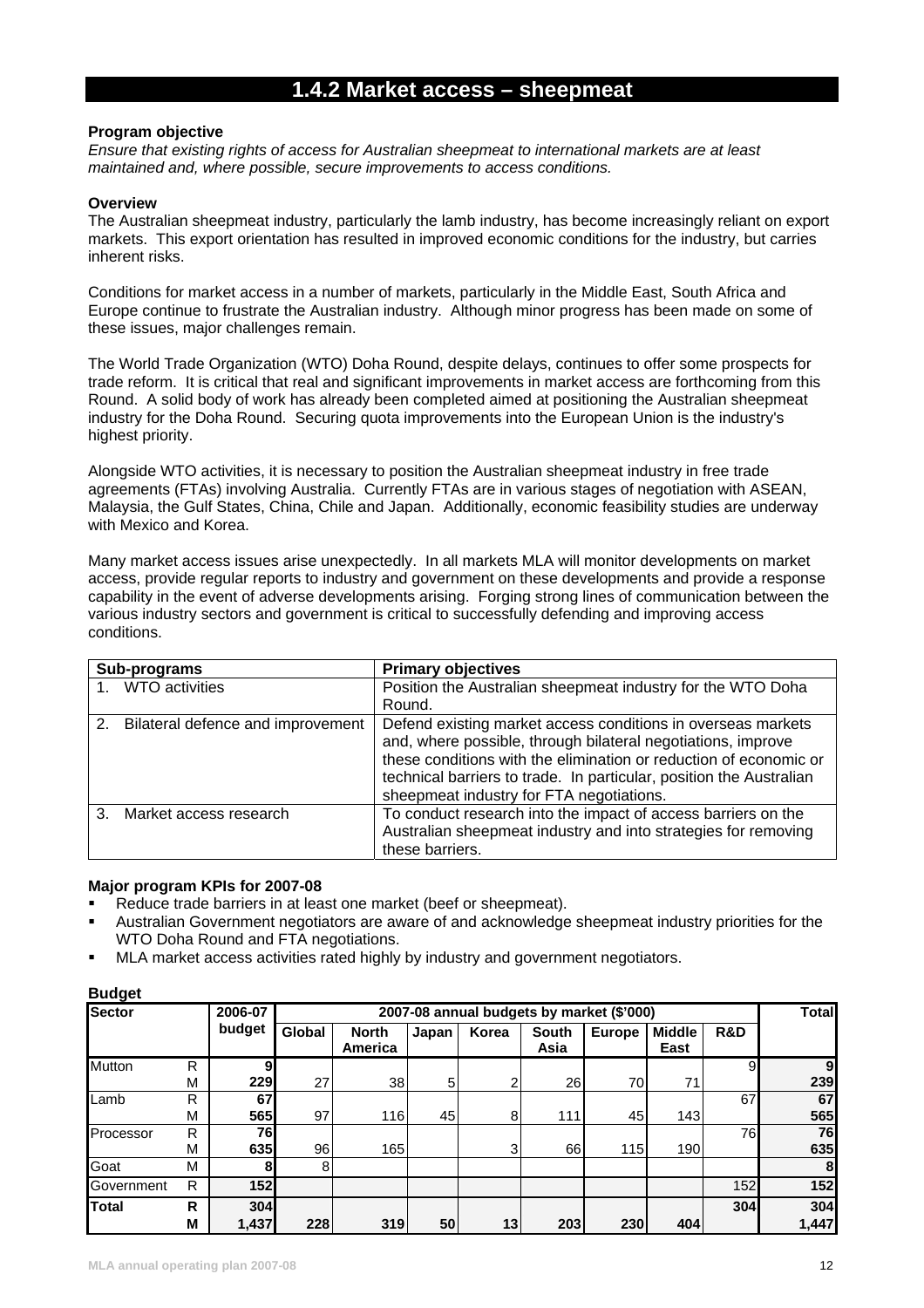### **1.5.1 Red meat product innovation**

#### **Program objective**

*To grow demand for red meat with a focus on lower valued red meat by addressing consumer trends through development of new value added red meat products and technologies.* 

#### **Overview**

Consumers are seeking economical, healthy and nutritious alternatives that are simple to prepare and offer interesting choices without the need for lengthy preparation times. Value added red meat products are ideally suited to meet these demands and the industry will benefit substantially from innovations tailored to meet changing consumer requirements. In addition, value added red meat has the potential to increase market access through the development of new technologies that allow products to reach new markets (eg shelf stable) and to achieve improved shelf-life (packaging). Similarly, industry productivity and viability will be improved with technologies that allow better carcase utilisation (eg meat strip alignment).

The aim of this program is to assist industry to continuously roll out value added red meat products. The program will facilitate industry innovation by conducting strategic research to develop new platform technologies that can be tailored and adopted by the red meat industry to deliver significant value adding innovations. The platforms will also allow the industry to maintain access to leading edge scientific and technical knowledge in the three sub-program areas identified. In addition, red meat product innovation will increase industry's capability to develop and produce value added products through the provision of an integrated range of information and technical support services, including market research.

|    | Sub-programs                | <b>Primary objectives</b>                                                        |
|----|-----------------------------|----------------------------------------------------------------------------------|
|    | 1. Utilisation of low value | To develop new technologies (such as high pressure processing) and products      |
|    | cuts                        | that will utilise the low value cuts of the carcase resulting in increased value |
|    |                             | and demand of these commodity cuts.                                              |
|    | Convenience                 | To develop new technologies and products that will enable the customer (retail   |
|    |                             | and foodservice) to prepare red meat products without lengthy preparation        |
|    |                             | times and cooking skills. The aging population will be focused on this year.     |
| 3. | Competitive                 | To increase industry capability to develop and produce value added products      |
|    | intelligence                | and product delivery mechanisms through the provision of an integrated range     |
|    |                             | of information and technical support services. This component includes market    |
|    |                             | research to determine new opportunities, research to help industry with their    |
|    |                             | value adding initiatives and technical advisers.                                 |

#### **Major program KPIs for 2007-08**

- At least one alternative technology is developed for the manufacture of cost effective value added products from secondary cuts.
- Two novel convenience products are developed from secondary cuts for the aged care market.
- Determine the issues which hinder domestic product development of red meat.
- Identify how MLA can address the issues which hinder product development.

| $\bullet$<br><b>Sector</b> |   | 2006-07 | 2007-08 annual sub-program budgets (\$'000) | Total |    |     |
|----------------------------|---|---------|---------------------------------------------|-------|----|-----|
|                            |   | budget  |                                             |       |    |     |
| Mutton                     | R |         |                                             |       |    |     |
| Lamb                       | R | 55      | 23                                          | 23    |    | 52  |
| Grassfed cattle            | R | 145     | 65                                          | 65    | 18 | 148 |
| Processor                  | R | 201     | 80                                          | 80    | 20 | 180 |
| Government                 | R | 401     | 168                                         | 168   | 44 | 380 |
| <b>Total</b>               | R | 802     | 336                                         | 336   | 88 | 760 |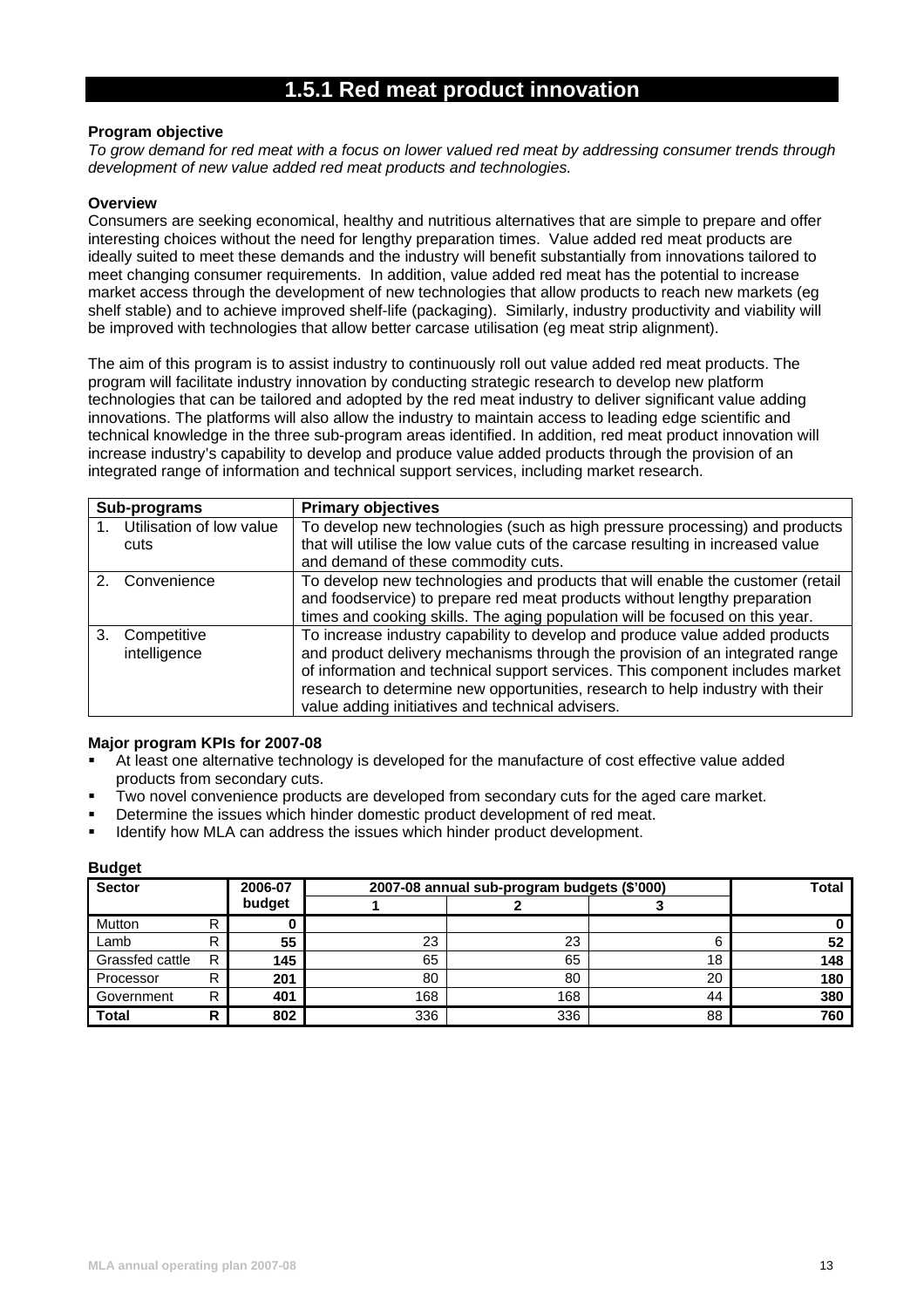#### **Program objective**

*Increase the value of a carcase by increasing the range and profitability of red meat co-products, in order to increase the profitability of the red meat industry.* 

#### **Overview**

This program aims to both protect revenue derived from selling traditional co-products into food and feed applications and to derive additional revenue from novel co-products such as high value bioactives.

A considerable proportion of the value of an animal is derived from traditional co-products which find their way into the feed and food supply chains. Loss of these options could have a severe impact on the cost of manufacture as the full cost of processing would have to be borne by the meat itself. To avoid this scenario it is necessary to develop alternative non-feed, non-food applications.

Another strategy is to develop high value co-products from within the co-product stream. The focus of this strategy is more on increasing the value per carcase than on total utilisation. Some sections of the industry are deriving significant value from bioactive co-products such as foetal calf blood for use in pharmaceutical manufacturing. To realise the potential for other similar high value bioactive co-products, the program will continue to build industry capability, but will increasingly move towards building competitive advantage for producers and processors through identifying or developing specific technologies and by identifying specific market opportunities.

|    | Sub-programs                                          | <b>Primary objectives</b>                                                                                                                                                                                  |
|----|-------------------------------------------------------|------------------------------------------------------------------------------------------------------------------------------------------------------------------------------------------------------------|
|    | Maintaining the relative value<br>of co-products      | Maintain and protect existing markets.<br>Identify alternative uses and processes.                                                                                                                         |
|    | 2. Capability building in bioactives                  | To increase the abilities of producers and processors to enter and<br>survive in bioactive markets, by means of training, workshops and<br>in-situ vacation students.                                      |
| 3. | Bioactive market opportunities                        | To identify commercial opportunities for bioactive products from the<br>red meat industry and to develop strategies for realising them in the<br>Australian context.                                       |
| 4. | <b>Bioactive processing</b><br>technology development | To identify existing technologies new to Australia and develop novel<br>technologies for the manufacture of high value bioactives, that will<br>give the Australian manufacturers a competitive advantage. |

#### **Major program KPIs for 2007-08**

- Define the conditions for presenting offal to achieve accurate decisions about offal disposition and develop a training manual for delivery to industry stakeholders via MINTRAC.
- Develop and disseminate a bioactives compendium (toolkit) for all producers, processors and students in order to facilitate industry uptake of high value bioactive opportunities.
- Evaluate the potential for increasing the average value of carcases by deriving value added bioactives from amniotic fluid and placental material.
- To initiate a whole-of-value chain collaborative study to identify on-farm interventions to increase the bioactivity of industrial bioactive products.

| <b>Sector</b>   |   | 2006-07 | 2007-08 annual sub-program budgets (\$'000) | <b>Total</b> |     |     |     |
|-----------------|---|---------|---------------------------------------------|--------------|-----|-----|-----|
|                 |   | budget  |                                             |              |     |     |     |
| Mutton          |   | 27      | 12                                          |              |     |     | רפ  |
| Lamb            |   | 75      | 30                                          | 12           | 20  | 13  | 75  |
| Grassfed cattle | D | 105     | 42                                          |              | 28  | 18  | 105 |
| Processor       |   | 180     | 59                                          | 31           | 56  | 34  | 180 |
| Government      | D | 387     | 143                                         | 65           | 109 | 70  | 387 |
| <b>Total</b>    | R | 774     | 286                                         | 130          | 218 | 140 | 774 |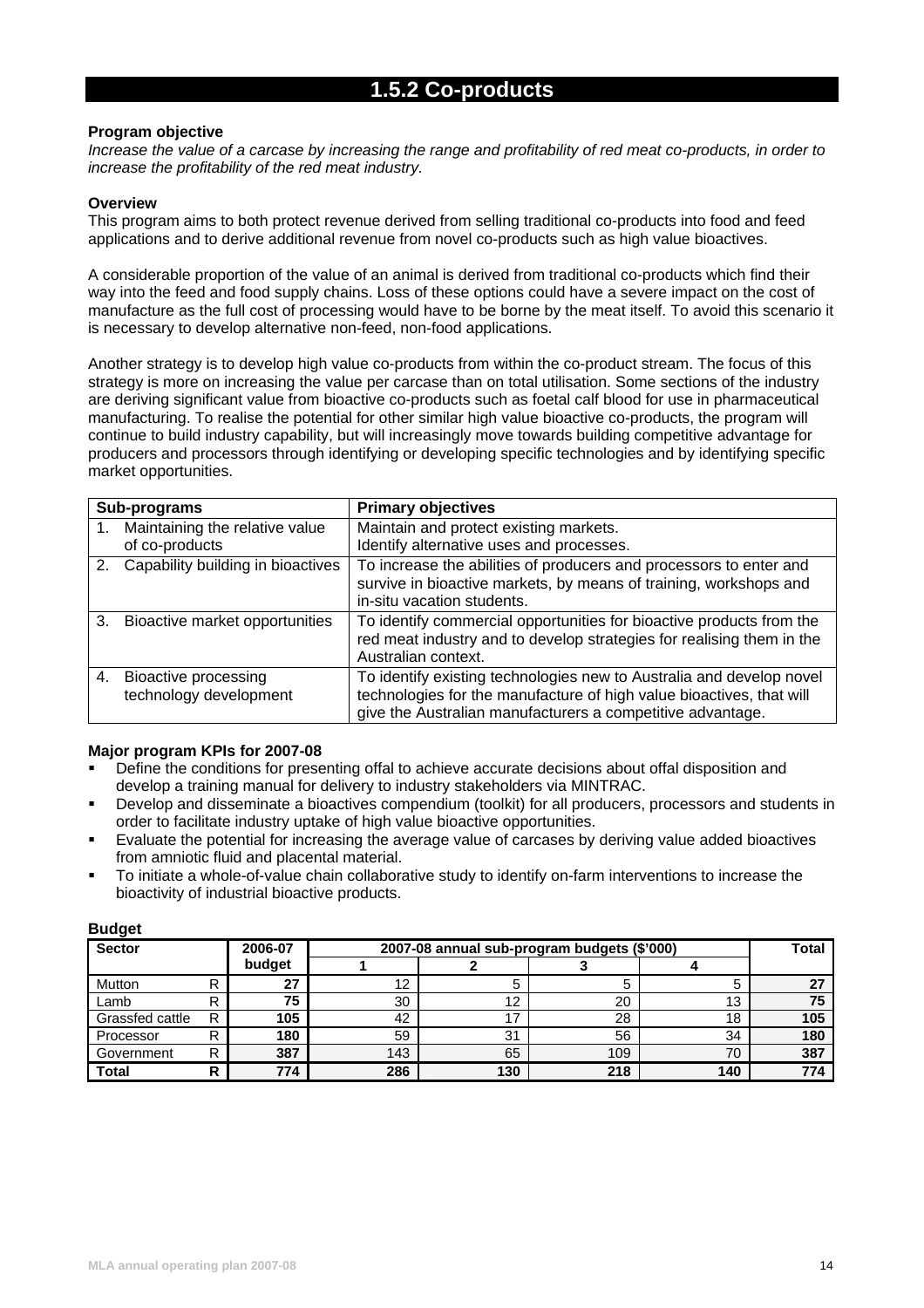### **2.1 Meat safety/issues management**

#### **Program objective**

*Ensure integrity and safety of Australian beef/sheepmeat production.* 

#### **Overview**

The MLA Meat safety/issues management program supports the activities of SAFEMEAT, a partnership between the Australian and State governments and all sectors of the red meat industry. SAFEMEAT oversees and promotes sound management systems to deliver safe and hygienic product to the market place, and implements sound crisis management principles and strategies.

|    | Sub-program                        | <b>Primary objective</b>                                                                                                                       |
|----|------------------------------------|------------------------------------------------------------------------------------------------------------------------------------------------|
|    | 1. Prion research                  | Enhance disease surveillance and testing capability for bovine spongiform<br>encephalopathy (BSE). Assess impact of BSE control measures.      |
| 2. | Domestic and                       | Minimise market disruption arising from food safety and related incidents,                                                                     |
|    | international issues<br>management | creating positive perceptions of Australian meat safety.                                                                                       |
| 3. | Food safety                        | Develop tools and systems for food safety risk management based on<br>innovative science, outcomes-based regulation and customer expectations. |
| 4. | National Livestock                 |                                                                                                                                                |
|    |                                    | In accordance with the NLIS business plan, ensure the database and                                                                             |
|    | <b>Identification System</b>       | support services have the capability to deliver reliable livestock traceability.                                                               |
| 5. | <b>SAFEMEAT</b> secretariat        | Provide secretariat services to SAFEMEAT.                                                                                                      |
| 6. | Communication and                  | Provide effective industry strategies and communications related to                                                                            |
|    | education                          | relevant food safety issues.                                                                                                                   |
| 7. | Biotechnology                      | Monitor developments in biotechnology and develop strategies and                                                                               |
|    |                                    | initiatives to deliver positive industry benefits.                                                                                             |
| 8. | <b>Livestock Quality</b>           | Management of the Livestock Production Assurance (LPA) programs.                                                                               |
|    | Systems                            | Continued support of the National Vendor Declaration (NVD) program.                                                                            |
|    |                                    | Manage livestock integrity issues relating to chemical usage, livestock                                                                        |
|    |                                    | disease and livestock feeding.                                                                                                                 |
| 9. | Database integration               | Review the feasibility of one login point for industry producer program<br>databases (NLIS, LPA and QA).                                       |

#### **Major program KPIs for 2007-08**

- Provide technical data on costs and benefits of specified risk material removal from food and feed chain.
- Risk of product rejection (contamination of beef trim) is reduced by providing new tools for processors.
- Public health risks in smallgoods are reduced through the adoption of more consistent processing standards for target pathogens.
- Ensure NLIS database ability to meet state governments' traceability requirements is fully tested via a simulated disease outbreak and/or residue incident.
- Successfully transfer the LPA program, including ownership of IP and logos, as well as management of the program to AUS-MEAT by 30 June 2008.
- Deliver a communication strategy to communicate LPA status changes to industry.

| ູສູ<br><b>Sector</b> |   | 2006-07 |     |       |       | 2007-08 annual sub-program budgets (\$'000) |     |     |    |       |                | <b>Totals</b> |
|----------------------|---|---------|-----|-------|-------|---------------------------------------------|-----|-----|----|-------|----------------|---------------|
|                      |   | budget  | 1   | 2     | 3     | 4                                           | 5   | 6   |    | 8     | 9              |               |
| Mutton               | R | 45      |     |       | 17    | 20                                          | 2   | 2   |    | 30    | 5              | 77            |
|                      | M | 86      |     | 80    |       |                                             | 3   | 4   |    |       |                | 87            |
| Lamb                 | R | 199     |     |       | 93    | 50                                          | 6   | 13  | 3  | 120   | 13             | 298           |
|                      | М | 457     |     | 420   |       |                                             | 12  | 26  |    |       |                | 458           |
| Grassfed             | R | 1,615   | 80  |       | 287   | 520                                         | 17  | 52  | 8  | 255   | 25             | 1,244         |
| cattle               | M | 1,389   |     | 1,156 |       | 615                                         | 35  | 104 |    |       |                | 1,910         |
| Grainfed             | R | 265     | 10  |       | 40    | 92                                          | 2   |     |    | 85    | 5              | 242           |
| cattle               | M | 187     |     | 188   |       | 109                                         | 4   | 14  |    |       |                | 315           |
| Processor            | R | 1,274   | 70  |       | 463   | 500                                         | 22  | 61  | 12 | 200   |                | 1,328         |
|                      | М | 1,959   |     | 1,719 |       |                                             | 44  | 122 |    |       |                | 1,885         |
| Goat                 | R | 26      |     |       |       |                                             |     | 2   |    | 30    | $\overline{2}$ | 34            |
|                      | M | 4       |     |       |       |                                             |     | 4   |    |       |                | Δ             |
| Live exporter        | R | 71      | 15  |       |       |                                             | 6   | 15  |    | 30    |                | 66            |
|                      | M | 41      |     |       |       |                                             | 12  | 30  |    |       |                | 42            |
| External             | М | 4,000   |     |       |       | 2,791                                       |     |     |    | 2,362 |                | 5,153         |
| Government           | R | 3,495   | 175 |       | 900   | 1,182                                       | 55  | 152 | 25 | 750   | 50             | 3,289         |
| <b>Totals</b>        | R | 6,990   | 350 |       | 1,800 | 2,364                                       | 110 | 304 | 50 | 1,500 | 100            | 6,578         |
|                      | М | 8,123   |     | 3,563 |       | 3,515                                       | 110 | 304 |    | 2,362 |                | 9,854         |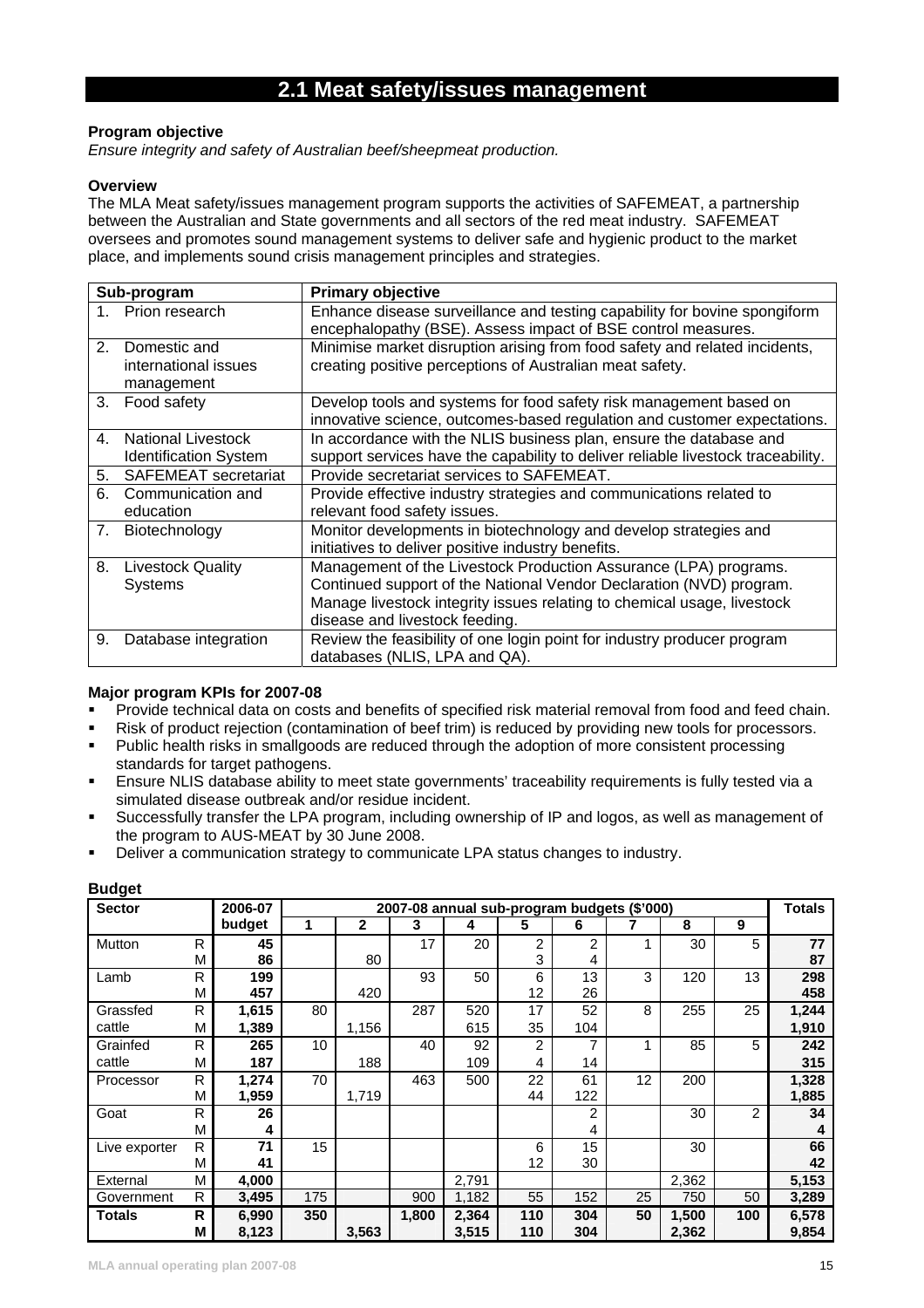### **2.2 Meat Standards Australia**

#### **Program objective**

*Maintain and deliver the world's leading eating quality standards for beef and sheepmeat.* 

#### **Overview**

The objectives of the MSA program are to:

- work with industry to ensure consumers can purchase beef and sheepmeat of a described eating quality
- ensure the further development of and maintain the beef grading program
- **EXEC** maintain systems for the sheepmeat program
- provide the industry with accurate, unbiased and reliable eating quality standards
- continue to develop the world's most innovative technology relating to beef and sheepmeat eating quality
- provide training and tools to increase the profitability of all participants in the supply chain

During 2007-08 a further increase in beef grading numbers will be targeted. Predominantly the target for adoption will be exporters into selected markets. During 2006-07 six supply chains were selected in collaboration with the Beef CRC for implementation of programs to drive adoption of technologies. The focus this year will be on ensuring there are systems in place to communicate the value of change in production systems both on farm and in processing, and continuing to deliver training programs to further capitalise on existing opportunities and greater adoption of technologies. 2007-08 will also see the continued roll out of eating quality systems for sheepmeats.

|                | Sub programs                                                                 | <b>Primary objectives</b>                                                                                                                                  |
|----------------|------------------------------------------------------------------------------|------------------------------------------------------------------------------------------------------------------------------------------------------------|
| 1.             | <b>Business development</b><br>of MSA beef grading<br>and technical services | Adoption of MSA technology and standards through supply chains via<br>account management.                                                                  |
| 2.             | <b>Commercial services</b>                                                   | Provision of services to industry on a commercial basis.                                                                                                   |
| 3.             | Integrity of MSA<br>trademark for beef.                                      | Ensure the integrity of the trademark is maintained; maintain quality<br>standards and ISO accreditation; further training and rigorous auditing.          |
| 4.             | Beef development                                                             | Training, new product development and value adding for retailers,<br>foodservice operators and wholesalers using MSA beef.                                 |
| 5 <sub>1</sub> | R&D for MSA beef                                                             | Further development of grading protocols to ensure access to the<br>technologies for selected export markets.                                              |
| 6.             | Integrity of MSA<br>trademark for<br>sheepmeat                               | Development and adoption of specifications and standards by lamb and<br>sheepmeat supply chains to improve product quality while maintaining<br>integrity. |
| 7.             | Sheepmeat<br>development                                                     | Deliver retail, foodservice and wholesale education programs targeted at<br>further utilisation and adoption of sheepmeat products.                        |

#### **Major program KPIs for 2007-08**

- Achieve an increase in cattle grading numbers of 20%.
- Release new model incorporating R&D from Japan, Korea and US.
- Develop standards and systems for use of MSA in export markets by three processors.
- Migrate MSA Beef Standards within AUS-MEAT industry standards.
- Roll out the MSA sheepmeat program to a further four processors.

| <b>Sector</b> |             | 2006-07 |       |              |     | 2007-08 annual sub-program budgets (\$'000) |     |     |     | <b>Total</b> |
|---------------|-------------|---------|-------|--------------|-----|---------------------------------------------|-----|-----|-----|--------------|
|               |             | budget  |       | $\mathbf{2}$ | 3   | 4                                           | 5   | 6   | 7   |              |
| Mutton        | R.          | 126     |       |              |     |                                             |     | 58  | 39  | 97           |
| Lamb          | R.          | 136     |       |              |     |                                             |     | 58  | 39  | 97           |
| Grassfed      | R.          | 1,102   | 412   |              |     |                                             | 90  |     |     | 502          |
| cattle        | М           | 0       | 795   |              | 313 | 360                                         |     |     |     | 1,468        |
| Grainfed      | R.          | 381     | 138   |              |     |                                             | 30  |     |     | 168          |
| cattle        | м           | 0       | 265   |              | 105 | 120                                         |     |     |     | 490          |
| Processor     | R.          | 255     |       |              |     |                                             |     |     |     |              |
|               | M           |         |       |              | 200 |                                             |     |     |     | 200          |
| External      | M           | 800     |       | 250          |     |                                             |     |     |     | 250          |
| Government    | R.          | 2,000   | 550   |              |     |                                             | 120 | 116 | 78  | 864          |
| <b>Total</b>  | $R_{\rm I}$ | 4,000   | 1,100 |              |     |                                             | 240 | 232 | 156 | 1,728        |
|               | м           | 800     | 1,060 | 250          | 618 | 480                                         |     |     |     | 2,408        |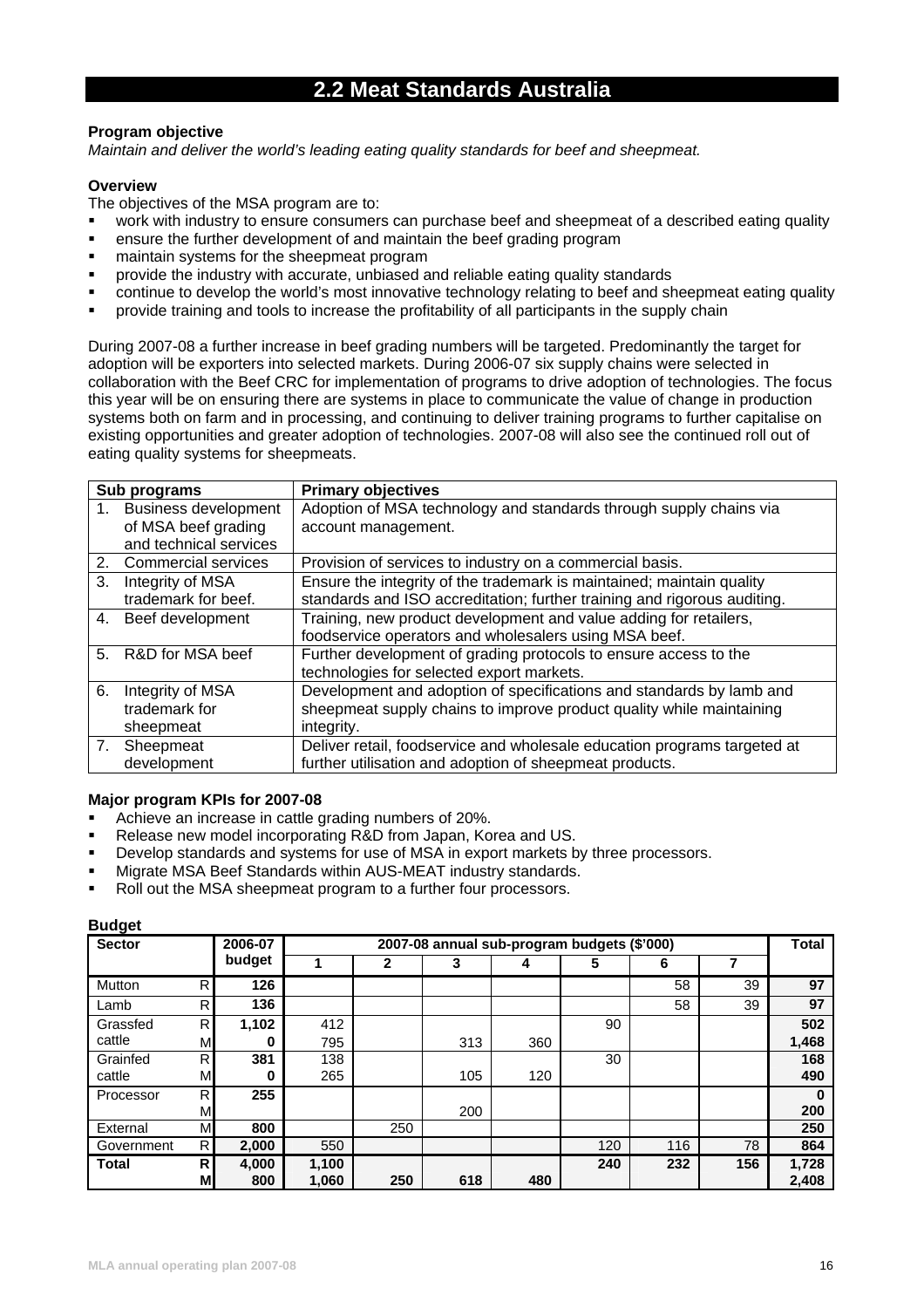### **3.1 Environment – resource management**

#### **Program objective**

*Undertake research into priority environmental issues for the red meat industry and implement appropriate communication and commercialisation initiatives to support industry adoption of research outcomes.* 

#### **Overview**

All components of the red meat supply chain face increasing scrutiny as to their management of the natural resources from which the industry derives its productivity. As a result, measurement, reporting and public perceptions are priority issues for the red meat industry together with the following environmental issues: water quality; water use efficiency; salinity; soil erosion; nutrient management and soil acidification; weeds; feral animals; biodiversity; vegetation management; climate change and variability; greenhouse gases; energy use and solid waste. These environmental issues vary in importance between supply chain sectors and regional production systems.

|    | Sub-programs                              | <b>Primary objectives</b>                                                                                                                                                                                                        |
|----|-------------------------------------------|----------------------------------------------------------------------------------------------------------------------------------------------------------------------------------------------------------------------------------|
|    | Northern Australia                        | Develop and communicate strategies to optimise grazing land<br>management, identify biocontrol agents for key weeds and address key<br>industry environmental issues which occur in northern Australia.                          |
|    | Southern Australia                        | Develop and deliver information, products and services for cereal and high<br>rainfall zone producers that increase profit and address regional<br>environmental issues, which occur in southern Australia.                      |
| 3. | Sustaining access to<br>natural resources | Develop and deliver information, products and services for cereal and high<br>rainfall zone producers that increase profit and address regional<br>environmental issues, which occur in southern Australia.                      |
| 4. | Feedlot                                   | Commission projects to improve understanding and management of<br>environmental issues for Australian feedlots. Provide information and<br>technologies to meet legal requirements and exceed acceptable<br>community standards. |
| 5. | Processing                                | Identify key environmental priorities for the meat processing sector in the<br>areas of fundamental, applied and defensive research and ensure the<br>sector is provided with the required knowledge, tools and technologies.    |

#### **Major program KPIs for 2007-08**

- Environmental best management practice benchmarked for red meat and wool producers, with 1,000 provided with feedback on their environmental performance.
- 30 AUS-MEAT auditors trained to audit requirements of the Livestock Production Assurance QA environment module.
- An online national natural resource management monitoring tool database added to the MLA website.
- Water and energy usage baseline data quantified at eight co-operator feedlots as input into environmental sustainability assessment of feedlots and life cycle analysis projects.
- *National Guidelines for Beef Cattle Feedlots in Australia* updated to incorporate latest environmental standards and submitted to Primary Industry Ministerial Council for endorsement.
- Grazing management principles from major northern grazing trials synthesised into a producer focused publication.
- Grain & Graze 'synthesis products' and management guidelines delivered to 3,000 producers across southern Australian cereal zone.
- 50 weed advisors in four states trained in the distribution of biological control agents and a new delivery approach to weed management.
- 1,000 producers participate in EverGraze delivery events.
- Develop an energy efficiency manual that will enable processors to achieve best practice.

| <b>Sector</b>   |   | 2006-07 |       | 2007-08 annual sub-program budgets (\$'000) |     |       |     | <b>Total</b> |
|-----------------|---|---------|-------|---------------------------------------------|-----|-------|-----|--------------|
|                 |   | budget  |       |                                             |     |       | 5   |              |
| Lamb            | R | 400     |       |                                             | 387 |       |     | 387          |
| Grassfed cattle | R | 740. ا  | 869   | 595                                         |     |       |     | 1,464        |
| Grainfed cattle | R | 350     |       |                                             |     | 500   |     | 500          |
| Processor       | R | 500     |       |                                             |     |       | 460 | 460          |
| External        | M | 87      | 87    |                                             |     |       |     | 87           |
| Government      | R | 2,990   | 868   | 595                                         | 386 | 500   | 460 | 2,809        |
| <b>Total</b>    | R | 5,980   | 1,737 | 1,190                                       | 773 | 1,000 | 920 | 5,620        |
|                 | M | 87      | 87    |                                             |     |       |     | 87           |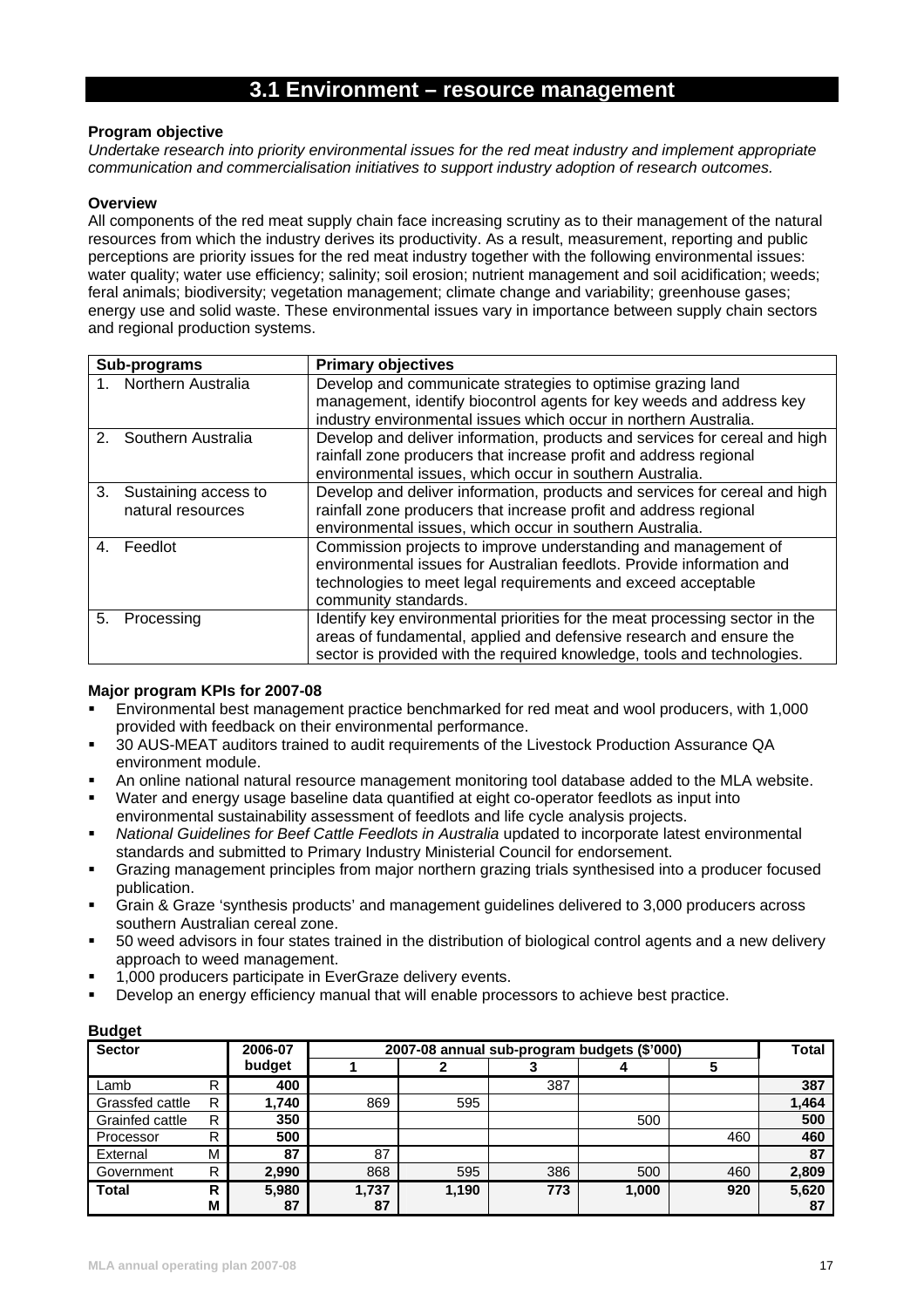### **3.2.1 Animal welfare – on-farm**

#### **Program objective**

*Supporting productivity, product quality and market access by providing tools and knowledge to improve the wellbeing of Australian livestock and address issues of community concern.* 

#### **Overview**

The welfare of food producing animals is the focus of greater attention, both in Australia and in many of our trading markets. Practices that initiate consumer and public concern must be adequately addressed in order to avoid harming the marketability of Australian livestock products. Welfare-adverse practices also have the potential to reduce product quality and efficiency of production. Failure to address key issues may result in regulatory solutions being imposed on industry and denial of access to export markets.

The Animal welfare – on-farm program will provide innovative, cost effective alternatives to practices that impact on public perception, efficiency of production, product quality and market access. The foundation of the program will be the use of evidence-based science to support welfare outcomes, and as such a key work area will be the development of objective measures of animal welfare. The program will provide sound and objective information on animal welfare which industry, government and the public can base their decisions, be it in the area of policy development, support for production practices or consumer purchase choices.

|    | Sub-programs           | <b>Primary objectives</b>                                                        |
|----|------------------------|----------------------------------------------------------------------------------|
|    | Objective measures     | Identify objective measures of welfare to influence the development of           |
|    | of animal welfare      | sustainable animal welfare practices and policies.                               |
|    | 2. Land transport      | Develop a practical risk management approach to land transport to allow for      |
|    |                        | flexibility of practices while maintaining or improving animal welfare outcomes. |
| 3. | Quality assurance      | Develop a practical on-farm animal welfare QA module.                            |
|    | 4. Animal husbandry    | Provide tools and knowledge to improve the welfare outcomes resulting from a     |
|    |                        | range of accepted production practices.                                          |
|    | 5. Community issues on | Monitor trends in public opinion towards animal welfare in order to address      |
|    | animal welfare         | consumer concerns with evidence-based science.                                   |
|    | 6. Communication,      | Develop training and education packages for animal handlers/stockpersons         |
|    | education and          | /schools and communicate program outcomes to industry stakeholders.              |
|    | training               |                                                                                  |

#### **Major program KPIs for 2007-08**

- Quantify the animal welfare outcomes of land transport duration and pre-transport curfew for sheep and cattle transported in Australia.
- Raise industry awareness of best practice through distribution of a best practice guide for cattle branding, castration and dehorning.
- Commence joint research funding with Meat and Wool New Zealand to develop objective measures for assessing animal welfare.
- Complete the first stage of investigations to improve understanding of the African horn gene and its inheritance pattern in tropical beef cattle.
- The impact of varying levels of shade provision on the heat load of heavier weight feedlot cattle determined and results incorporated into the Risk Analysis Program software.
- Excessive heat load forecast service expanded to cover a minimum of 70 sites in regions of Australia where cattle feedlots are located.

| suugu.<br><b>Sector</b> |   | 2006-07 |     | 2007-08 annual sub-program budgets (\$'000) |    |     |  |     |       |  |
|-------------------------|---|---------|-----|---------------------------------------------|----|-----|--|-----|-------|--|
|                         |   | budget  |     |                                             | w  |     |  |     | Total |  |
| Mutton                  |   | 20      | 6   |                                             |    | 6   |  |     | 18    |  |
| Lamb                    |   | 355     | 70  | 95                                          | 10 | 100 |  | 39  | 314   |  |
| Grassfed cattle         | D | 375     | 55  | 60                                          | 5  | 100 |  | 28  | 248   |  |
| <b>Grainfed cattle</b>  | R | 350     | 125 |                                             |    | 225 |  |     | 350   |  |
| Government              | R | 1,100   | 256 | 161                                         | 15 | 431 |  | 67  | 930   |  |
| <b>Total</b>            | R | 2,200   | 512 | 322                                         | 30 | 862 |  | 134 | 1,860 |  |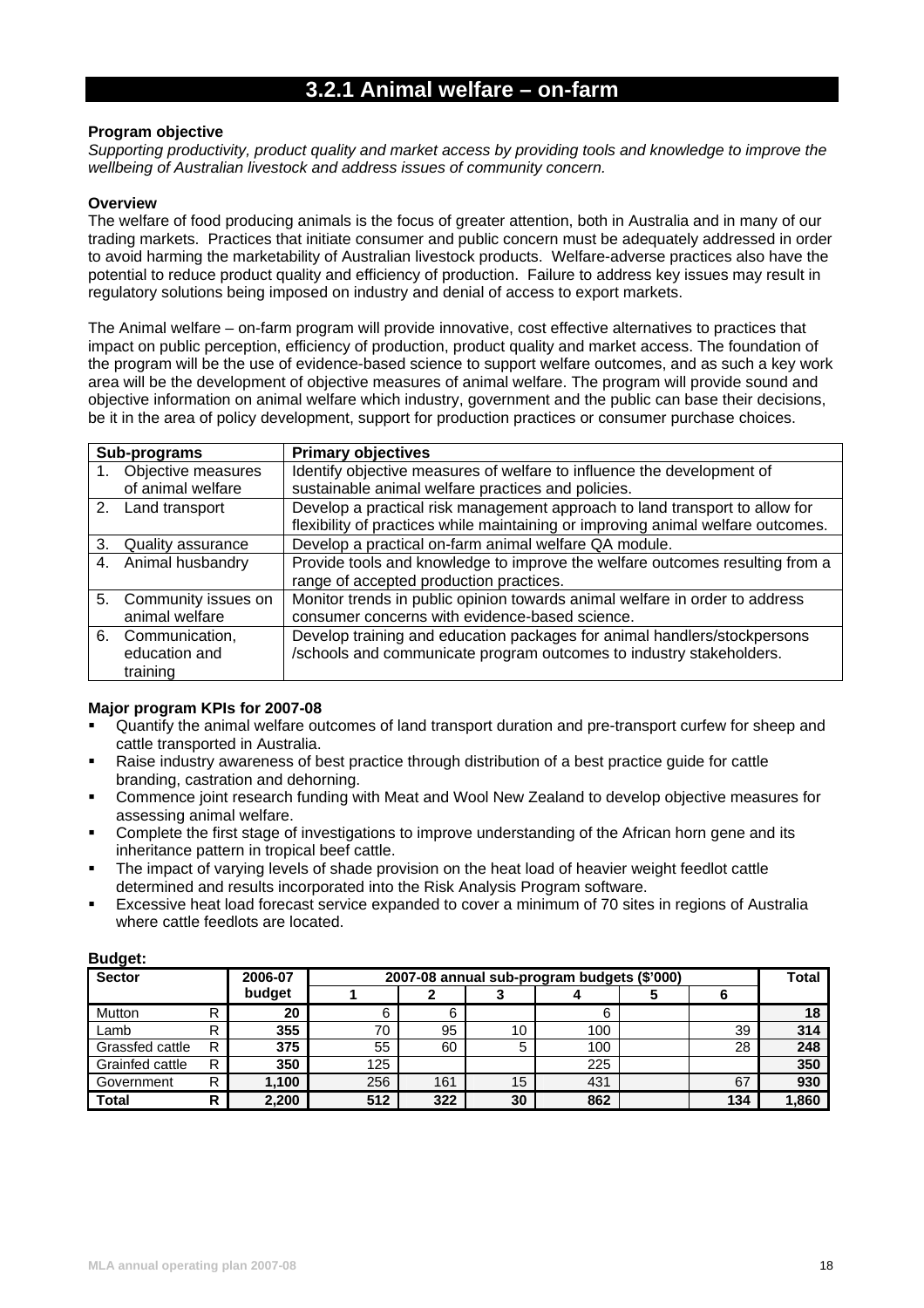### **3.2.2 Livestock handling and welfare – livestock exports**

#### **Program objective**

*Constantly improve the welfare of livestock through training of personnel; improvement in infrastructure and R&D to increase knowledge of welfare throughout the livestock export chain. Communicate these improvements to the broader community, and respond to attacks by animal activists.* 

#### **Overview**

Animals that are healthy and well handled provide better products for customers of the livestock export trade. The welfare of livestock exported is of paramount importance to the trade from breeders through to feedlots in customer countries.

Through training of key staff involved in the handling of these livestock, the review and provision of advice on appropriate infrastructure to assist in ensuring good stock handling practices and investment in new knowledge regarding the welfare of animals, the livestock export trade can maintain its continual improvement in handling of livestock throughout the chain.

A continued focus will be on the handling and welfare of livestock at discharge and post discharge in key market places.

Animal activist groups have targeted, and continue to target, the livestock export industry, in an endeavour to close the trade. Pro-active communications designed to build community, government and broader stakeholder confidence in, and support for, the livestock export trade will continue, while responding to animal rights attacks on the trade.

| Sub-programs             | <b>Primary objectives</b>                                                |
|--------------------------|--------------------------------------------------------------------------|
| Middle East/North Africa | Improve animal handling practices during the process of discharge,       |
|                          | holding and processing after Australian livestock arrive in the region.  |
| 2. Asia Pacific          | Improve animal handling practices, particularly during processing, after |
|                          | Australian livestock arrive in the region.                               |
| 3. Communications and    | Improve support for trade from key stakeholders - community, producers,  |
| issues management        | politicians, bureaucrats – and effectively manage arising issues.        |
| 4. Research and          | A timely flow of effective tools and knowledge, to continuously improve  |
| development              | animal welfare at all stages in the trade.                               |

#### **Major program KPIs for 2007-08**

- Animal handling training workshops undertaken with accreditation in all key ports and feedlots in the Middle East.
- A restraining box installed and utilised in Indonesian abattoirs that process Australian cattle.
- Maintain the level of those not opposed to the trade at 65%.
- Key causes and contributing factors of feedlot and voyage mortality of sheep and lambs exported from Portland and Adelaide documented and communicated to industry and government.

| <b>Sector</b> | 2006-07 |        |       | 2007-08 annual sub-program budgets (\$'000) |       |       | <b>Total</b> |
|---------------|---------|--------|-------|---------------------------------------------|-------|-------|--------------|
|               |         | budget |       |                                             |       | Δ     |              |
| Mutton        | R       | 43     |       |                                             |       | 35    | 35           |
|               | M       | 437    | 102   |                                             | 339   |       | 441          |
| Lamb          | R       | 25     |       |                                             |       | 35    | 35           |
|               | М       | 330    | 80    |                                             | 241   |       | 321          |
| Grassfed      | R       | 150    |       |                                             |       | 180   | 180          |
| cattle        | М       | 1,000  | 102   | 200                                         | 643   |       | 945          |
| Live exporter | R       | 218    |       |                                             |       | 250   | 250          |
|               | М       | 455    | 430   | 200                                         | 373   |       | 1,003        |
| External      | M       |        | 300   | 225                                         |       |       | 525          |
| Government    | R       | 436    |       |                                             |       | 500   | 500          |
| Total         | R       | 872    |       |                                             |       | 1,000 | 1,000        |
|               | M       | 2,407  | 1,014 | 625                                         | 1,596 |       | 3,235        |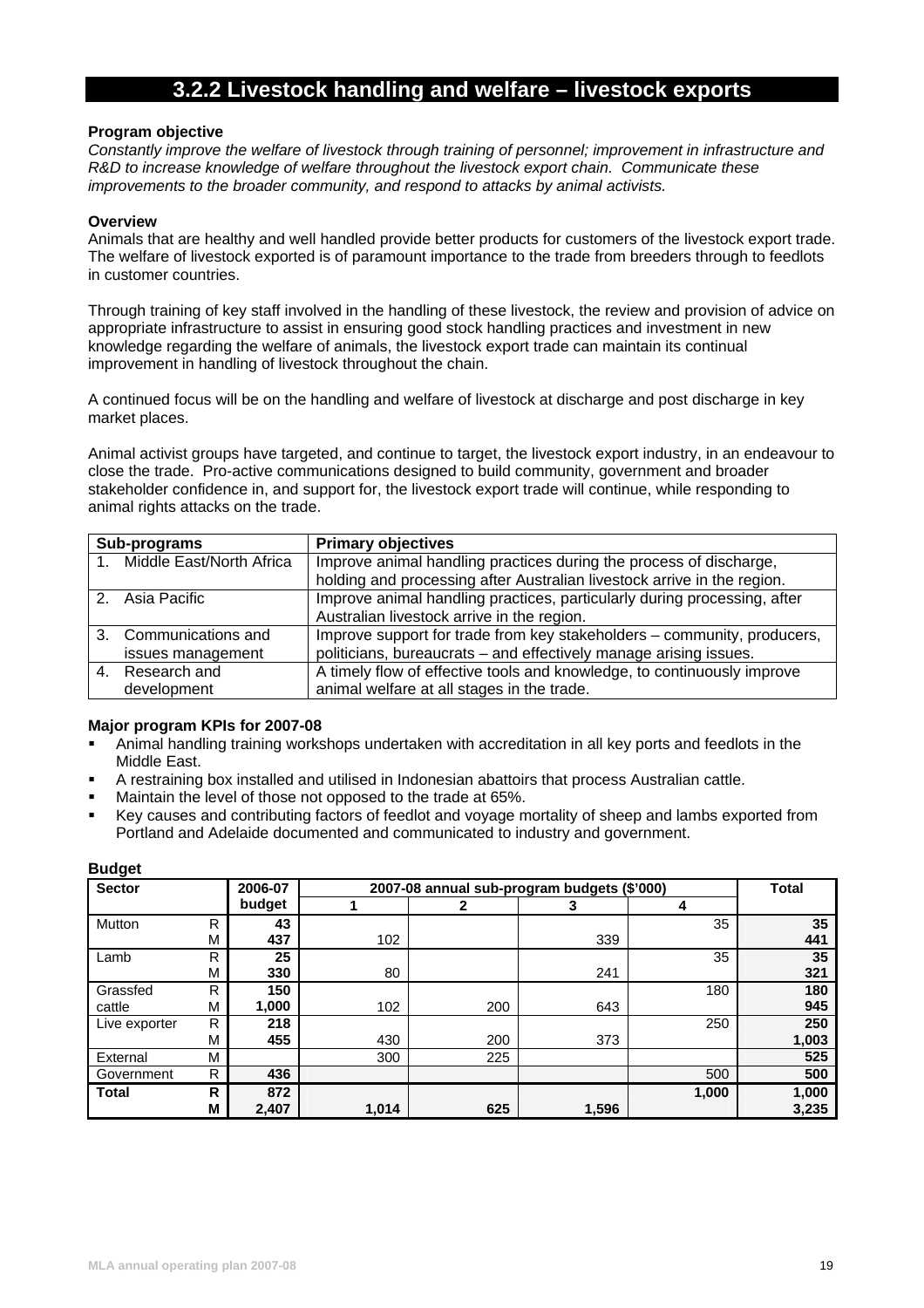### **3.3 Industry integrity communications**

#### **Program objective**

*Maintain high levels of community trust and pride in Australia's cattle industry.* 

#### **Overview**

The beef industry enjoys a high level of trust with Australian consumers with 62% of consumers agreeing that the beef industry is 'very' or 'quite' ethical and trustworthy and a further 19% agreeing it is 'somewhat' ethical and trustworthy. However, with increasing loss of contact with agriculture by urban Australians, as well as greater focus on industry practices from animal rights and environmental groups, it is critical that the industry maintains these high levels of trust and pride.

For the first time, Australia's urban community is feeling the prolonged effect of drought through water restrictions and impending water shortages. A looming threat comes from climate change and the increasing level of attention on the environmental impact of all industries. This may escalate to be the greatest challenge to the industry's integrity in the year ahead.

The program has three strategic themes which are targeting young urban families and urban 'intelligentsia': building knowledge of industry practices; providing experiences of the industry; and developing a human bond with the industry. Activities are tied together under the umbrella of 'The Cattleman's Creed' to provide a consistent message and tone. Where appropriate, our activities are undertaken in partnership with the National Farmer's Federation, state farm organsiations and other relevant research and development corporations.

| Sub-programs              | <b>Primary objectives</b>                                                     |
|---------------------------|-------------------------------------------------------------------------------|
| <b>Building knowledge</b> | To build awareness of the industry, its production practices, its science and |
|                           | technology.                                                                   |
| 2. Providing experience   | To build opportunities for personal experience in the cattle production       |
|                           | process through promotional activities.                                       |
| Human bond                | To build empathy with the people behind Australia's cattle industry.          |
|                           |                                                                               |

#### **Major program KPIs for 2007-08**

Maintain consumer trust scores at 62% agreeing the industry is ethical and trustworthy.

| <b>Sector</b> |   | 2006-07       | 2007-08 annual sub-program budgets (\$'000) | <b>Total</b> |                 |     |
|---------------|---|---------------|---------------------------------------------|--------------|-----------------|-----|
|               |   | <b>Budget</b> |                                             |              |                 |     |
| Grassfed      | R |               |                                             |              |                 |     |
| cattle        | М | 1,500         | 528                                         | 188          | 88              | 804 |
| Grainfed      | R |               |                                             |              |                 |     |
| cattle        | М |               | 72                                          | 25           | 12 <sup>2</sup> | 109 |
| <b>Total</b>  | R |               |                                             |              |                 |     |
|               | М | 1,500         | 600                                         | 213          | 100             | 913 |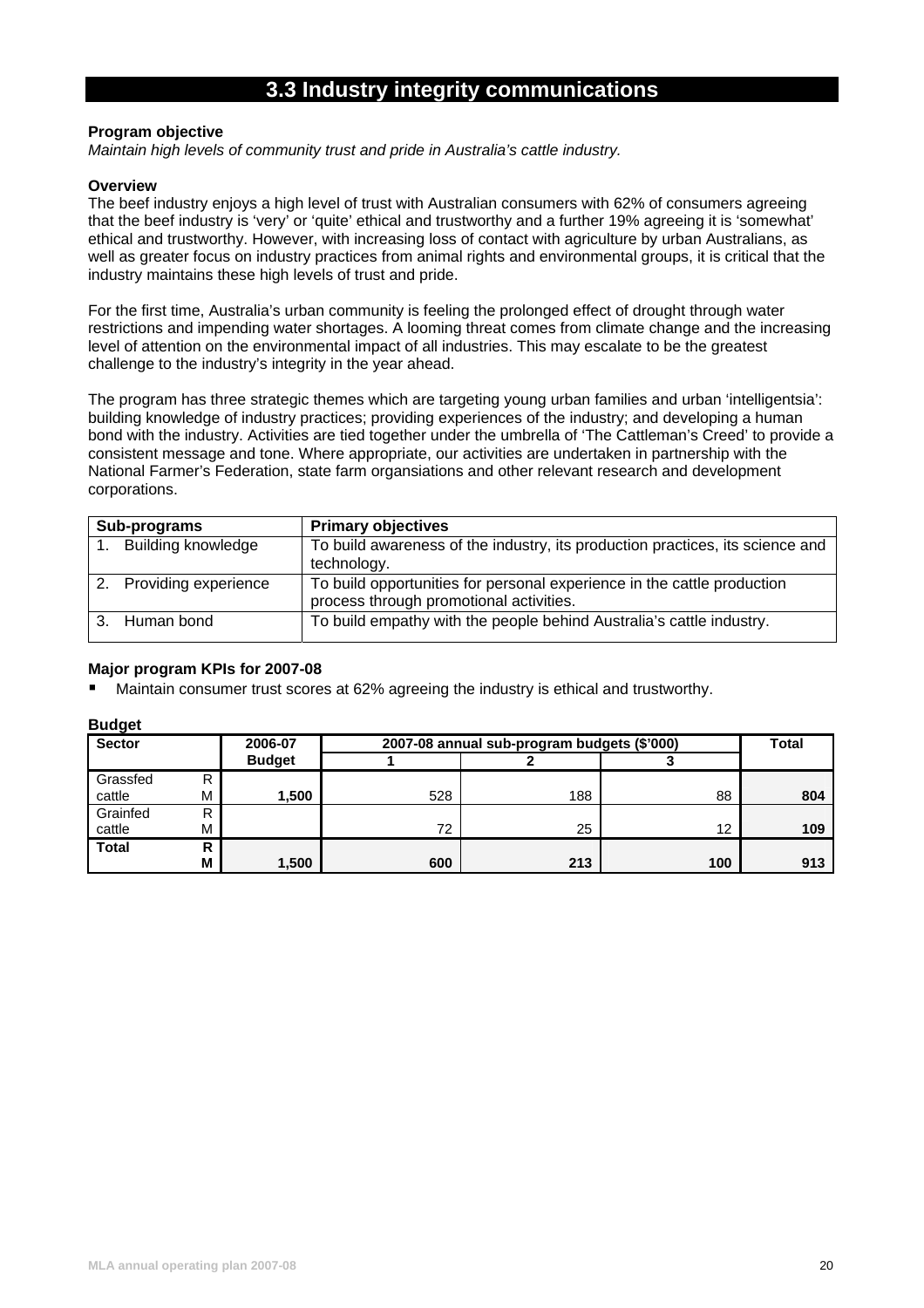### **4.1 Improving productivity**

#### **Program objective**

*To improve the productivity, profitability and sustainability of the red meat industry.* 

#### **Overview**

Decreasing commodity prices (in real terms) and increasing input prices mean that the red meat industry is under constant pressure to increase the efficiency of production in order to maintain current levels of business profitability. The key productivity (and profitability) drivers differ between regions and industry sectors. This program will work with industry to identify these drivers, develop R&D projects to enable industry to efficiently improve productivity, and ensure R&D results are effectively communicated.

|               | Sub-programs                                    | <b>Primary objectives</b>                                                                                                                                                                 |  |  |  |  |  |  |
|---------------|-------------------------------------------------|-------------------------------------------------------------------------------------------------------------------------------------------------------------------------------------------|--|--|--|--|--|--|
|               | 1. Northern beef                                | Increase liveweight gain, improve breeder performance, address key animal<br>health concerns and develop strategies to attract and retain staff.                                          |  |  |  |  |  |  |
| $\mathcal{P}$ | Southern beef                                   | Improve cow herd and overall beef enterprise productivity and improve feed<br>utilisation at the flock or herd and individual animal level.                                               |  |  |  |  |  |  |
| 3.            | Lamb, sheep and goats                           | Improve ewe flock productivity, via maternal performance and optimisation of<br>the meat/wool balance. Reduce labour and improve animal temperament.                                      |  |  |  |  |  |  |
| 4.            | Feedlot                                         | Identify key productivity drivers for the feedlot industry and source R&D<br>projects to improve management of these drivers.                                                             |  |  |  |  |  |  |
| 5.            | Processing technology                           | Encourage processors and solution providers to develop innovative<br>processing techniques to secure profits and long-term sustainability of the<br>industry and safety of the community. |  |  |  |  |  |  |
|               | 6. Processing occupational<br>health and safety | Assist the processing sector to better understand and eliminate/manage the<br>major people-related issues.                                                                                |  |  |  |  |  |  |
| 7.            | <b>Sheep Genetics</b>                           | Provide genetic evaluation tools and information for the sheep industry<br>including incorporation of genomic outcomes.                                                                   |  |  |  |  |  |  |
| 8.            | Alternative stunning<br>research                | Develop new and improve existing stunning techniques in order to deliver<br>individually tailored solutions to the Australian red meat industry.                                          |  |  |  |  |  |  |

#### **Major program KPIs for 2007-08**

- Recommendations for northern beef employers to attract and retain staff communicated to industry.
- Review of indigenous employment initiatives completed and recommendations communicated to relevant stakeholders.
- Effects of augmentative releases of parasitic wasps and fungal bio-pesticides on feedlot fly breeding activities and populations demonstrated and quantified.
- Pen trial assessment of two-in-one recombinant bovine respiratory disease vaccine completed and application submitted to the Office of the Gene Technology Regulator (OGTR) for field trial evaluation.
- Release producer recommendations arising from the regional combinations project of Beef CRC II.
- **IMPROVE INCOVER INCOVER THE IMPLE THE IMPLE THE INCOVERT** IMPROVER INTEGRAL IMPROVER INTEGRAL INTEGRAL SURVIVAL.
- Integrate data from the new Sheep CRC Information Nucleus into Australian sheep breeding values (ASBVs), providing prototype ASBVs for yield and eating quality.
- **Trial integration of multiple DNA marker information into ASBVs.**
- Determine key farm management strategies for management of risk across southern environments.
- Correlate economic, land use, natural resource management and land capability via spatial modelling across southern environments.
- A prototype fully automated lamb boning process demonstrated.
- Demonstration of early prototype to extend the average working life of a beef boner past 40 years of age.
- One new stunning technology demonstrated to meet halal, animal welfare, and agreed minimum industry meat quality standards.

| <b>Sector</b><br>2006-07 |    |               |       |       | 2007-08 annual sub-program budgets (\$'000) |       |       |     |     |     | <b>Total</b> |
|--------------------------|----|---------------|-------|-------|---------------------------------------------|-------|-------|-----|-----|-----|--------------|
|                          |    | <b>Budget</b> |       |       | 3                                           | 4     | 5     | ь   |     | 8   |              |
| Mutton                   | R  | 200           |       |       | 54                                          |       |       |     | 8   |     | 62           |
| Lamb                     | R. | 2,100         |       |       | 958                                         |       |       |     | 42  |     | 1,000        |
| Grassfed cattle          | R  | 2,700         | 1.167 | 1,182 |                                             |       |       |     |     |     | 2,349        |
| Grainfed cattle          | R  | 600           |       |       |                                             | 700   |       |     |     |     | 700          |
| Processor                | R  | 1,232         |       |       |                                             |       | 810   | 200 |     | 100 | 1,110        |
| Goat                     | R  | 115           |       |       | 115                                         |       |       |     |     |     | 115          |
| External                 | M  | 1,113         |       |       |                                             | 250   |       |     | 710 |     | 960          |
| Government               | R  | 6,947         | 1,168 | 1,183 | 1,127                                       | 700   | 810   | 200 | 50  | 100 | 5,338        |
| <b>Total</b>             | R  | 13,894        | 2,335 | 2,365 | 2,254                                       | 1,400 | 1,620 | 400 | 100 | 200 | 10,674       |
|                          | Μ  | 1,113         | o     | 0     | o                                           | 250   | U     | 0   | 710 | 0   | 960          |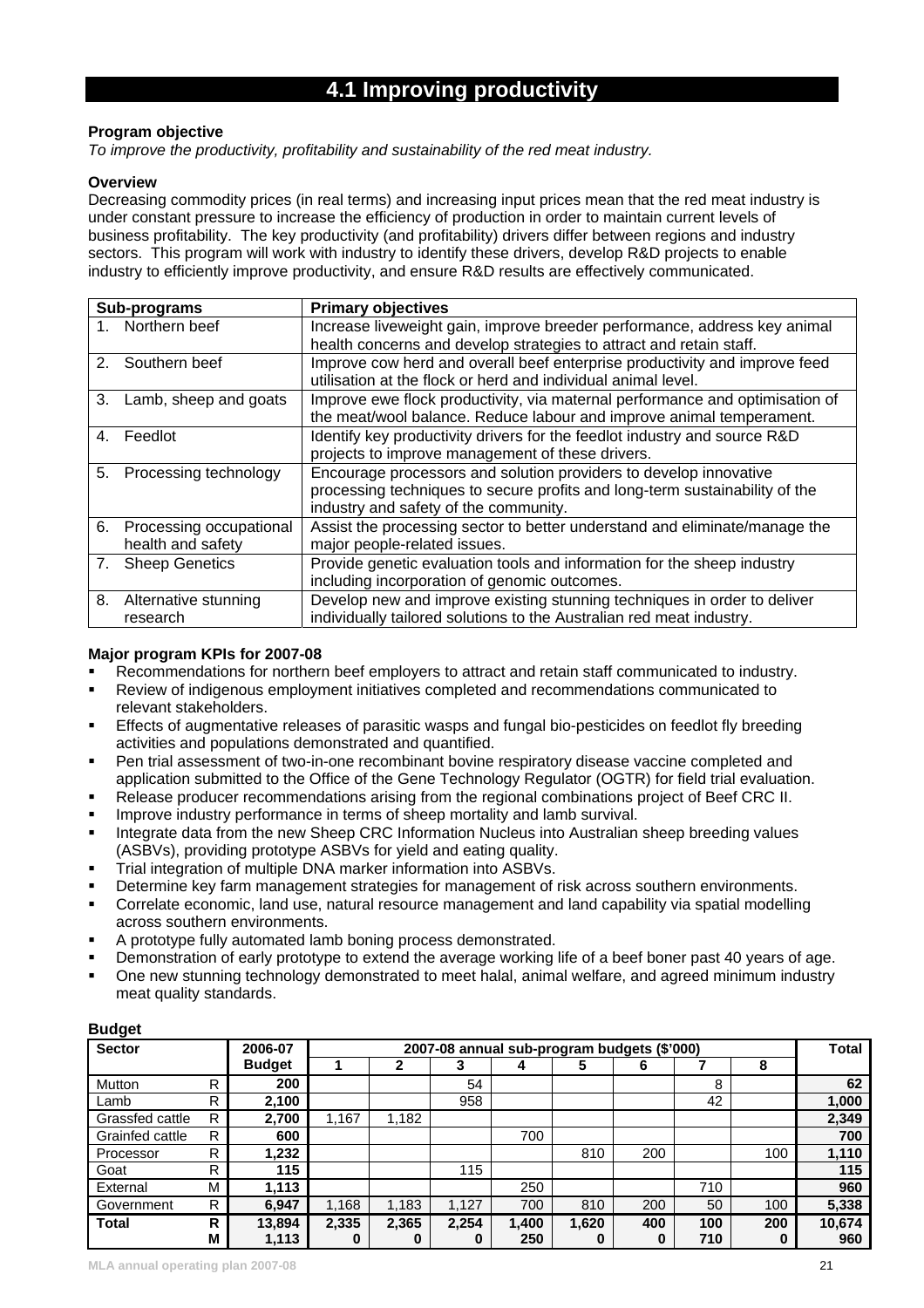### **4.2 Adoption and capacity**

#### **Program objective**

*To foster industry growth and sustainability through the communication, delivery and capacity building of livestock producers, feedlotters, and processors to apply the tools, information and innovations of MLA's research and development.* 

#### **Overview**

The realisation of returns on MLA's research and development investments is dependent upon the adoption of R&D outcomes by producers, feedlotters and processors. To facilitate informed decisions being made by each of these groups on technology adoption MLA will:

a) develop R&D outputs into practical tools and information

b) communicate key benefits to producers and processors

c) help build industry capacity to understand and adopt best practices.

| Sub-programs                    | <b>Primary objectives</b>                                        |
|---------------------------------|------------------------------------------------------------------|
| Communication                   | Increase producer awareness of MLA's tools and information.      |
| Delivery<br>2.                  | Increase producer access to, and uptake of, information.         |
| Building capacity<br>3.         | Build capacity of producers and intermediaries to increase their |
|                                 | understanding and application of industry best practice.         |
| Monitoring and evaluation<br>4. | Track program awareness, participation and adoption.             |
| Processor innovation<br>5.      | Accelerate the adoption of R&D outcomes in the processing sector |
| adoption services               | via a variety of innovation transfer activities.                 |
| 6. Processor leadership and     | Undertake research aimed at developing leadership and            |
| management capability           | organisational capabilities in the processing sector.            |
| <b>Meat Profit Days</b><br>7.   | Showcase new technologies and information that benefit levy      |
|                                 | pavers.                                                          |

#### **Major program KPIs for 2007-08**

- At least 80% of targeted producers are aware of at least one MLA on-farm R&D communication/ extension program, and MLA members rate their value as at least two out of three.
- At least 10% of targeted producers (representing at least 15% of the production base) have engaged and learned something of value to their business from at least one MLA on-farm R&D communication/extension learning activity or related information.
- At least 50% of those producers (representing at least 7.5% of the production base) who have engaged with MLA on-farm R&D communication/extension learning activities or related information, change practices as a result of their engagement.
- Increased awareness and uptake by processors of targeted R&D programs by 5%.
- Increased participation by processors in innovation activities and increased adoption of outcomes by 5%.
- Facilitate a 10% increase in the number of processing companies participating in the Red Meat Industry Professional Development Program and demonstrate an improvement in innovation culture and capability.

| <b>Sector</b> |   | 2006-07 |       |              |       | 2007-08 annual sub-program budgets (\$'000) |       |       |                | <b>Total</b>            |
|---------------|---|---------|-------|--------------|-------|---------------------------------------------|-------|-------|----------------|-------------------------|
|               |   | budget  | 1     | $\mathbf{2}$ | 3     | 4                                           | 5     | 6     | 7              |                         |
| Mutton        | R | 150     | 23    | 48           | 71    | 3                                           |       |       | 5              | 150                     |
|               | М | 8       |       |              |       |                                             |       |       | 8              | 8                       |
| Lamb          | R | 900     | 139   | 362          | 425   | 19                                          |       |       | 25             | 970                     |
|               | М | 50      |       |              |       |                                             |       |       | 50             | 50                      |
| Grassfed      | R | 1,860   | 462   | 462          | 657   | 85                                          |       |       | 48             | 1,714                   |
| cattle        | М | 79      |       |              |       |                                             |       |       | 79             | 79                      |
| Grainfed      | R | 100     | 10    | 40           | 48    | $\overline{2}$                              |       |       | $\overline{2}$ | 102                     |
| cattle        | М | 4       |       |              |       |                                             |       |       | 4              | $\overline{\mathbf{4}}$ |
| Processor     | R | 2,793   |       |              |       |                                             | 528   | 919   |                | 1,447                   |
| Goat          | R | 78      | 11    | 66           |       |                                             |       |       |                | 78                      |
|               | М |         |       |              |       |                                             |       |       |                |                         |
| External      | М | 115     |       |              | 115   |                                             |       |       |                | 115                     |
| Government    | R | 5,981   | 645   | 978          | 1,201 | 109                                         | 528   | 919   | 81             | 4,461                   |
| <b>Total</b>  | R | 11,962  | 1,290 | 1,956        | 2,402 | 218                                         | 1,056 | 1,838 | 162            | 8,922                   |
|               | М | 257     |       |              | 115   |                                             |       |       | 142            | 257                     |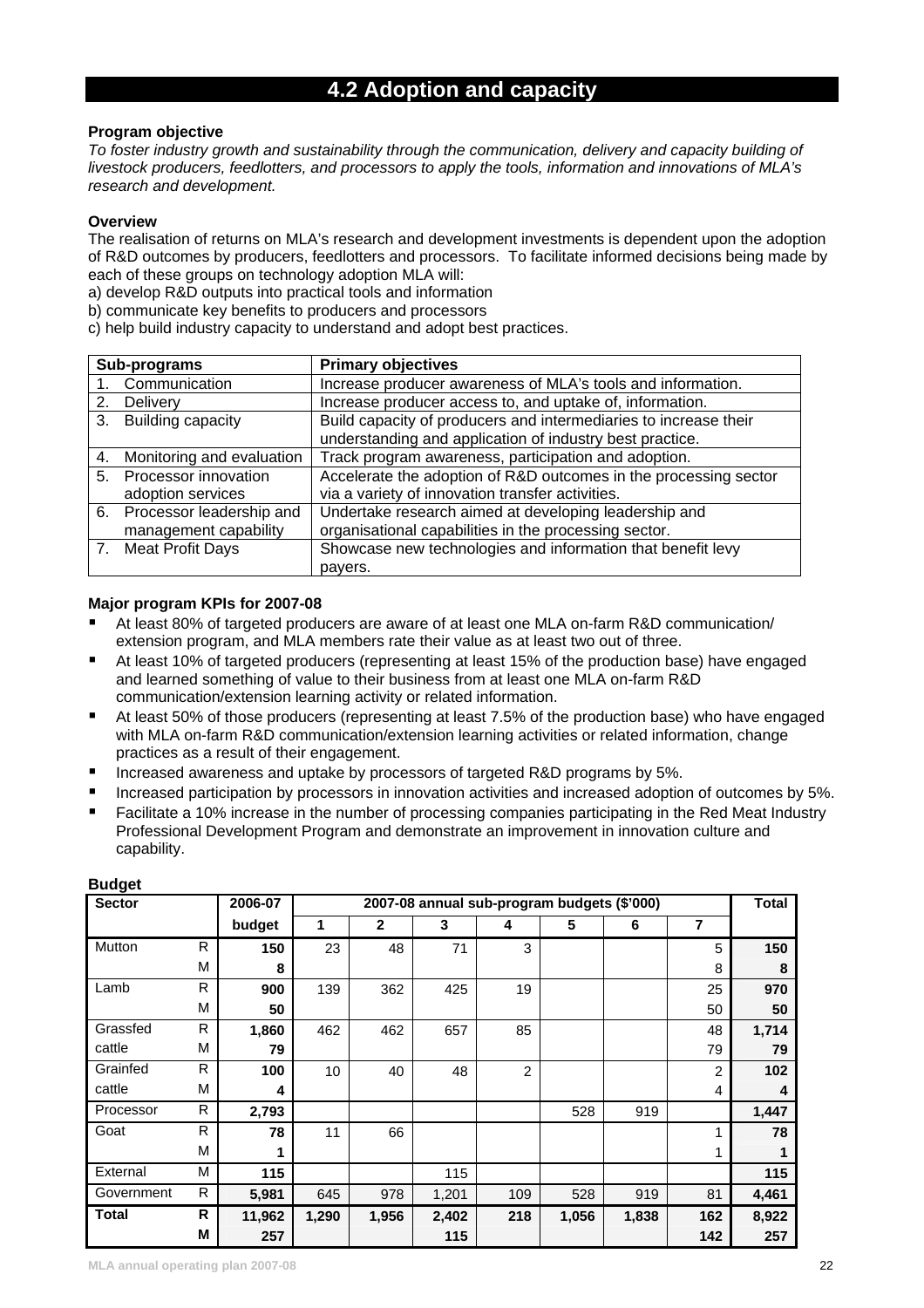### **4.3 Value chain management**

#### **Program objective**

*Assist the Australian red meat industry to achieve world leadership in value chain management by:* 

- *enhancing information exchange and supply chain communication pathways*
- *improving product quality and industry responsiveness to consumer requirements*
- *increasing industry productivity through supply chain efficiency and cost effectiveness*

#### **Overview**

Value chains have two basic strategies for successfully meeting customer requirements: price competitiveness and delivery of enhanced value. Dependent on the market specified by the value chain and the demands of its customers, varying combinations of this mix will apply. The Australian red meat industry is shifting its focus from pricing to the value that a product can deliver, and to do this successfully an advanced business approach and skill set are required. Value chain management is a discipline that captures the management of upstream and downstream relationships with suppliers and customers to deliver superior customer value cost effectively to the value chain as a whole.

The Value chain management program has three sub-programs. The first is focused on transferring existing knowledge on best practice value chain management to industry. The second involves R&D on technologies that deliver new knowledge and tools to enhance the performance of value chains. The final sub-program will involve implementation of strategic adoption strategies for value chain management initiatives.

|    | Sub-programs                           | <b>Primary objectives</b>                                                                                                                                                         |
|----|----------------------------------------|-----------------------------------------------------------------------------------------------------------------------------------------------------------------------------------|
|    | Building capacity and<br>best practice | Enhance the industry's competency and capability to implement world's best<br>practice value chain management through review, research, training and<br>communication.            |
| 2. | Enabling                               | The development and application of new enabling technology platforms and                                                                                                          |
|    | technologies/systems                   | the application of value chain management-focused systems.                                                                                                                        |
| 3. | Strategic adoption                     | Monitoring benefits obtained from the implementation of strategic adoption<br>strategies for value chain management outputs by using qualitative and<br>quantitative measurement. |

#### **Major program KPIs for 2007-08**

- Work with five key beef and sheep value chains to demonstrate the benefits of a whole-of-chain innovation strategy specifically in increased value through slaughter and production data sharing.
- Evaluate and where possible implement pilots to assist in whole of value chain traceability building blocks (such as chipless RFID, rapid DNA and 2D barcoding).
- To assist the Australian Meat Industry Council in the elimination of shipping marks for Australian product to the US.
- Continued development of the industry code of practice through continued consultation with the lamb finishing industry.
- Knowledge gaps in the lamb finishing sector are identified through a literature review and R&D is commissioned to fill the identified gaps.
- Conduct further R&D into carcase lean meat yield measurement technologies and practices in collaboration with the relevant cooperative research centres to deliver value to processors and producers.
- Deliver R&D into livestock curfews addressing the key issues of food safety, animal welfare, quality and environment as identified by industry as requiring improved knowledge and information.

| puugu<br><b>Sector</b> |   | 2006-07 | 2007-08 annual sub-program budgets (\$'000) | <b>Total</b> |     |       |
|------------------------|---|---------|---------------------------------------------|--------------|-----|-------|
|                        |   | budget  |                                             |              | u   |       |
| Mutton                 |   | 80      | 38                                          | 16           | 22  | 76    |
| Lamb                   | R | 400     | 200                                         | 80           | 105 | 385   |
| Grassfed cattle        | R | 270     | 135                                         | 54           | 81  | 270   |
| Grainfed cattle        | R | 44      | 22                                          |              | 13  | 44    |
| Government             | R | 794     | 395                                         | 159          | 221 | 775   |
| <b>Total</b>           | R | ,588    | 790                                         | 318          | 442 | 1,550 |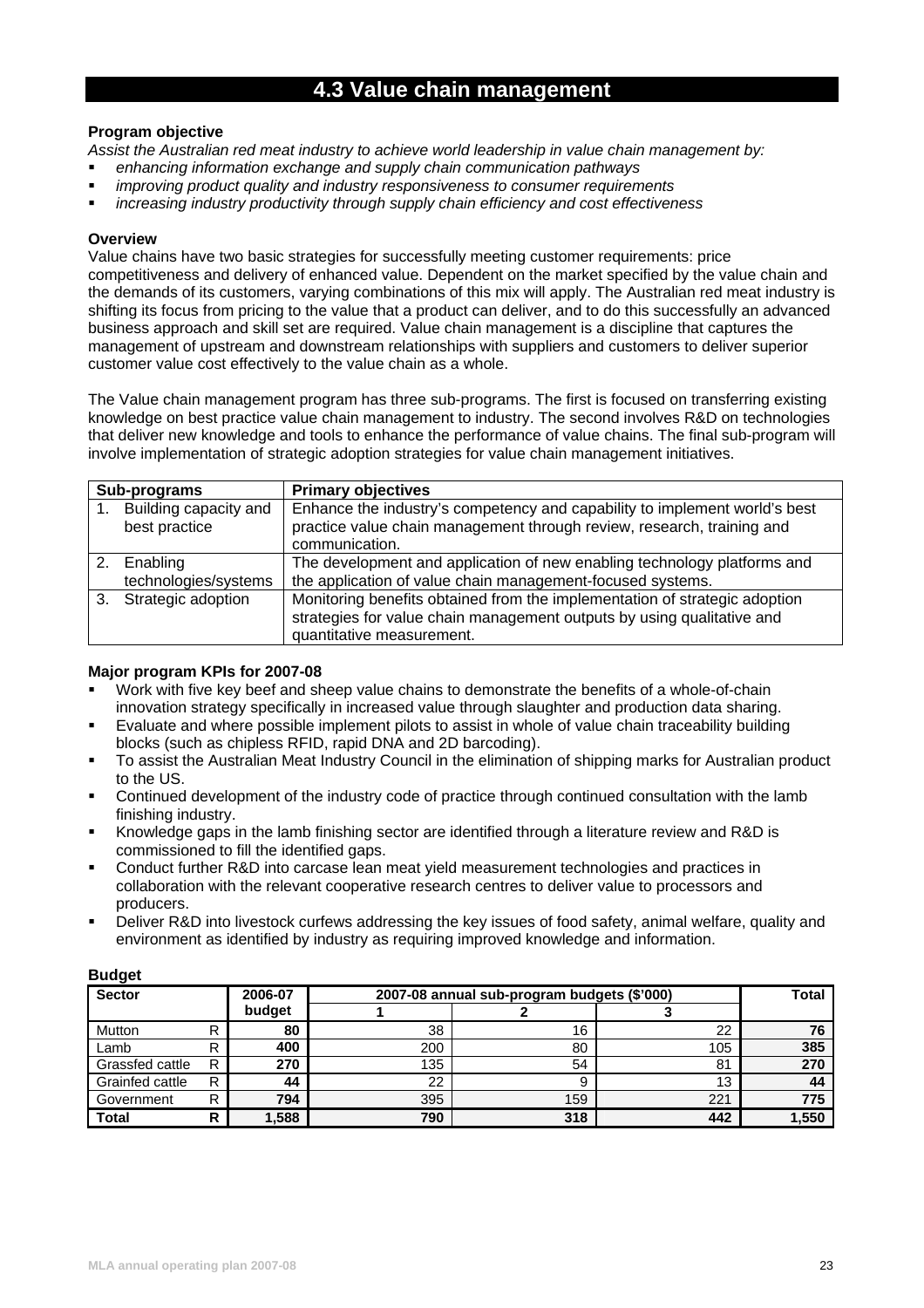#### **Program objective**

*Ensure the provision of effective, targeted market information, which adequately meets stakeholder needs.* 

#### **Overview**

Being able to draw upon a solid foundation of market information is an essential component of effective industry planning, of market access negotiations, of successful marketing programs and in formulating beneficial industry policies. On behalf of industry, MLA maintains a warehouse of data and makes this data available for industry analysis.

Accurate, reliable and timely market intelligence is also vital to the profitability of Australian cattle and sheepmeat producers and meat processors. Market information sub-programs are directed at disseminating market intelligence or providing sector specific information services.

|    | Sub-programs              | <b>Primary objectives</b>                                                                                                                               |
|----|---------------------------|---------------------------------------------------------------------------------------------------------------------------------------------------------|
|    | Database maintenance      | To consolidate, extend and improve the MLA database as a national                                                                                       |
|    | and access                | reference point for meat and livestock statistics.                                                                                                      |
|    | 2. Competitor analysis    | To analyse the position of existing and potential competitors, with particular<br>emphasis on the US, South America (beef) and New Zealand (sheepmeat). |
| 3. | Industry surveys          | To produce information on the performance of livestock grazing, feedlot,                                                                                |
|    |                           | co-product, foodservice and retail sectors.                                                                                                             |
|    | 4. Market intelligence    | To analyse and forecast market developments and improve information                                                                                     |
|    | services                  | systems to meet the needs of business and industry.                                                                                                     |
|    | 5. Risk management        | To help promote a risk management culture within the Australian livestock<br>industries.                                                                |
| 6. | <b>National Livestock</b> | To maintain and improve livestock market reporting, including collection of                                                                             |
|    | <b>Reporting Service</b>  | livestock and co-products prices and slaughter numbers.                                                                                                 |

#### **Major program KPIs for 2007-08**

- Produce and distribute NLRS reports and publications according to stakeholder service standards.
- Continue to maintain high approval ratings by subscribers for flagship publications such as *Meat and Livestock Weekly* (over 80% of subscribers rated MLA's market information as useful or very useful in the last biennial survey).
- Continued high use of MLA market information supplied on the Internet (more than 20,000 visits per month).
- Increase use of risk management tools, such as forward contracts, cattle futures and over-the-counter (OTC) products.

| <b>Sector</b> |   | 2006-07 | 2007-08 annual sub-program budgets (\$'000) |     |     |     |     |       | <b>Total</b> |
|---------------|---|---------|---------------------------------------------|-----|-----|-----|-----|-------|--------------|
|               |   | budget  | 1                                           | 2   | 3   | 4   | 5   | 6     |              |
| Mutton        | R | 32      | 3                                           | 2   | 21  | ⇁   |     |       | 33           |
|               | M | 65      | 5                                           |     |     | 17  |     | 43    | 65           |
| Lamb          | R | 191     | 15                                          | 9   | 128 | 50  |     |       | 202          |
|               | M | 376     | 30                                          |     |     | 101 |     | 245   | 376          |
| Grassfed      | R | 574     | 33                                          | 53  | 235 | 129 | 110 |       | 560          |
| cattle        | M | 968     | 51                                          |     |     | 249 | 43  | 625   | 968          |
| Grainfed      | R | 55      | 3                                           | 6   | 22  | 12  | 11  |       | 54           |
| cattle        | М | 86      | 5                                           |     |     | 29  | 5   | 47    | 86           |
| Processor     | R | 60      | 63                                          |     |     |     |     |       | 63           |
|               | М | 113     | 113                                         |     |     |     |     |       | 113          |
| Goat          | R | 4       | 4                                           |     |     |     |     |       | 4            |
|               | M | 6       | 6                                           |     |     |     |     |       | 6            |
| External      | M | 810     |                                             |     |     | 60  | 50  | 700   | 810          |
| Government    | R | 916     | 121                                         | 70  | 406 | 198 | 121 |       | 916          |
| <b>Total</b>  | R | 1,832   | 242                                         | 140 | 812 | 396 | 242 |       | 1,832        |
|               | M | 2,424   | 210                                         |     |     | 456 | 98  | 1,660 | 2,424        |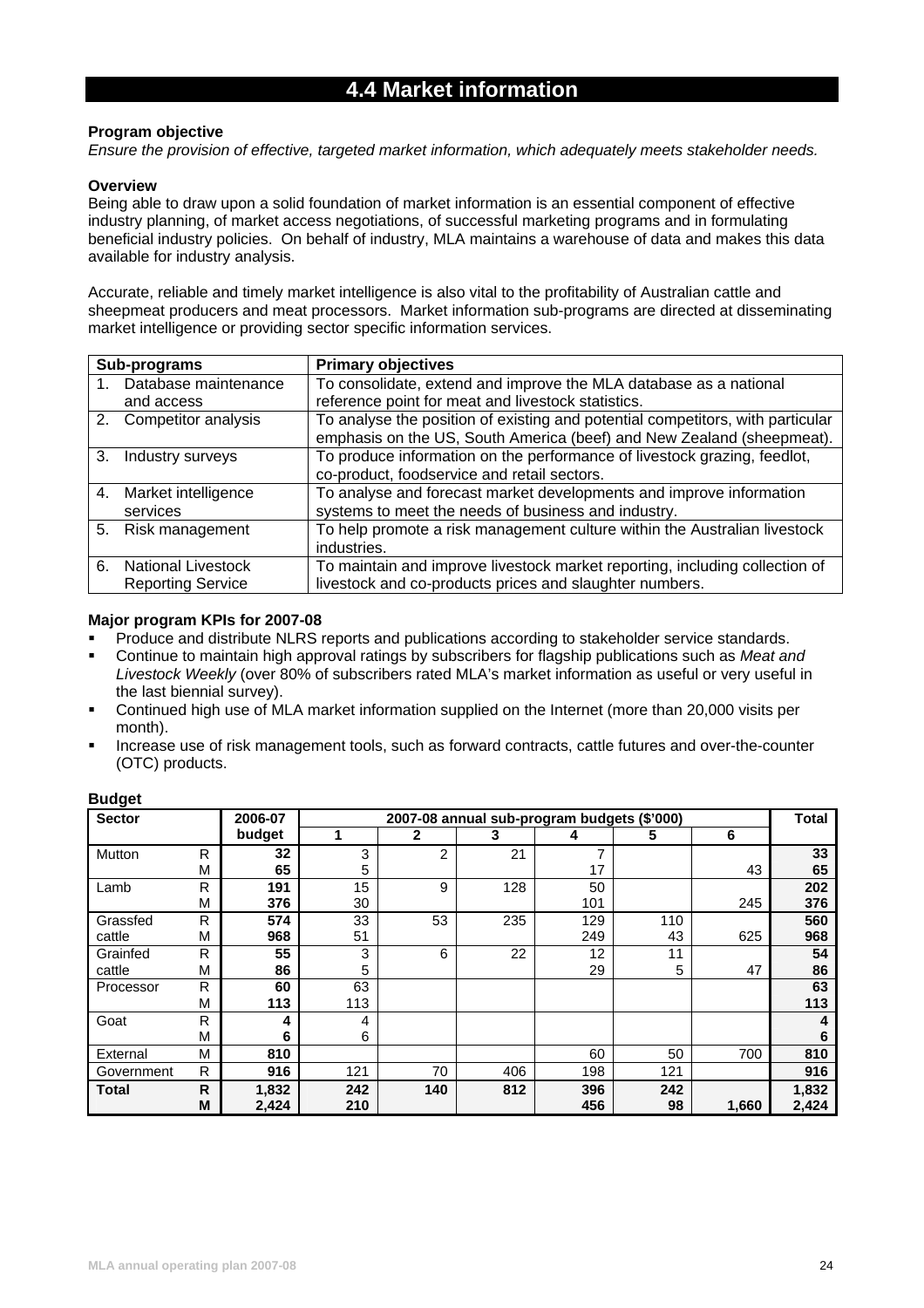### **4.5 Industry capability and technical services – livestock exports**

#### **Program objective**

*To ensure that the Australian livestock export industry has access to education and training programs, support tools and systems that enable them to exceed customer, government and community expectations.* 

#### **Overview**

Australia's livestock export industry is currently the world leader in standards for the export of animals around the world. To maintain this world leading position, it is essential that the industry keep investing in the process of constantly refining and improving standards and compliance systems. Investment into research to better understand the risk factors in the supply chain and the mechanisms for managing these risks will form the foundations for this future refinement of standards and compliance. Investment into the development of training programs and tools is then required to build the industry's capability in delivering to current standards and to keep pursuing continual improvement along the supply chain.

| Sub-programs      | <b>Primary objectives</b>                                                                                                                                 |
|-------------------|-----------------------------------------------------------------------------------------------------------------------------------------------------------|
| Industry services | The development and maintenance of support tools, training programs<br>and systems to enable compliance with expectations of customers and<br>government. |
| Risk management   | Whole-of-chain risk management processes are developed and<br>implemented.                                                                                |

#### **Major program KPIs for 2007-08**

- Average cattle delivery success rates greater than 99.90%, and average sheep delivery success rates greater than 99%.
- Ten exporters trialling and using the new Australian Quarantine Inspection Service (AQIS) compliance and consignment risk management plan tool.
- Two exporters trialling risk management QA systems.
- Training courses for industry competence identified and approved by industry and government.

| <b>Sector</b>   |   | 2006-07 |     | 2007-08 annual sub-program budgets (\$'000) | Total |
|-----------------|---|---------|-----|---------------------------------------------|-------|
|                 |   | budget  |     |                                             |       |
| Mutton          | R |         | 20  | 20                                          | 40    |
|                 | M | 40      | 26  | 24                                          | 50    |
| Lamb            | R |         | 13  | 12                                          | 25    |
|                 | M | 33      | 20  | 21                                          | 41    |
| Grassfed cattle | R | 0       | 30  | 30                                          | 60    |
|                 | M | 74      | 47  | 45                                          | 92    |
| Live exporter   | R | 0       | 62  | 63                                          | 125   |
|                 | M | 147     | 82  | 80                                          | 162   |
| Government      | R |         | 125 | 125                                         | 250   |
| <b>Total</b>    | R |         | 250 | 250                                         | 500   |
|                 | M | 294     | 175 | 170                                         | 345   |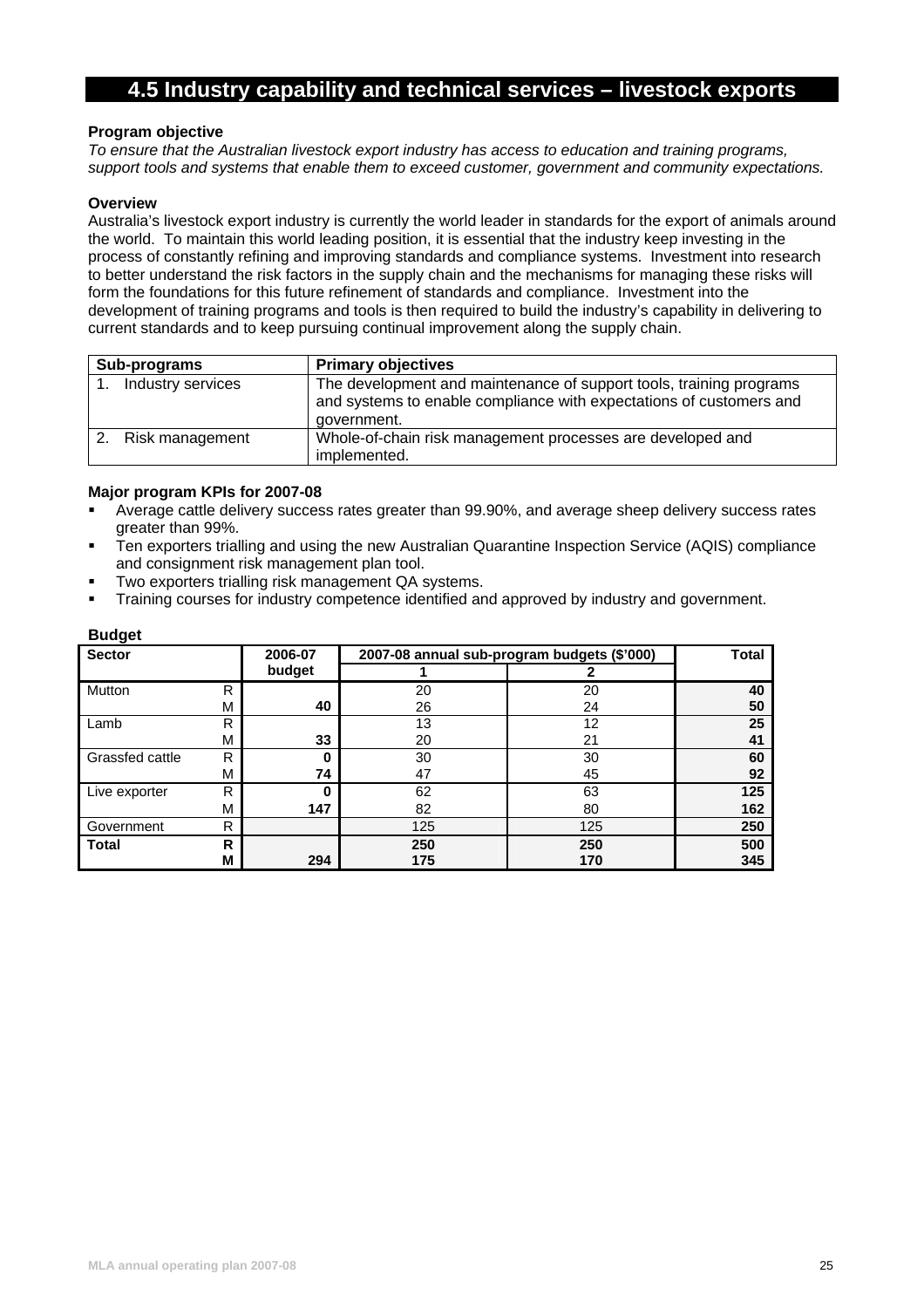### **5. Strategic research and development**

#### **Program objective**

*Develop basic and emerging technologies to improve the productivity, profitability and sustainability of the red meat industry.* 

#### **Overview**

Industry competitiveness is increasingly dependent on technological innovation. In mature industries, big breakthroughs usually require many years of investment in strategic research that utilises cutting edge science to discover completely new ways to tackle intractable industry problems or to take advantage of new opportunities. MLA invests in strategic basic research with a view to creating new knowledge platforms that can underpin more applied R&D both on-farm and off-farm, and to develop new ways to improve productivity that would otherwise not have been possible. In addition, this program supports and fosters the future capability of the research community focused on red meat R&D through scholarships and fellowships.

|    | Sub-programs                                             | <b>Primary objectives</b>                                                                                                                                                              |
|----|----------------------------------------------------------|----------------------------------------------------------------------------------------------------------------------------------------------------------------------------------------|
|    | New technologies for on-farm<br>and off-farm application | Implement excellent science programs with potential to improve the<br>competitive position of Australia's livestock and red meat industries.                                           |
| 2. | Meat quality science and<br>technology                   | Strategic basic research to underpin the longer-term development of<br>processing technologies particularly in the areas of biochemistry and<br>animal physiology.                     |
|    | 3. Scientist training                                    | Increase the number of post-graduates trained in disciplines that<br>support R&D and innovation for the livestock industries. Initiate a<br>targeted post-doctoral fellowship program. |

#### **Major program KPIs for 2007-08**

- Research SNP chip developed by researchers to validate novel DNA markers for sheep breeding.
- At least two key sheep muscling DNA markers integrated into Australian sheep breeding values and available to industry as molecular estimated breeding values.
- At least three more DNA marker tests derived from the Beef CRC R&D are validated and become commercially available.
- At least 40 influential scientists trained in the application of an array of 20 novel assays for soil biological characteristics that enable accelerated research into soil health in order to improve pasture productivity and sustainability.
- At least one of the novel component technologies derived from MLA's investments in gastrointestinal parasite therapeutics is selected for further development by a pharmaceutical corporation.
- A detailed business case developed for adoption by processors of at least one novel, non-invasive measure of animal metabolism as a surrogate for animal wellbeing prior to slaughter.
- Demonstrate proof of concept of a commercial prototype to accelerate tenderisation of hot boned product for at least one beef or sheep primal in one Australian processing plant.
- Commercial demonstration of the statistical validity of new electronic bleeding technologies that improves bleeding yield in dressing area without adversely affecting eating quality.

| <b>Sector</b><br>2006-07 |                 |        | 2007-08 annual sub-program budgets (\$'000s) | <b>Total</b> |     |       |
|--------------------------|-----------------|--------|----------------------------------------------|--------------|-----|-------|
|                          |                 | budget |                                              |              |     |       |
| Mutton                   | R               | 830    | 616                                          | 65           | 82  | 763   |
| Lamb                     | R.              | 2,000  | 1,738                                        | 177          | 82  | 1,997 |
| Grassfed cattle          | R               | 845    | 606                                          | 75           | 164 | 845   |
| Processor                | $R_{\parallel}$ | 260    | 100                                          | 160          |     | 260   |
| External                 | м               | 375    | 450                                          |              |     | 450   |
| Government               | R               | 3,935  | 3,060                                        | 477          | 328 | 3,865 |
| <b>Total</b>             | R               | 7,870  | 6,120                                        | 954          | 656 | 7,730 |
|                          | м               | 375    | 450                                          |              |     | 450   |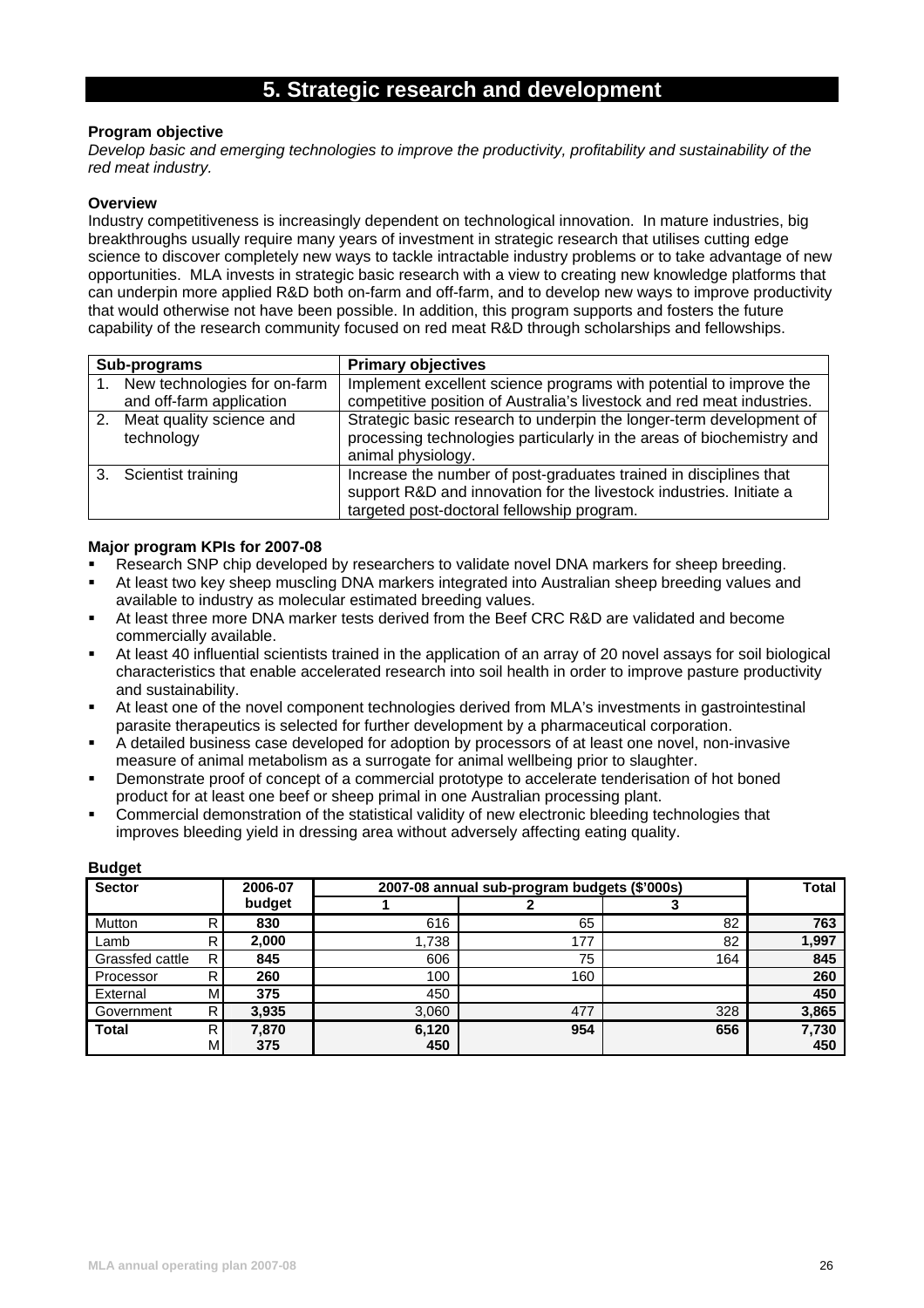### **Industry and corporate communication**

#### **Program objective**

*Increase the awareness and value of MLA and its activities through effective engagement and communication with stakeholders.* 

#### **Overview**

MLA's communication strategy aims to make all key stakeholders aware of the role of MLA in the red meat and livestock industry, particularly the programs undertaken by MLA, the opportunities created by these programs and their potential benefits to industry. This is achieved by the development and delivery of a range of information and services aimed at increasing awareness, demonstrating relevance and value, and proactively engaging stakeholders.

| Sub-programs                       | <b>Primary objectives</b>                                                                                                                                                   |  |  |  |
|------------------------------------|-----------------------------------------------------------------------------------------------------------------------------------------------------------------------------|--|--|--|
| Create awareness                   | Increase stakeholder awareness of the opportunities created by MLA for<br>the red meat and livestock industry.                                                              |  |  |  |
| Demonstrate relevance<br>and value | Demonstrate the relevance and value of MLA and its activities as they<br>relate to and benefit specific stakeholder segments.                                               |  |  |  |
| 3. Proactively engage              | Engage stakeholders through vehicles such as events, briefings and<br>meetings which provide the opportunity for two-way communication<br>between MLA and its stakeholders. |  |  |  |

#### **Major program KPIs for 2007-08**

- Increase MLA membership to 45,000.
- 95% of members are aware of MLA's role in the red meat and livestock industry.
- 95% of members value MLA.

| <b>Sector</b> |   | 2006-07 |     | 2007-08 annual sub-program budgets (\$'000) |     | <b>Total</b> |
|---------------|---|---------|-----|---------------------------------------------|-----|--------------|
|               |   | budget  |     |                                             | 3   |              |
| Mutton        | R | 31      | 16  | 26                                          | 10  | 52           |
|               | M | 75      | 13  | 36                                          | 9   | 58           |
| Lamb          | R | 179     | 89  | 109                                         | 39  | 237          |
|               | М | 425     | 205 | 273                                         | 97  | 575          |
| Grassfed      | R | 459     | 140 | 198                                         | 60  | 398          |
| cattle        | М | 1,094   | 581 | 837                                         | 296 | 1,714        |
| Grainfed      | R | 24      | 8   | 8                                           | 3   | 19           |
| cattle        | M | 58      | 33  | 36                                          | 15  | 84           |
| Processor     | R | 0       |     |                                             |     |              |
|               | M | 0       |     |                                             |     |              |
| Goat          | R | 3       | 2   | 2                                           |     |              |
|               | M | 5       | 3   | 3                                           | 2   |              |
| External      | M | 0       |     |                                             |     | O            |
| Government    | R | 696     | 254 | 343                                         | 114 | 711          |
| <b>Total</b>  | R | 1,392   | 509 | 686                                         | 227 | 1,422        |
|               | М | 1,657   | 835 | 1185                                        | 419 | 2,439        |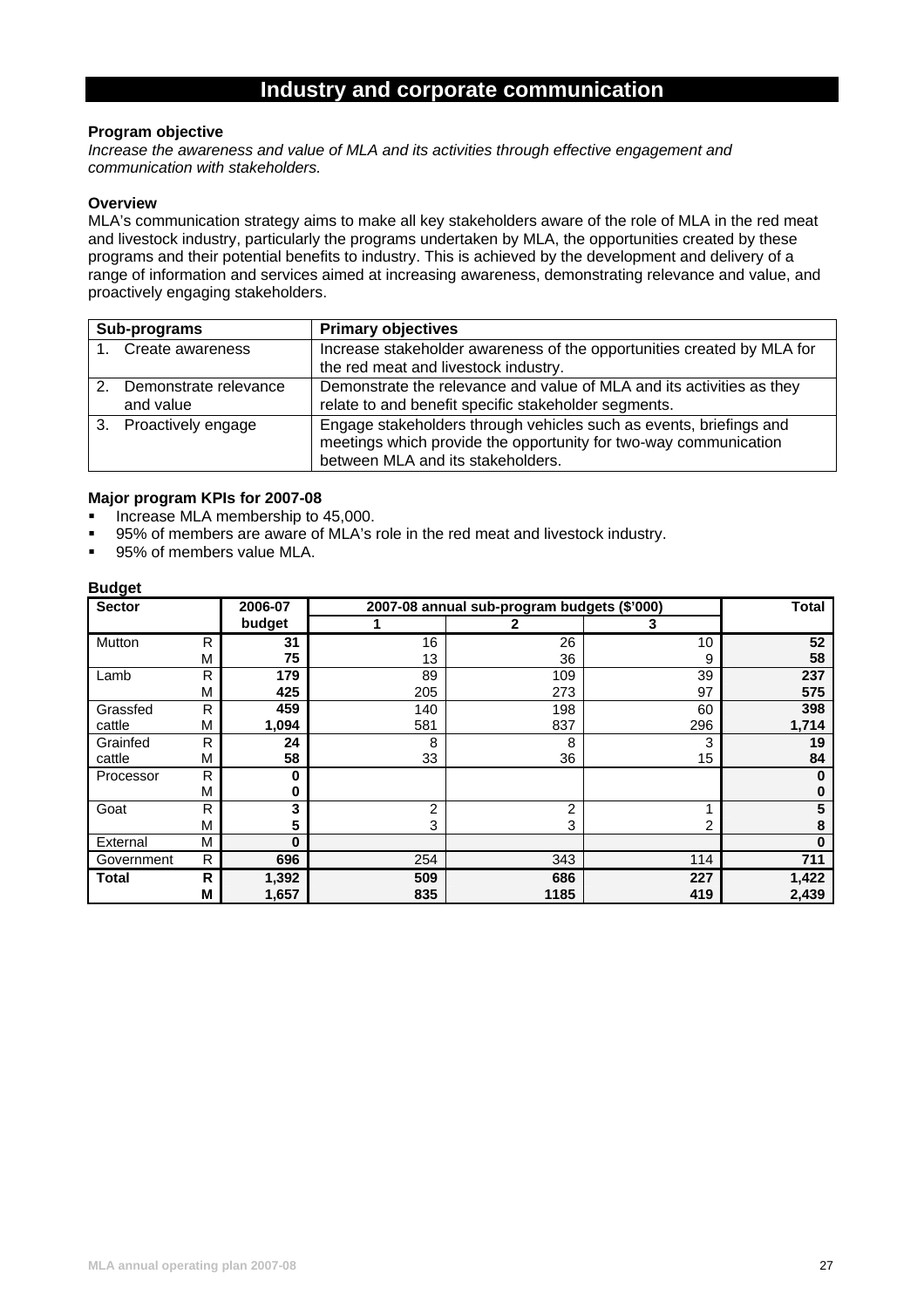### **AUS-MEAT**

#### **Overview**

AUS-MEAT is an independent company limited by guarantee and jointly owned by the Australian Meat Processor Corporation (AMPC) and MLA. The board is made up of two members from each of these organisations and an independent chairman. The funding reflected below is only that injected by MLA, with AMPC making its contribution directly to AUS-MEAT.

AUS-MEAT operations are split into two areas, the standards division and the services division.

Industry levy funding is only sought to underwrite the costs of the standards division. All costs incurred by the services division have to be met from revenues and from previous industry transition capitalisation. The services division is on target to be self-funding, as per the original business plan.

| <b>Budget</b>          |   |         |                                             |              |
|------------------------|---|---------|---------------------------------------------|--------------|
| Sector                 |   | 2006-07 | 2007-08 annual sub-program budgets (\$'000) | <b>Total</b> |
|                        |   | budget  |                                             |              |
| Mutton                 | M | 94      | 94                                          | 94           |
| Lamb                   | М | 39      | 39                                          | 39           |
| Grassfed cattle        | м | 453     | 453                                         | 453          |
| <b>Grainfed cattle</b> | M | 64      | 64                                          | 64           |
| <b>Total</b>           | М | 650     | 650                                         | 650          |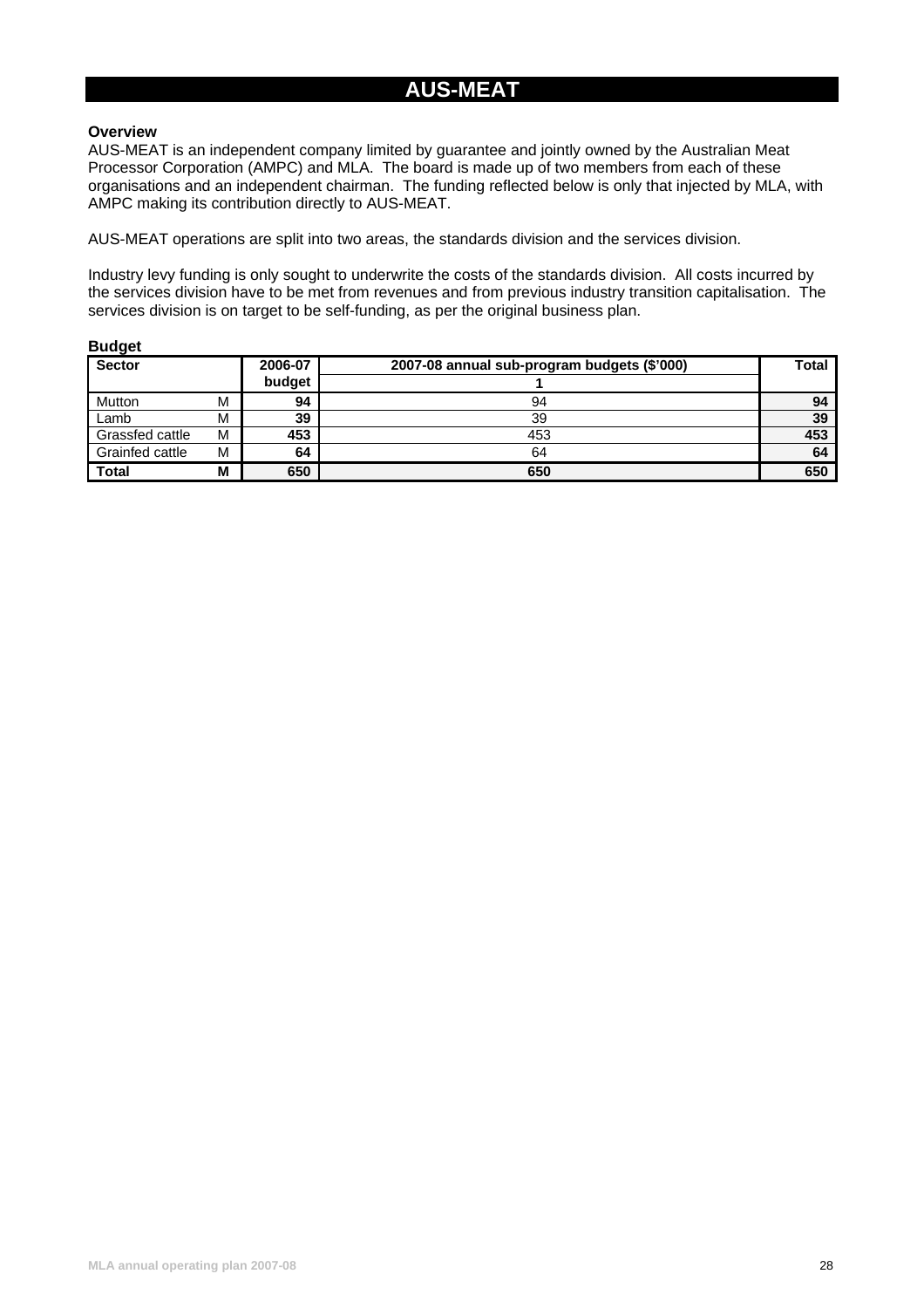### **Research and development partnerships**

#### **Program objective**

*To accelerate the adoption of commercially focussed innovation by the red meat industry and increase the innovation culture and capability of individual enterprises through investment in quality research partnerships.* 

#### **Overview**

MLA's fully-owned subsidiary, MLA Donor Company Limited, provides a vehicle for attracting commercial investment in innovation from individual enterprises. Since its inception in 1999, the R&D partnership program has approved in excess of 340 projects with a total budget greater than \$142 million.

The program has continued to evolve with support and engagement from all sectors. The portfolio of projects is diverse and a significant number of successful commercialisation projects have been completed.

MLA provides support and services to R&D partners including:

- funding utilising available matching Australian Government funds
- **project development**
- **PEDITE:** project management and technical services
- commercialisation and business services
- facilitating industry uptake

| Sub-programs                       | <b>Primary objectives</b>                                                                                                                            |
|------------------------------------|------------------------------------------------------------------------------------------------------------------------------------------------------|
| Partners in innovation<br>projects | Support and enhance innovation within the red meat sector<br>via the development and implementation of individual<br>company focused R&D projects.   |
| Plant-initiated projects           | Support and enhance the innovation of the processing sector<br>via the development and implementation of individual<br>company focused R&D projects. |

#### **Major program KPIs for 2007-08**

- Effectively implement a balanced portfolio of R&D partnership projects across industry sectors to ensure maximum benefit to the whole of the red meat industry.
- Facilitate adoption and uptake by industry of partnership project outcomes through a variety of communication channels including case studies, forums and workshops, and reports.
- Support the development of an innovation culture and capability for the industry through innovative research partnerships in targeted areas with demonstrable outcomes and benefits.

| <b>Sector</b> |   | 2006-07 | 2007-08 annual sub-program budgets (\$'000) | Total |              |  |  |
|---------------|---|---------|---------------------------------------------|-------|--------------|--|--|
|               |   | budget  |                                             |       |              |  |  |
| External      | R | 8,500   | 6.250                                       | 1,250 | 7,500        |  |  |
| Processor     | R |         |                                             | 1,250 | 1,250        |  |  |
| Government    | R | 8,500   | 6.250                                       | 2,500 | 8,750        |  |  |
| Total         | R | 17,000  | 12,500                                      | 5,000 | 17,500       |  |  |
|               | M | 0       |                                             |       | $\mathbf{0}$ |  |  |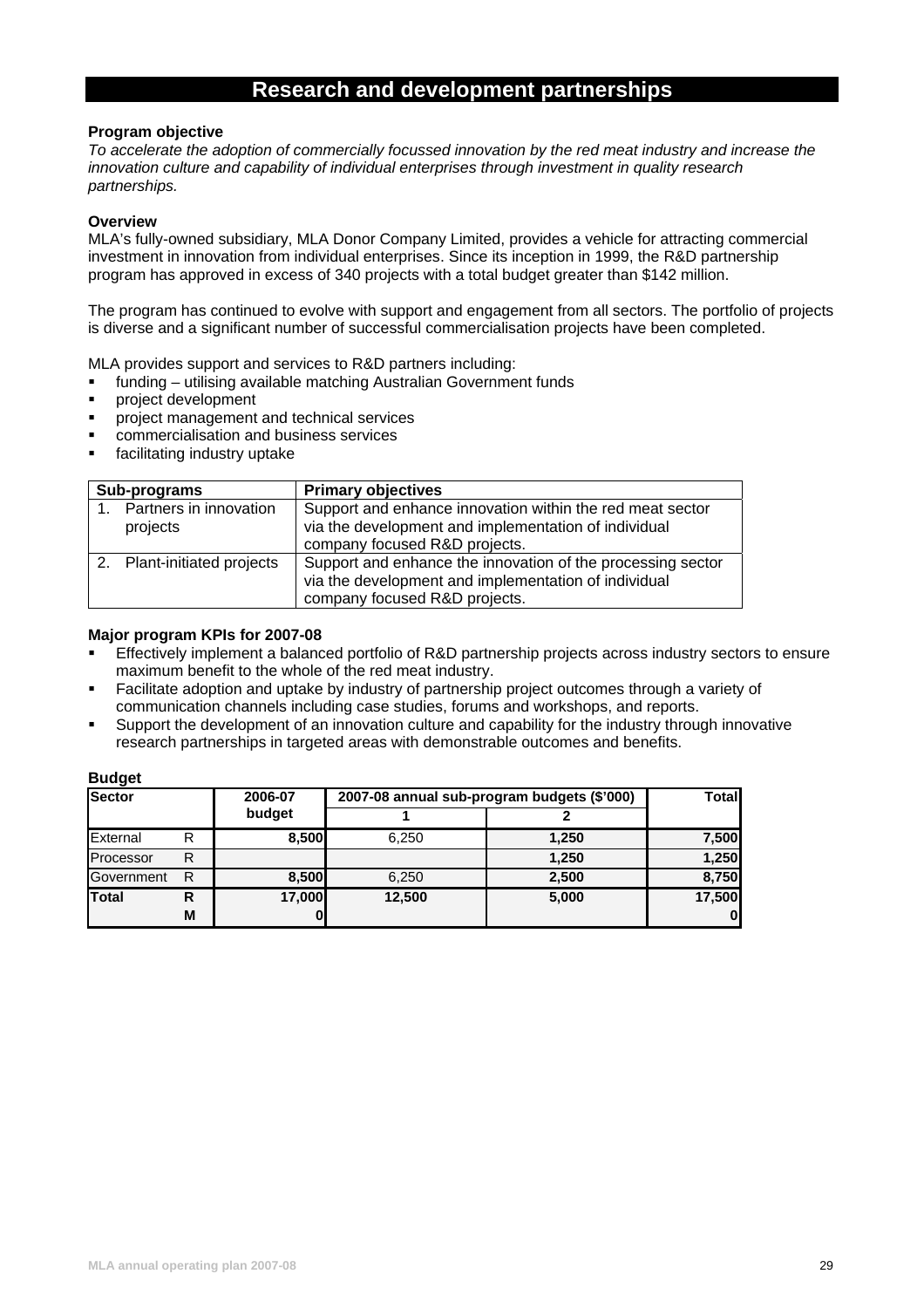### **Intellectual property management**

#### **Overview**

Intellectual property has a commercial value.

MLA owns and manages industry intellectual property which involves the:

- **·** identification
- **•** review
- protection (patents, trade marks, registered designs, copyright and confidential information)
- **•** recording
- **I** licensing
- **•** monitoring performance and infringements of intellectual property assets and liabilities

The objective is to ensure that intellectual property assets are exploited to their full potential for the benefit of industry and the liabilities are limited by managing risks.

| <b>Sector</b>   |   | 2006-07<br>budget | 2007-08 annual sub-program budgets (\$'000) | Total |
|-----------------|---|-------------------|---------------------------------------------|-------|
| Mutton          | R |                   |                                             |       |
| Lamb            | R | 12                | 12                                          |       |
| Grassfed cattle | R | 35                | 35                                          | 35    |
| Grainfed cattle | R |                   |                                             |       |
| Processors      | R | 50                | 50                                          | 50    |
| Government      | R | 105               | 105                                         | 105   |
| <b>Total</b>    | R | 210               | 210                                         | 210   |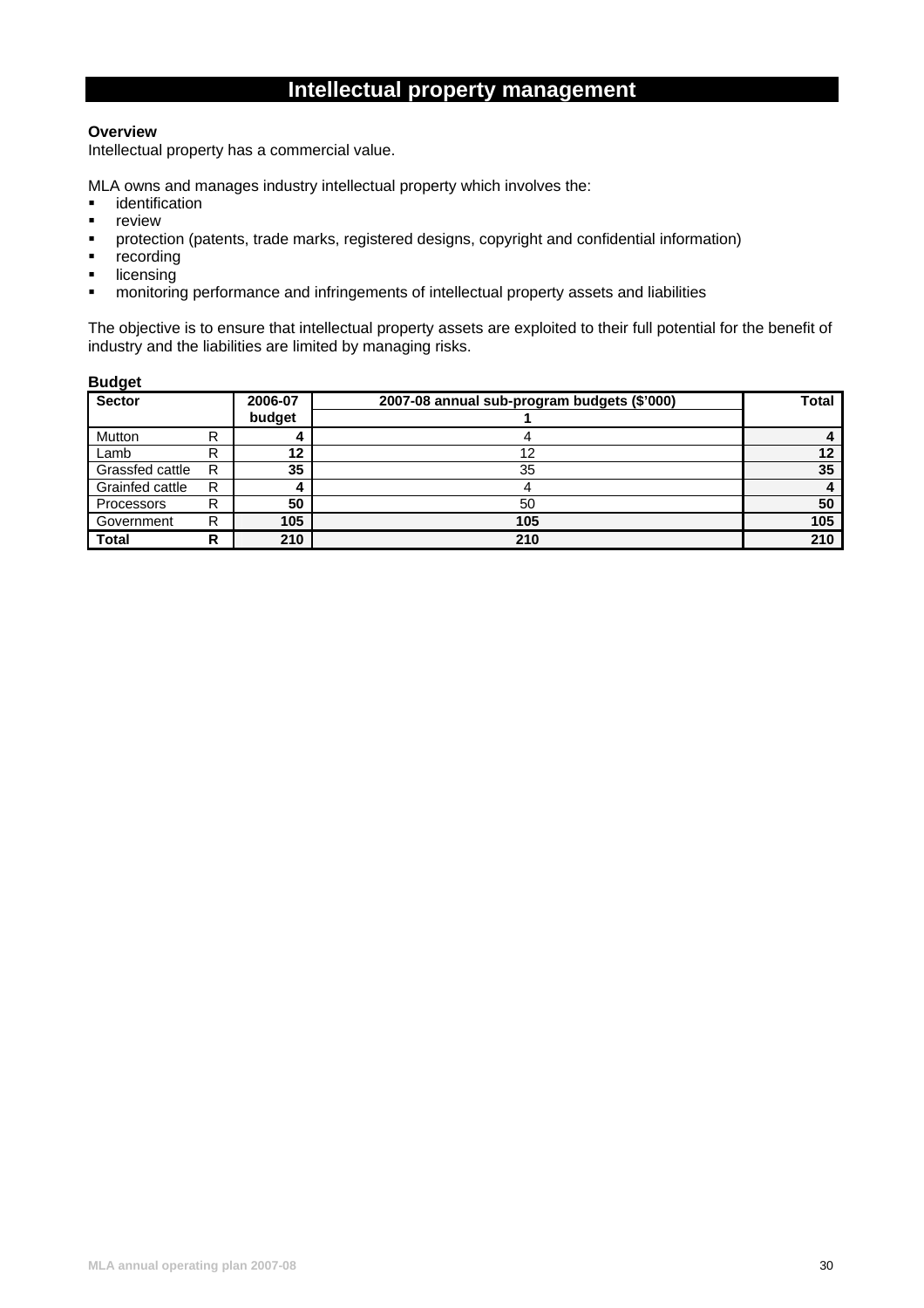#### **Program objective**

*The provision of support services and accurate, timely and meaningful information for management and stakeholders.* 

#### **Overview**

Encompassing the board, executive, finance, legal, human resources, information technology and other MLA funded initiatives, the corporate services business unit provides support services, risk management, governance, budget and planning and financial reporting functions to MLA management and stakeholders as well as ensuring compliance with statutory and other corporate obligations.

| Sub-programs                                                 | <b>Primary objectives</b>                                                                                                                                                                                                                                                     |
|--------------------------------------------------------------|-------------------------------------------------------------------------------------------------------------------------------------------------------------------------------------------------------------------------------------------------------------------------------|
| Board and executive<br>1.                                    | The board and executive oversee and determine policies<br>consistent with industry imperatives and exercise direction<br>and governance over resources and the way in which<br>strategies are implemented.                                                                    |
| 2.<br>Finance                                                | The provision of accurate, timely and meaningful information<br>to management and stakeholders, managing financial risks,<br>providing support for the budget and planning process and<br>ensuring internal controls are in place while effectively<br>supporting operations. |
| 3.<br>Human resources and<br>administration                  | Provide services throughout the employment lifecycle to<br>realise the full potential of our human resources to deliver<br>value to the industry.                                                                                                                             |
| Information technology and library<br>4.<br>services         | Provide infrastructure, applications and applications support<br>to facilitate the pursuit and realisation of organisational<br>strategic objectives.                                                                                                                         |
| 5.<br>Legal                                                  | Provide legal support and advice to management on<br>contractual and commercial matters. Monitor compliance<br>with statutory and other regulations applicable to MLA's<br>business and interaction with its stakeholders.                                                    |
| Undistributed costs<br>6.                                    | Cover costs that relate to the company as a whole, but which<br>are not distributed to the key programs. They include<br>insurance, repairs and maintenance, depreciation, member<br>registry costs.                                                                          |
| 7 <sub>1</sub><br>Performance evaluation and<br>benchmarking | To measure the effectiveness of MLA's programs and the<br>efficiency of services provided. Evaluations will be conducted<br>on at least two programs in 2007-08.                                                                                                              |

#### **Major program KPIs for 2007-08**

Clean audit report received.

- Complete evaluations for two programs.
- **Benchmark internal services against two like organisations.**

| <b>Sector</b>   |   | 2006-07 |                |     | 2007-08 annual sub-program budgets (\$'000) |       |                |       |                | Total |
|-----------------|---|---------|----------------|-----|---------------------------------------------|-------|----------------|-------|----------------|-------|
|                 |   | budget  |                | 2   | 3                                           |       | 5              | 6     | 7              |       |
| Mutton          | R | 46      | 19             | 9   | 8                                           | 37    | $\mathfrak{p}$ | 19    | 3              | 97    |
|                 | M | 156     | 21             | 10  | 9                                           | 42    | 2              | 22    | 3              | 110   |
| Lamb            | R | 259     | 87             | 40  | 36                                          | 172   | 10             | 89    | 12             | 447   |
|                 | M | 884     | 211            | 98  | 88                                          | 416   | 25             | 216   | 30             | 1,084 |
| Grassfed cattle | R | 618     | 141            | 66  | 59                                          | 278   | 16             | 145   | 20             | 725   |
|                 | M | 2,106   | 561            | 261 | 235                                         | 1,106 | 65             | 575   | 80             | 2,883 |
| Grainfed cattle | R | 84      | 12             | 6   | 5                                           | 24    |                | 12    | $\overline{2}$ | 62    |
|                 | M | 286     | 99             | 46  | 41                                          | 195   | 11             | 101   | 14             | 507   |
| Goat            | R | 5       | $\mathfrak{p}$ |     |                                             | 4     |                | 2     |                | 10    |
|                 | M | 16      | 3              |     |                                             | 6     |                | 3     |                | 16    |
| External        | M | 2,000   | 389            | 181 | 163                                         | 768   | 45             | 399   | 55             | 2,000 |
| Government      | R | 1,011   | 261            | 121 | 109                                         | 515   | 30             | 268   | 37             | 1,341 |
| <b>Total</b>    | R | 2,023   | 522            | 242 | 219                                         | 1,029 | 61             | 535   | 74             | 2,682 |
|                 | M | 5,448   | 1,283          | 597 | 538                                         | 2,533 | 149            | 1,317 | 183            | 6,600 |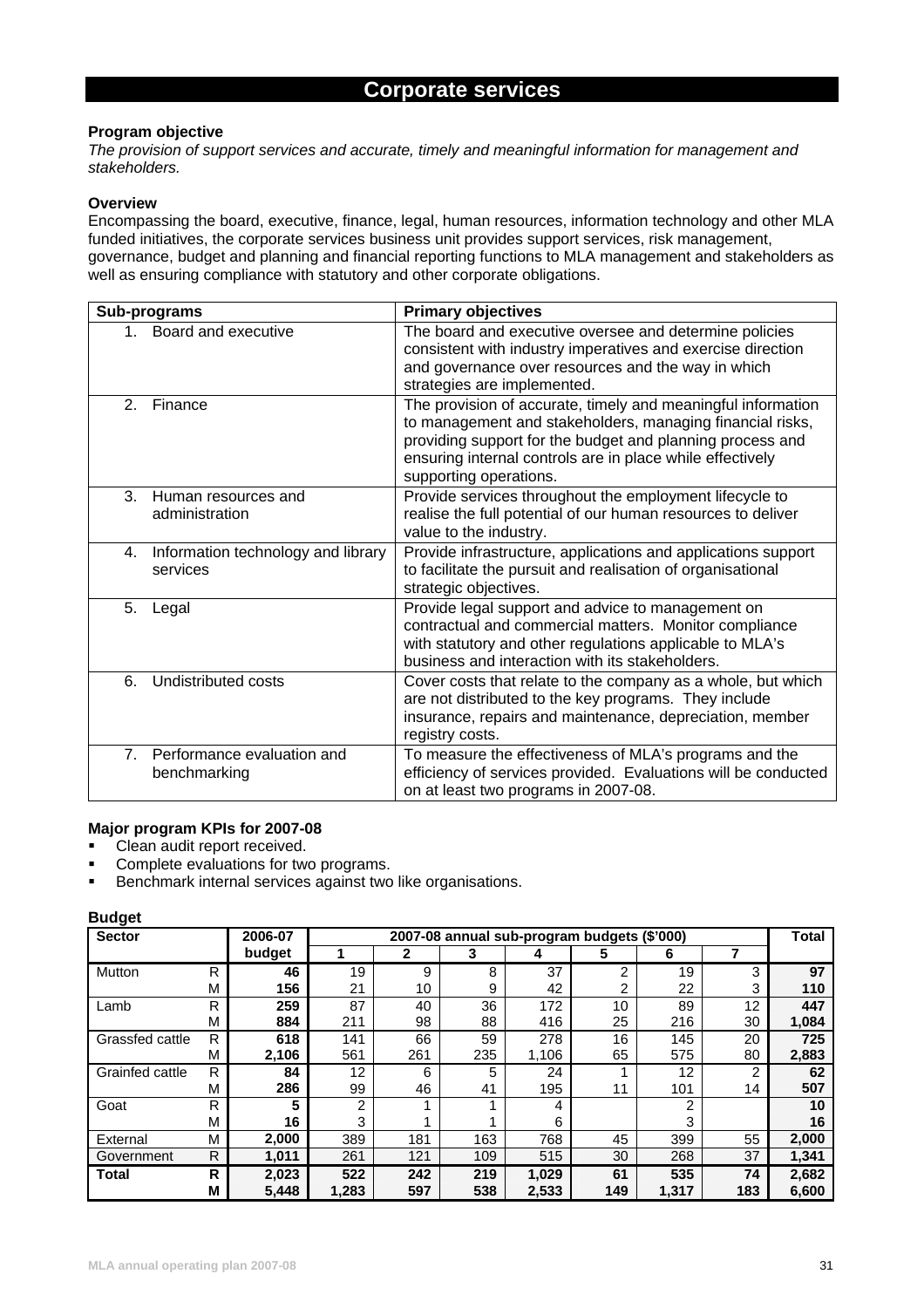### **Goat industry**

MLA's on-farm goat research and development and marketing program aims to provide tools to increase the sustainability of goat producers and their supply chain partners. It supports the vision of the *Goat on-farm R&D strategic plan 2006-2011* and the *Goatmeat industry marketing plan*.

The program will work to achieve the following key outcomes:

- **Increase the supply of goats for slaughter, improve on-farm productivity and reduce costs of production.**
- **Contribute significantly to natural resource management outcomes from agriculture.**
- Exploit all potential markets for goatmeat and co-products and deliver a safe and wholesome product that meets customer requirements.
- **Enable learning and adoption of innovation and technology throughout the supply chain.**

Since demand for goatmeat is strong, the emphasis will be on improving the Australian goat industry's ability to meet demand through infrastructure support and supply side activities.

| Sub-programs   |                            | <b>Primary objectives</b>                                                                                                                                                                                                                                                                                                                                                                                                                             |
|----------------|----------------------------|-------------------------------------------------------------------------------------------------------------------------------------------------------------------------------------------------------------------------------------------------------------------------------------------------------------------------------------------------------------------------------------------------------------------------------------------------------|
| 1.             | Improving productivity     | Support sustainable industry growth through the promotion<br>and development of the industry via the National Goat<br><b>Industry Communication Network.</b><br>Reinforce the image of the goat industry as being sustainable<br>and environmentally responsible.<br>Increase the supply of differentiated goatmeat product.                                                                                                                          |
| 2.             | Adoption and capacity      | Promote producer initiated on-farm research through the<br>$\bullet$<br>Producer initiated research and development program.<br>Promote industry best practice and increase the supply<br>capacity of the goat meat industry through extension of the<br>Going into goats guide.<br>Communicate the key findings of the Options for the control of<br>parasites in the Australian goat industry in conjunction with<br>the goat oral drench Caprimec. |
| 3 <sub>1</sub> | <b>Product initiatives</b> | Ensure the food safety and product integrity of Australian goatmeat.                                                                                                                                                                                                                                                                                                                                                                                  |
| 4.             | Market information         | Provide market information to the goatmeat industry.                                                                                                                                                                                                                                                                                                                                                                                                  |
| 5.             | Domestic marketing         | Improve the profile and availability of goatmeat in the domestic<br>market.                                                                                                                                                                                                                                                                                                                                                                           |
| 6.             | Export marketing           | Support trade in Australia's major export market to reinforce market<br>access and Australia's position as the preferred supplier of goatmeat<br>to the global market.                                                                                                                                                                                                                                                                                |

| <b>Sector</b> |   | 2006-07 | 2007-08 annual sub-program budgets (\$'000) |      |    |    |    |     |       |  |  |  |  |  |  |  |
|---------------|---|---------|---------------------------------------------|------|----|----|----|-----|-------|--|--|--|--|--|--|--|
|               |   | budget  |                                             |      |    |    |    |     |       |  |  |  |  |  |  |  |
| Goat          | R | 232     | 120                                         | 83.5 | 36 |    |    |     | 244.5 |  |  |  |  |  |  |  |
|               | М | 213     |                                             |      |    |    | 40 | 143 | 200   |  |  |  |  |  |  |  |
| Government    | R | 232     | 120                                         | 83.5 | 36 |    |    |     | 244.5 |  |  |  |  |  |  |  |
| <b>Total</b>  | R | 464     | 240                                         | 167  | 72 | 10 |    |     | 489   |  |  |  |  |  |  |  |
|               | M | 213     |                                             |      |    |    | 40 | 143 | 200   |  |  |  |  |  |  |  |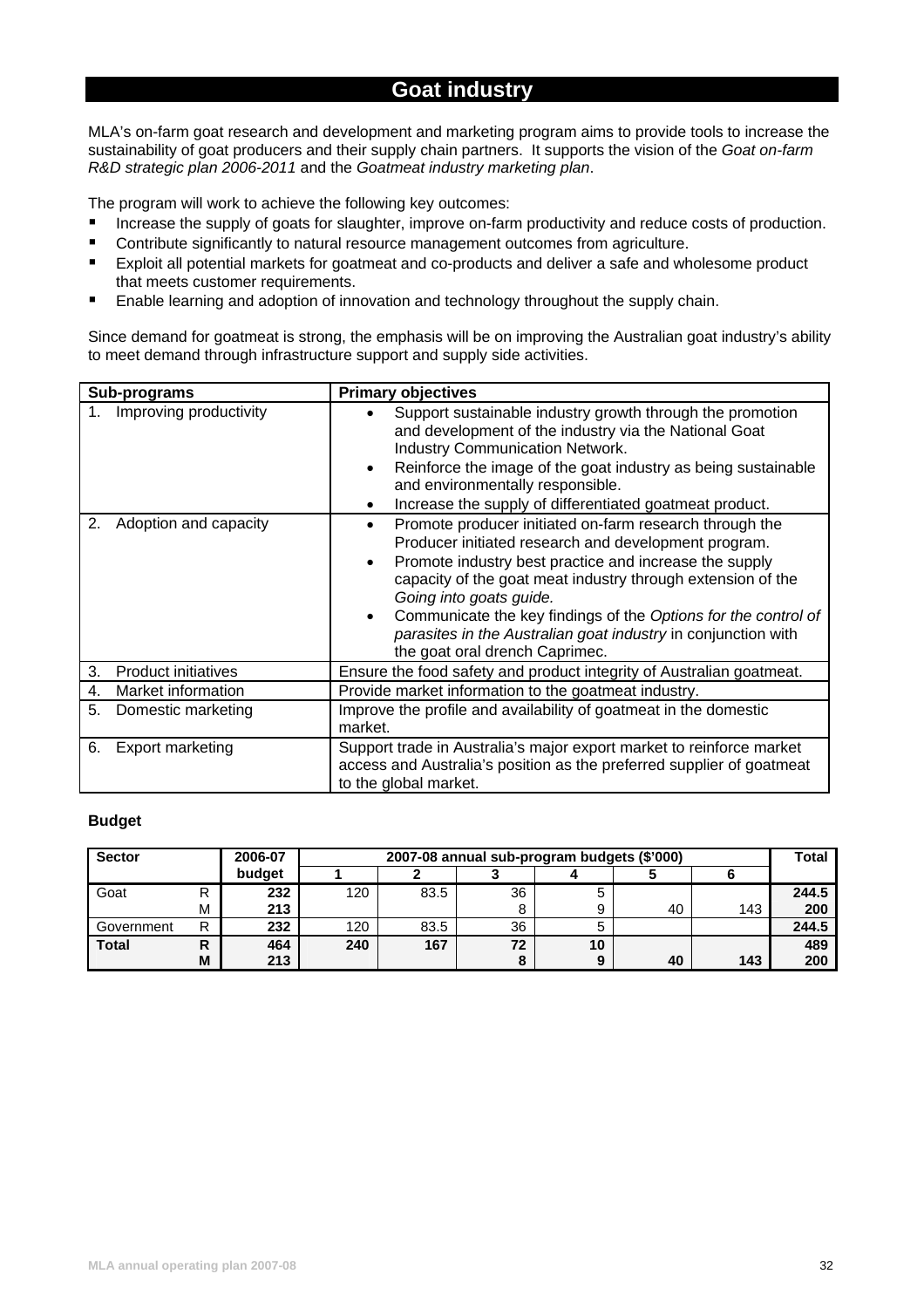#### **Income commentary**

Projected MLA income for 2007-08 is \$159 million, a decrease of \$2.8 million on actual income for 2006-07.

| <b>Species</b>  | <b>R&amp;D</b> income |          |        | <b>Marketing income</b> |          |               |  |  |  |  |  |  |
|-----------------|-----------------------|----------|--------|-------------------------|----------|---------------|--|--|--|--|--|--|
|                 | 2006-07               | 2007-08  | %      | 2006-07                 | 2007-08  | $\frac{0}{0}$ |  |  |  |  |  |  |
|                 | actual                | forecast | change | actual                  | forecast | change        |  |  |  |  |  |  |
|                 | (\$m)                 | \$m\$    |        | (\$m)                   | \$m\$    |               |  |  |  |  |  |  |
| Mutton          | 1.742                 | 1.499    | $-14%$ | 1.969                   | 1.694    | $-14%$        |  |  |  |  |  |  |
| Lamb            | 7.259                 | 6.800    | $-6%$  | 17.813                  | 16.698   | $-6%$         |  |  |  |  |  |  |
| Grassfed cattle | 11.638                | 11.158   | $-4%$  | 47.413                  | 44.389   | $-6%$         |  |  |  |  |  |  |
| Grainfed cattle | 1.257                 | 0.957    | $-24%$ | 8.669                   | 7.813    | $-10%$        |  |  |  |  |  |  |
| Goat            | 0.160                 | 0.154    | $-4%$  | 0.256                   | 0.246    | $-4%$         |  |  |  |  |  |  |
| <b>Totals</b>   | 22.056                | 20.649   | $-6%$  | 76.120                  | 70.839   | $-7%$         |  |  |  |  |  |  |

Changes in levy income, compared to actual income levels for 2006-07, are shown below:

The following comments are made on these income forecasts:

- The income forecasts have been prepared using forecast changes in slaughter (transactions) prepared late last year and presented in the *2007 MLA Australian cattle and sheep industry projections*.
- The impact of the drought is evident with declining budgeted levy streams across all species.
- Sheepmeat levies depend on both prices and the number of transactions, making income from these levies very difficult to predict.
- Grainfed R&D income drops more than marketing income due to changes in the split of grainfed levies.